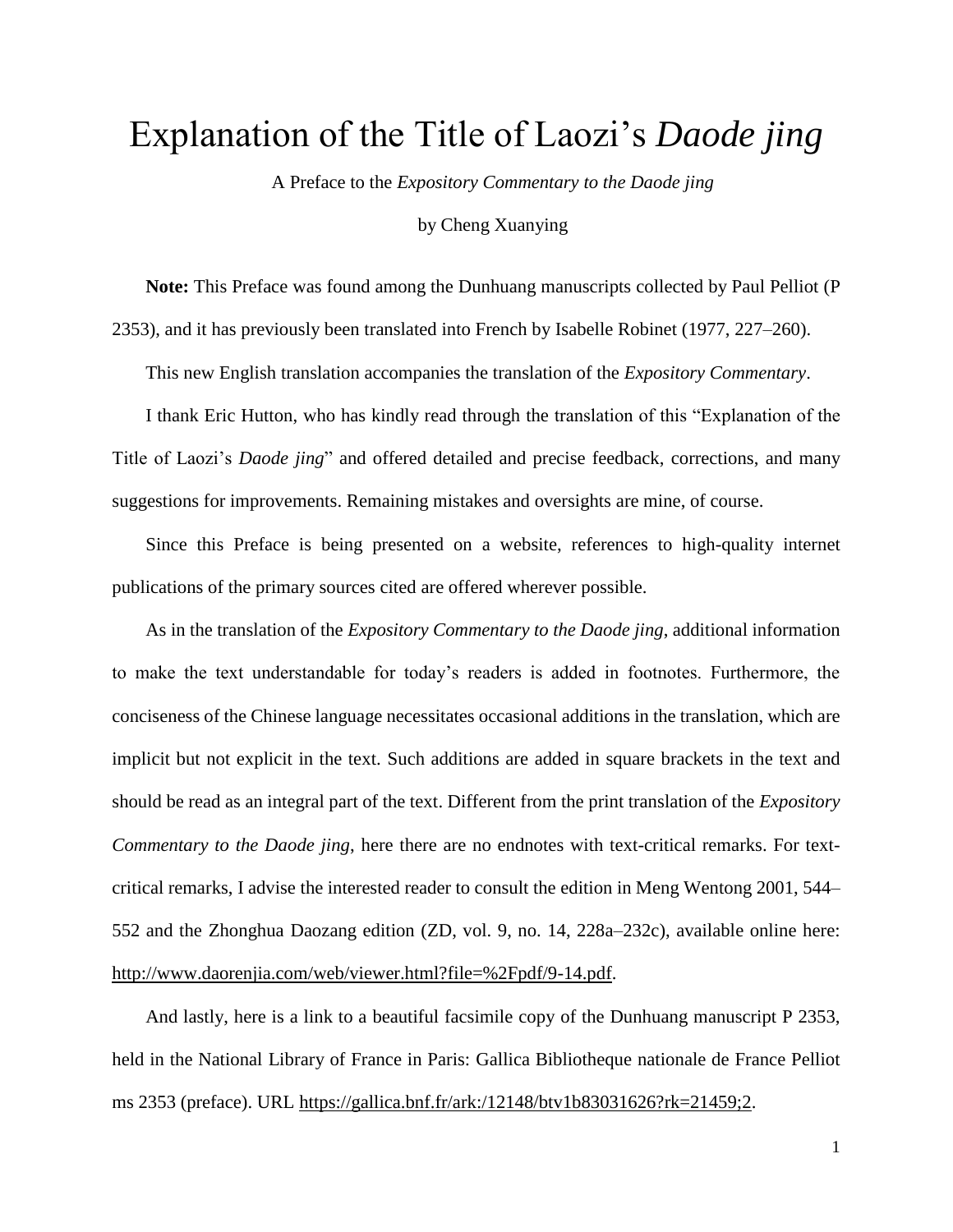### Contents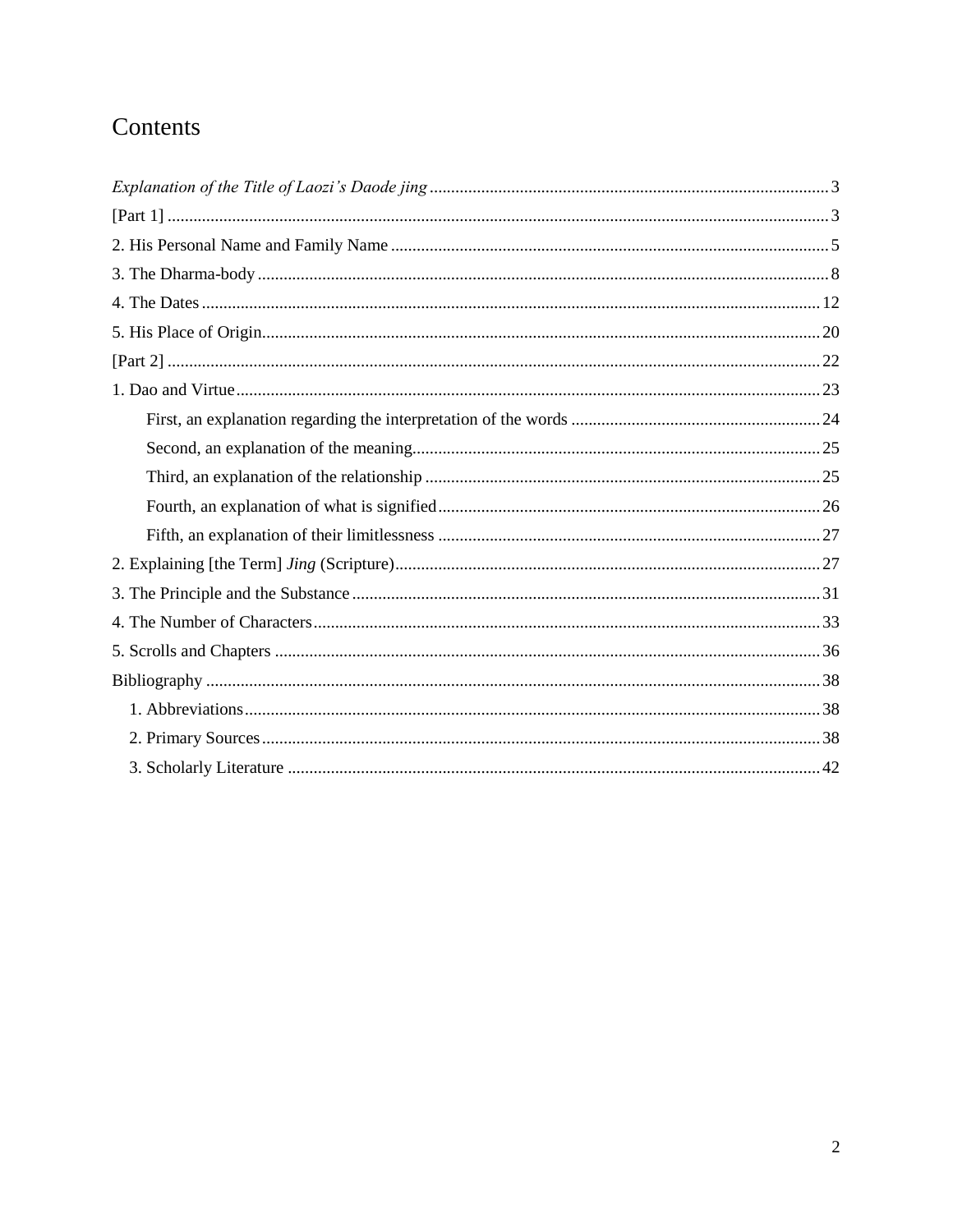# <span id="page-2-0"></span>*Explanation of the Title of Laozi's Daode jing*

[**Dunhuang manuscript P 2353.** The first part of the text, including the title and the first section heading and its first subtitle, is missing in the manuscript. The title has been added here.

We may reasonably assume that the first section heading indicated that the section deals with Laozi, and the first subtitle might have referred to his appellation "Laozi."]

## <span id="page-2-1"></span>[Part 1]

 $\overline{\phantom{a}}$ 

….within the beginning there is the end. [If] within the beginning there is the end, then the end does not constitute the end. [If] within the end there is the beginning,<sup>1</sup> then the beginning does not constitute a beginning. The beginning does not constitute a beginning, therefore there is no beginning. The end does not constitute an end, therefore there is no end. Therefore, the *Xuanmiao neipian* (*The Inner Chapters of Mystery and Wonder*) 2 says: "Laozi was not born and did not perish, [he has] no beginning and no end."

<sup>&</sup>lt;sup>1</sup> See ZD vol. 9, no. 14, 232 note 4: these characters were missing in the fragment, and were added according to the meaning by the compilers of the ZD.

<sup>2</sup> *Xuanmiao neipian* 玄妙內篇. This text is lost today, but it is cited in some Buddhist and Daoist texts of the fifth century. Cf. Kohn 1995, 219 for a detailed discussion of the extant fragments. She argues that the text most probably presented a hagiography of Laozi focusing on his mother, who is sometimes called Jade Maiden of Mystery and Wonder (*xuanmiao yunü* 玄妙玉女).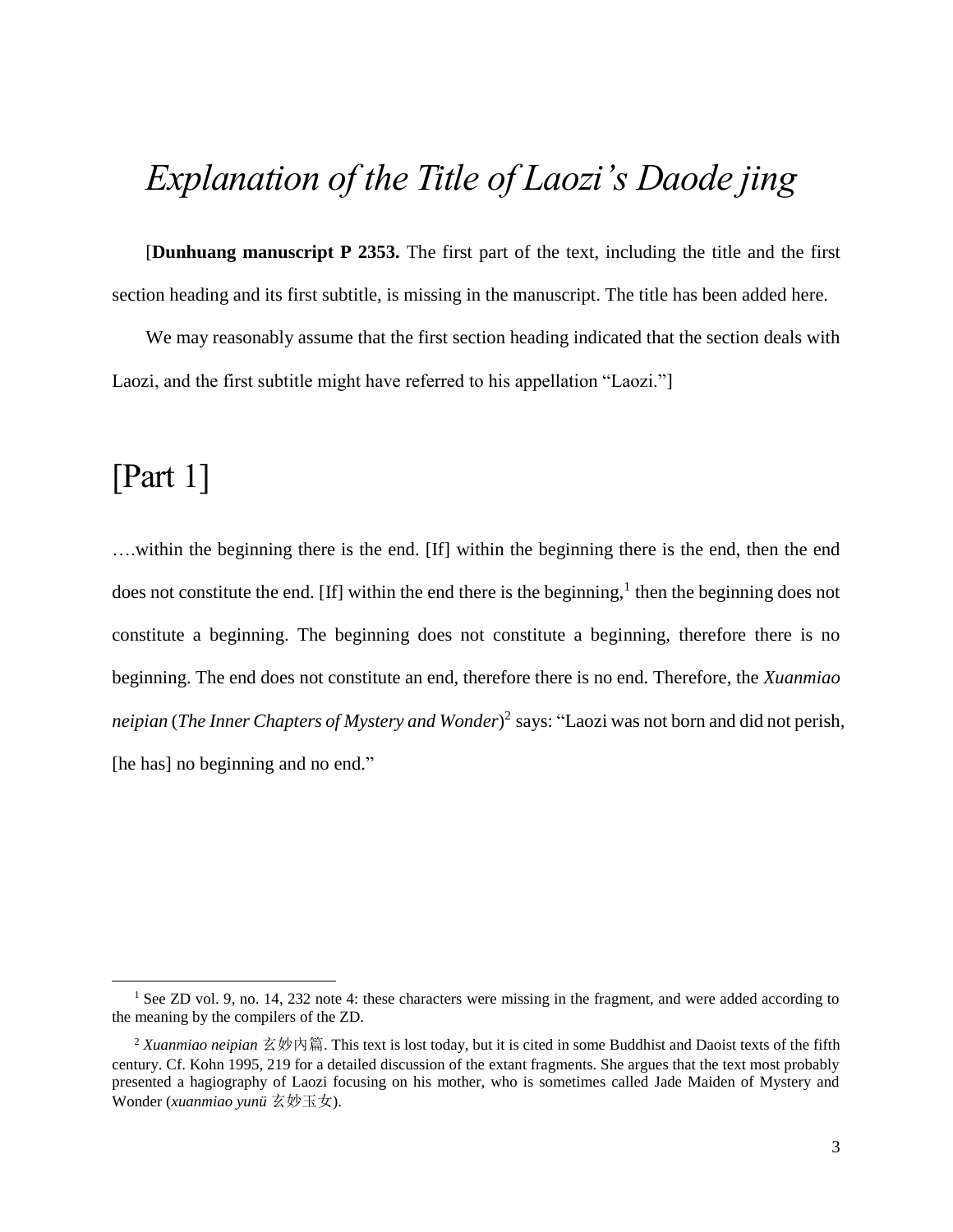The *Xujue* (*Preface to the Daode jing*)<sup>3</sup> says: "[He is given] the appellation<sup>4</sup> 'Laozi' because he emerged from the mysterious, before Heaven and earth. He has no time of feeble old age; therefore, he is called 'Old Child.'" 5

Speaking according to the teaching, there are these three explanations; $<sup>6</sup>$  if we discuss it</sup> according to the principle, then naturally this is one.

To accord with the teaching [means] precisely adapting to the capacities [of the students], therefore the *Scripture of Western Ascension* (*Xisheng jing*) says: "Even wisdom does not arise by itself; in all cases it must be in response to causes and conditions."<sup>7</sup> As for the referents of the "[causes and] conditions" that are responded to—how could these be only three? [We say three here because in terms of modes of existence there are three kinds of [beings with different] inclinations [relating to attainment], $<sup>8</sup>$  and [therefore] he made three interpretations. If one obtains</sup>

 $\overline{a}$ 

 $6$  The first part of the manuscript was missing, and therefore we are missing the first of the three explanations. The second explanation is the one supported by the citation of the *Xuanmiao neipian*, and the third explanation is the one proposed by the *Xujue*.

<sup>3</sup> *Xujue* refers to the *Preface to the Daode jing* (老子道德經序訣) attributed to Ge Xuan (葛玄, 164–244), which seems to have been transmitted together with Cheng Xuanying's preface and his *Expository Commentary*. It has survived in Dunhuang manuscripts (S 75 and P 2370), and was published in Ōfuchi 1979, 509–11; ZD vol. 9, no. 9; Yan Lingfeng 1983, 265–273. See also Kohn 1995, 202–203 for a discussion.

<sup>4</sup> *Hao* 號, here translated "appellation," designated a nickname (Wilkinson 1998, 99) or a style name.

<sup>5</sup> See *Laozi Daode jing Xujue*, ZD vol. 9, no. 9, 185b. The designation "Laozi" combines the words old (*lao* 老) and child ( $zi \neq j$ ). Of course,  $zi \neq j$  can be interpreted also as the honorific title "Master," which would then make for a reading "Old Master"—however, Cheng Xuanying obviously opts against this reading, preferring the "Old Child" interpretation, which fits with the concept of overcoming dichotomies since it combines two oppositional terms into one name. This argument seems to parallel the passage in *Daode jing* chapter 25 (25.2.A), where the thing that emerges before Heaven and Earth is given a style-name (*zi* 字), which is Dao (道).

<sup>7</sup> See *Xisheng jing jizhu* DZ 726, 2, 15b and *Xisheng jing* DZ 666,1, 20b. Cf. Kohn 1991, 241. I have modified the second half of the sentence from her translation to fit Cheng Xuanying's reading here. The *Xisheng jing* was a popular Daoist scripture in early medieval China. It has survived in two commented versions: *Xisheng jing*, DZ 666, and *Xisheng jing jizhu*, DZ 726. Livia Kohn (1991) has presented a monograph with a study and an English translation of the complete text.

<sup>8</sup> The term *sanji* 三機 is a Buddhist term; it is synonymous with *sanju* 三聚, "The three classes of sentient beings, in terms of their determination toward enlightenment" (Muller DDB *sanju* 三聚).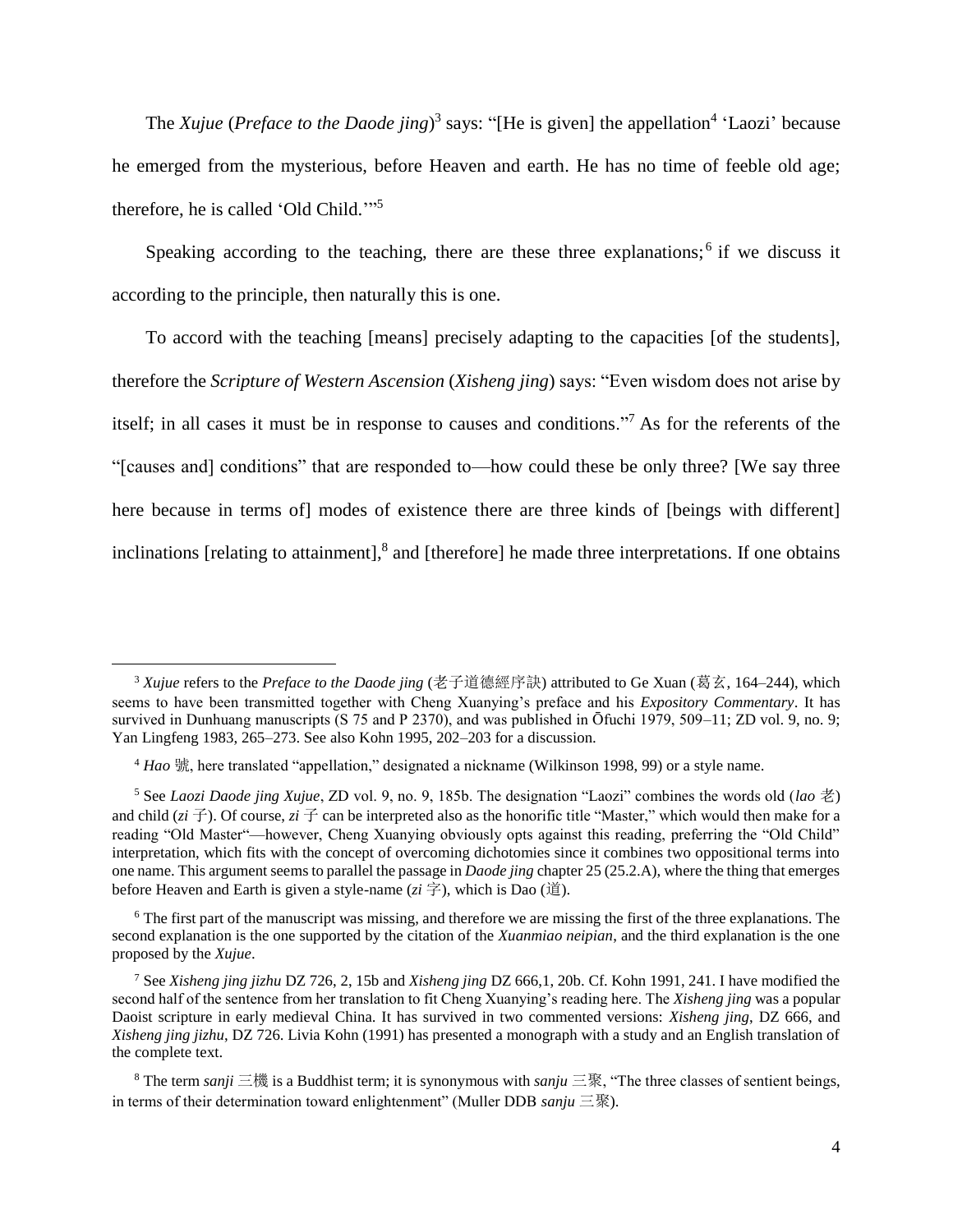the principle, then one is not obstructed by attachment to the three, and [therefore] one does not cling to the one, either. 9

### <span id="page-4-0"></span>2. His Personal Name and Family Name

 $\overline{\phantom{a}}$ 

According to the *Wenshi neizhuan* (*Inner Biography of Master Wenshi*), <sup>10</sup> it is said: "Yin Xi kowtowed [and said] 'May I ask you, Great Man, about your family name and style name?' Laozi answered: 'My family name and style names are subtle, I cannot explain them completely. Today my family name is Li 李 and my personal name is Er 耳. My style name is Boyang 伯陽, and my other style name is Lao Dan 老聃.'"

That the family name is Li is because the Jade Maiden of Mystery and Wonder (*xuanmiao yunü*  $\overline{\mathcal{Z}}$   $\overline{\mathcal{Y}}$   $\overline{\mathcal{Z}}$   $\overline{\mathcal{Y}}$ , Laozi's mother) had been pregnant with him for 81 years, <sup>11</sup> and once when she was wandering under a plum (Li  $\ddot{\oplus}$ ) tree, she thought she felt a light breeze that carried away worldly dust and delusions. Then her left armpit split open and she gave birth to Laozi.<sup>12</sup> Immortal

<sup>9</sup> Cheng uses the three explanations of the teaching and the one principle (underlying the teachings) as a dyadic pair in a variation of the process of logical negations: The argument here says: 1. There are three explanations. 2. There is one principle. 3. There are not actually three explanations; the expression "three explanations" is only heuristically employed because the argument here depends on the assumption that there are three types of different capacities of the people. (This negates statement 1.) 4. Once one has realized the principle (that is ultimate truth), one does not make any distinctions between the oneness of the principle and the diversity of the teachings anymore. (This negates statement 2.)

<sup>10</sup> *Wenshi zhuan* refers to *Wenshi neizhuan* (*Inner Biography of Master Wenshi*). For this text see Kohn 1995, 214– 216. It is a sixth-century text lost today but cited in many texts. Kohn (1995, 214) assumes that it was a text possibly authored and certainly popularized by Louguan Daoists. The passage here is cited in *Hunyuan shengji* (DZ 770, 3, 9a) and in *Yiqie daojing yinyi miaoqi* (DZ 1123, 16b–17a).

 $11$  The number 81 is a magic number for Daoists, as it is related to nine, not only as nine times nine, but also as the sum of the digits. Nine in Daoist cosmology is related to heaven and to cosmogenesis (Robinet 1994, 120). For a detailed discussion of the meanings of the number nine in Daoism, see Robinet 1994. See also below, page 36, where the number 81, as number of the chapters of the *Daode jing* is said to be the number of Great Yang.

 $12$  The legend of the birth of Laozi from the left armpit of his mother is certainly inspired from the Buddhist legend, which claims Buddha was born from the right side (or armpit) of his mother. The presumed reason for this in Buddhism is that Buddha should not be associated with the impurities of the womb and vaginal birth. Furthermore, in India there was an assumption that regular birth related to the lack of awareness of human beings. Being born painlessly from the right side of his mother, Buddha was born with awareness and purity. See Langenberg 2017, 97–98 and 101–106 for a discussion of the Buddhist view of Buddha's birth, which inspired the Daoist legend. We should note that Buddha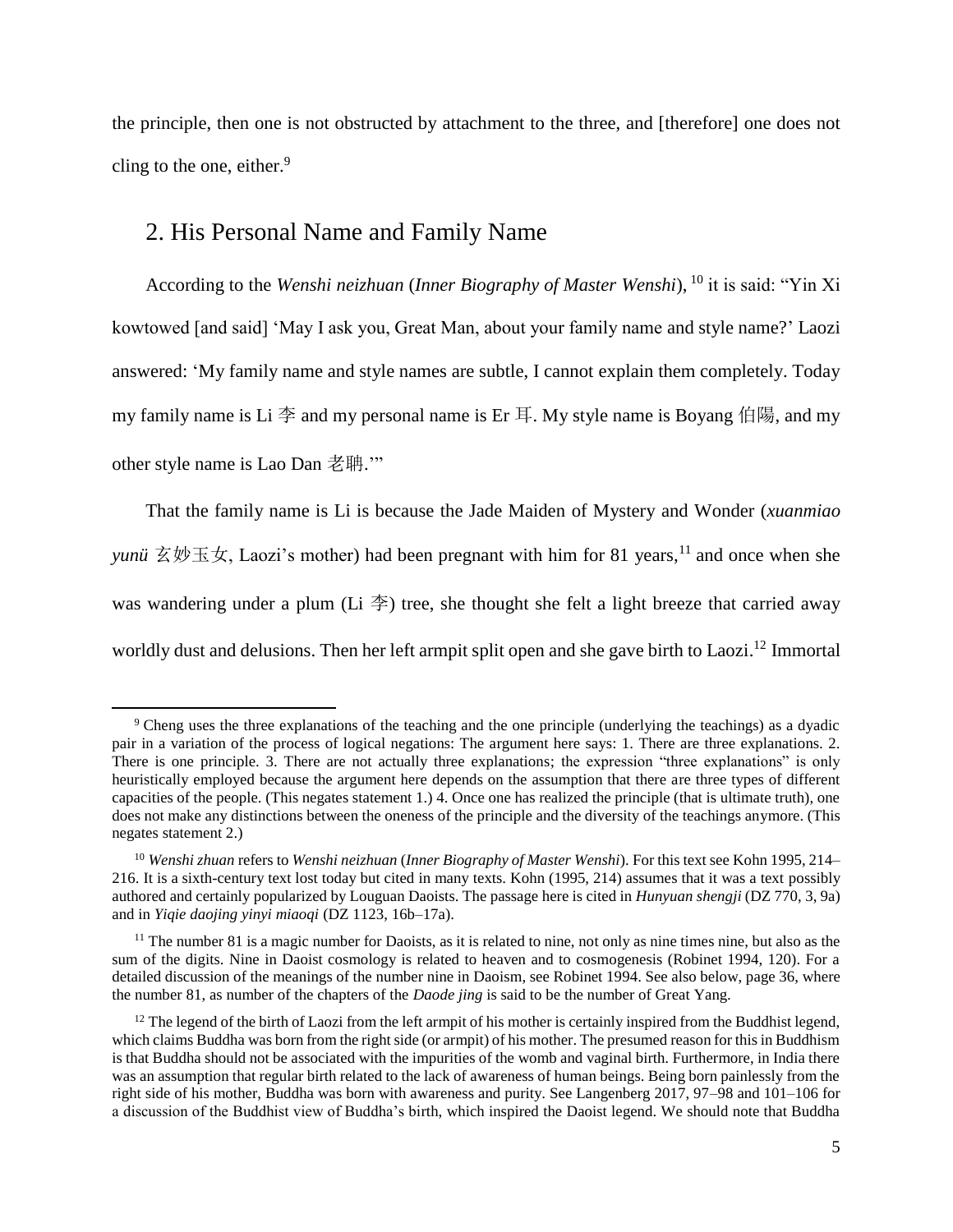jade maidens were holding incense and flowers in their hands protecting and guarding him on the left and right; the [Jade] Maiden of Mystery and Wonder pointed at the tree and said, "This can be your name." The *Shenxian zhuan* (*Biographies of Divine Transcendents*) <sup>13</sup> says: "Laozi was born and was [immediately] able to speak, and he himself pointed to the plum tree as his name." The *Shangyuan jing* (*Scripture of the Upper Prime*) <sup>14</sup> says: "Mother Li was resting in daytime. She saw a five-colored pearl the size of a slingshot-bullet coming down from heaven, and she swallowed it and upon this she got pregnant."<sup>15</sup> Mr. Lu [Xiujing] said: "When Laozi was born, he immediately walked nine steps and then he was able to speak."<sup>16</sup>

However, what the inner [Daoist] and the outer [non-Daoist] scriptures say is not the same. I will not write it all down here.

That his personal name was Er  $\mathbb{H}^{17}$  is because Laozi's ears had no outer frame, and he thus

presented the extraordinary signs [of the looks of a saint or holy man]. Therefore this was taken as

was said to be born from the right side, but Laozi was said to be born from the left side of his mother. This is because in Daoist apologetic discourse, which tried to position Daoism as superior to Buddhism, it was said that Daoism was the teaching of life, and therefore associated with the left, which symbolizes life. Buddhism instead was associated with death, which was associated with the right side. We find this theory for example in the fifth-century Daoist *Santian neijie jing* (DZ 1205, 1, 9b-10a); see Bokenkamp 1997, 222 for an English translation.

<sup>13</sup> The *Shenxian zhuan* is ascribed to Ge Hong. It is transmitted in the *Taiping guangji* 太平廣記, compiled between 977 and 981 CE by Li fang 李昉 and others. See *Taiping guangji*, 1, 1. Cf. Ctext: [https://ctext.org/taiping](https://ctext.org/taiping-guangji/1/laozi/ens)[guangji/1/laozi/ens](https://ctext.org/taiping-guangji/1/laozi/ens) (§6). Compare also the English translation of Laozi's biography in the *Shenxian zhuan* in Campany 2002, 194–211.

<sup>14</sup> The *Shangyuan jing* 上元經 was a scripture from the Six Dynasties period; only one small fragment of it has survived among the Dunhuang manuscripts (S 4753). The passage cited here is not contained in the fragment. Robinet (1977, 229 note 4) points out that a similar passage is cited in *Sandong zhunang* DZ 1139, 8, 4a.

<sup>&</sup>lt;sup>15</sup> This story of the conception of Laozi, just like the legend of Laozi's birth cited above, is inspired from Buddhist legends of how Buddha was conceived. See Langenberg 2017, 97 and Kohn 1998, 235f and Campany 2002, 209.

<sup>&</sup>lt;sup>16</sup> I assume that "Mr. Lu" refers to Lu Xiujing (陸修靜, 406–477 CE), a prolific and well-known Daoist author. Cf. also Robinet 1977, 230, note 1. However, I could not find the quoted remark in any of his writings. A somewhat similar citation (行九步因即能言自指李樹爲姓) can be found in the commentary to the *Taishang dongxuan lingbao sanyuan yujing xuandu daxianjing* (DZ 370, 21b), a text from the Six Dynasties period, which however is not ascribed to Lu Xiujing. About parallels of Laozi's birth and his first post-natal actions with those of the Buddha, see Kohn 1998, 239–245, and Campany 2002, 209.

<sup>&</sup>lt;sup>17</sup> The literal meaning of the character  $er \nightharpoonup$  is "ear."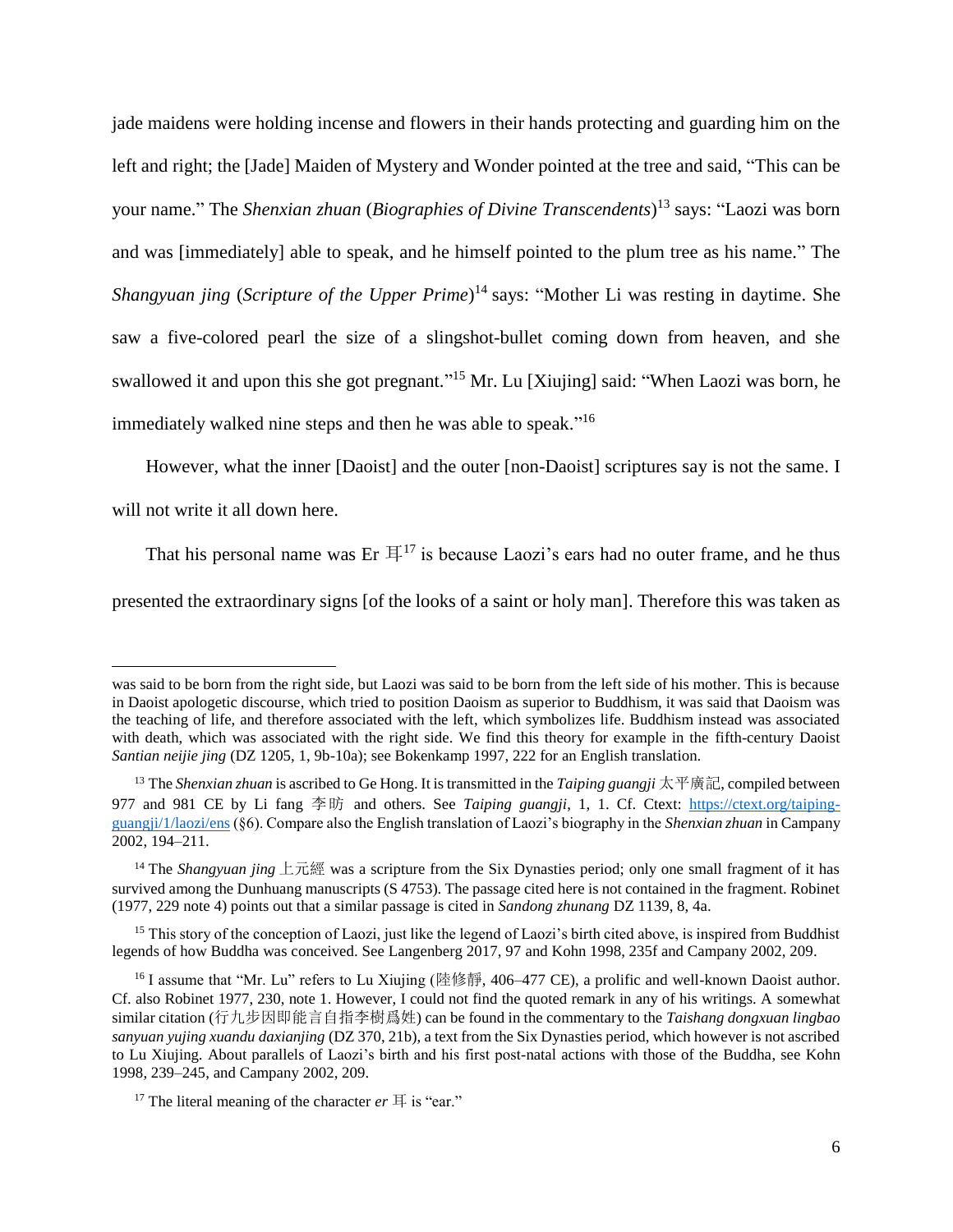his personal name. As for his style name Boyang 伯陽, *bo* 伯 means "elder" [and also "to grow"], 18 and *yang* 陽 means "life." This means that when the sage responds to the world, the benefits are enormous and manifold. He just wants to raise the common people and give life and rear the multitudes. Therefore the scripture [i.e., the *Daode jing*] says: "[Dao] generates them and raises them, grows them and rears them."<sup>19</sup>

That the other style name<sup>20</sup> is Dan 聃 is referring to his tongue being large (*dandan* 聃聃). It was long and broad, and therefore he took the style name Dan.

The *Records of the Historian* (*Shiji*) says: "Laozi's son was called Zong (宗). He held an official's position in the state of Wei<sup>21</sup> and was enfeoffed Duangan. Zong's son was Wang ( $\pm$ ). Wang's son was Gong (宮), and Gong's great-great-son was Xia (瑕). The son of Xia was Jie (解), who served the Han dynasty as Grand Mentor (太傅) of the king of Jiaoxi [in Shandong]."<sup>22</sup>

<sup>&</sup>lt;sup>18</sup> This passage is hard to translate because there is a wordplay in the Chinese. *Bo*  $\sharp$  means "uncle" or "elder." In this meaning the word is synonymous with *zhang* 長. *Zhang*, however, also means "to grow," and in the following explanation Cheng Xuanying explains the term as *zhangyang* 長養, which means "to raise or bring up" someone.

<sup>19</sup> *Daode jing*, chapter 51 (51.3.A–B).

<sup>&</sup>lt;sup>20</sup> The edition in ZD vol. 9, no. 14, 228 note 5 states that 外自 should rather read 外字. *Wai* in this context might refer to a sobriquet or nickname (like in the term *waihao* 外號), or else to a style name used by non-Daoists. Robinet (1977, 230) translates the term as "public name" ("nom public").

<sup>21</sup> This refers to the state of Wei 魏 (403–230 BCE) of the Warring States period, in the region of Shanxi.

<sup>22</sup> See *Records of the Historian* (*Shiji*) 63. Cf. Ctext: [https://ctext.org/shiji/lao-zi-han-fei-lie-zhuan §7.](https://ctext.org/shiji/lao-zi-han-fei-lie-zhuan%20§7) That account is not completely identical. Compare also Laozi's biography in Ge Hong's *Shenxian zhuan*, translated in Campany 2002, 197.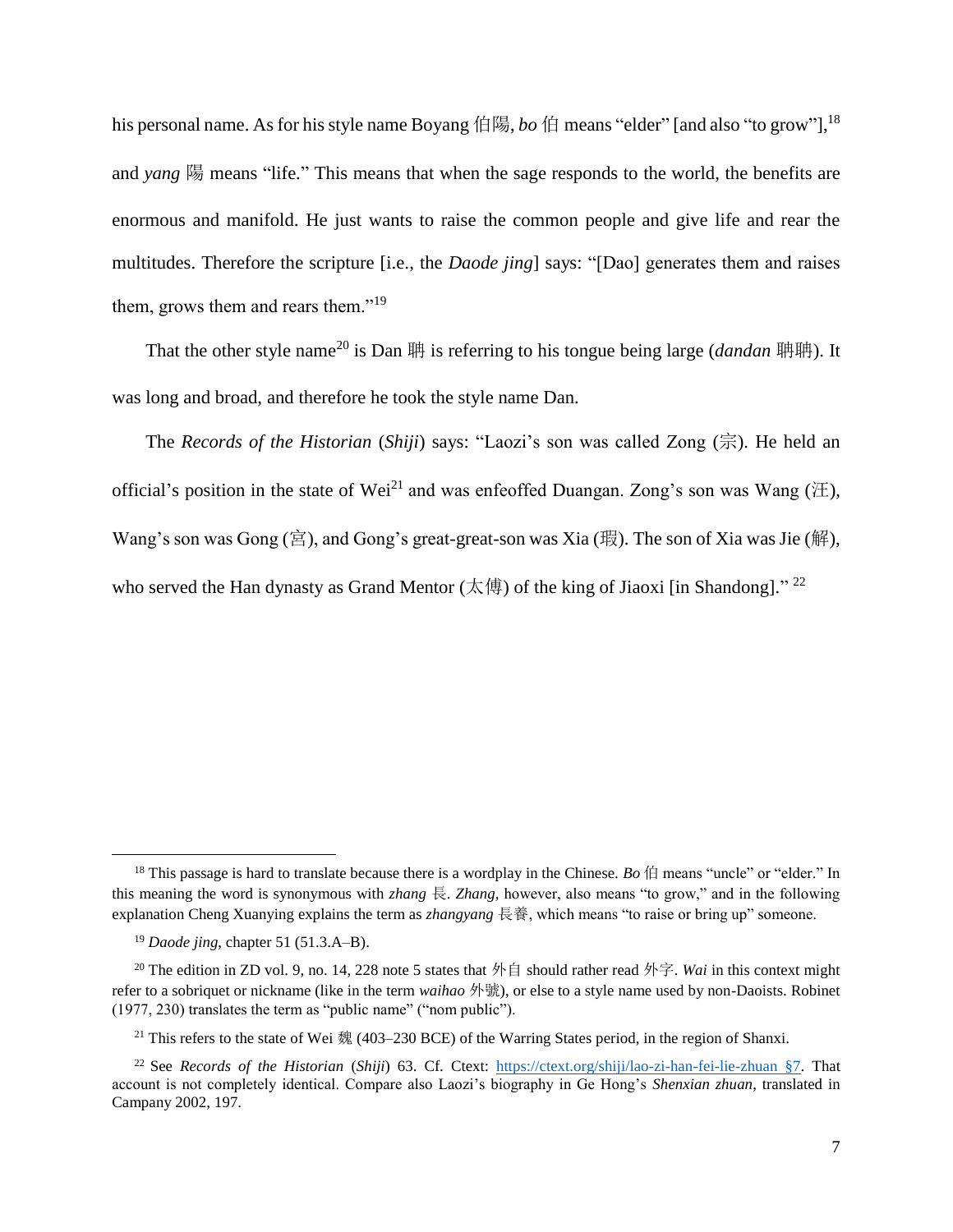### <span id="page-7-1"></span><span id="page-7-0"></span>3. The Dharma-body<sup>23</sup>

According to the *Jiutian sheng shen jing* (*Scripture of the Stanzas of the Life Spirits of the Nine Heavens*) <sup>24</sup> it is said: "The sage took the three kinds of *qi* (氣)—the mysterious, the original, and the inaugural—as his body-substance (*ti* 體)"; this says that he is the same as the wondrous *qi* of the Three Heavens.<sup>25</sup> Zang Zongdao<sup>26</sup> also used the Three One as the response body of the sage. What is referred to as Three One is: first, essence; second, spirit; and third, *qi*. Essence refers to the mind that has numinous wisdom and astute reflection. Spirit refers to the unlimited, immeasurable function. *Qi* refers to the dharmas constituted by form, image, shape and appearance.

The scripture<sup>27</sup> says: "Looking at it, one cannot see it. This is called elusive"—this is the essence. [When it says,] "Listening for it, one cannot hear it. This is called imperceptible"—this is the spirit. [And when it says,] "Feeling for it, one cannot grasp it. This is called subtle"—this is *qi*. Uniting these three dharmas makes the body-substance of the one sage.

<sup>23</sup> The term *fati* 法體, literally means "the substance or essence of the dharmas." However, it seems that Cheng Xuanying uses the term here synonymously with *fashen* 法身, *dharmakaya*. For this originally Buddhist term, see Muller (DDB, 法身): "In general Mahāyāna teaching, the Dharma-body is a name for absolute existence, the manifestation of all existences—the true body of reality, or Buddha as eternal principle; the body of essence that is pure, possesses no marks of distinction, and is the same as emptiness (Skt. *dharmakāya*)." We find the expression *fati* used in this sense in Daoist texts, see e.g., Qiang Siqi's compilation of *Daode jing* commentaries *Daode zhenjing xuande zuanshu* (DZ 711, 1, 2b), citing the sub-commentary by emperor Xuanzong (r. 713–756 CE), also with a reference to Zang Xuanjing's (cf. below, note 21) theory of the Three One as the body of the sage, speaking of the *fati* of Lord Lao: 但老君法體以三一爲身 "But the dharma body of Lord Lao takes the Three One as [his] body."

<sup>24</sup> This refers to the *Dongxuan lingbao jiutian shengshen zhang jing*, DZ 318, to which Cheng Xuanying is said to have composed a commentary. However, the passage quoted here is not contained in today's version of the text.

<sup>25</sup> The Three Heavens appear first in the *Taishang Lingbao Wufu xu*, DZ 388. The theory of the Three Heavens in relation to the three kinds of *qi* appears in the *Santian neijie jing*, DZ 1205, translated in Bokenkamp 1997, 186–229.

<sup>&</sup>lt;sup>26</sup> This refers to Zang Xuanjing 臧玄靜, a Daoist active in the environment of the court during the Chen dynasty (557–589 CE). He was a disciple of Meng Zhizhou 孟智周 and he is said to have taught Cheng Xuanying 成玄英 and also Wang Yuanzhi 王遠志, the famous patriarch of the Maoshan school. Cf. Assandri 2009, 37.

<sup>27</sup> This refers to *Daode jing*, chapter 14 (14.1.A–C).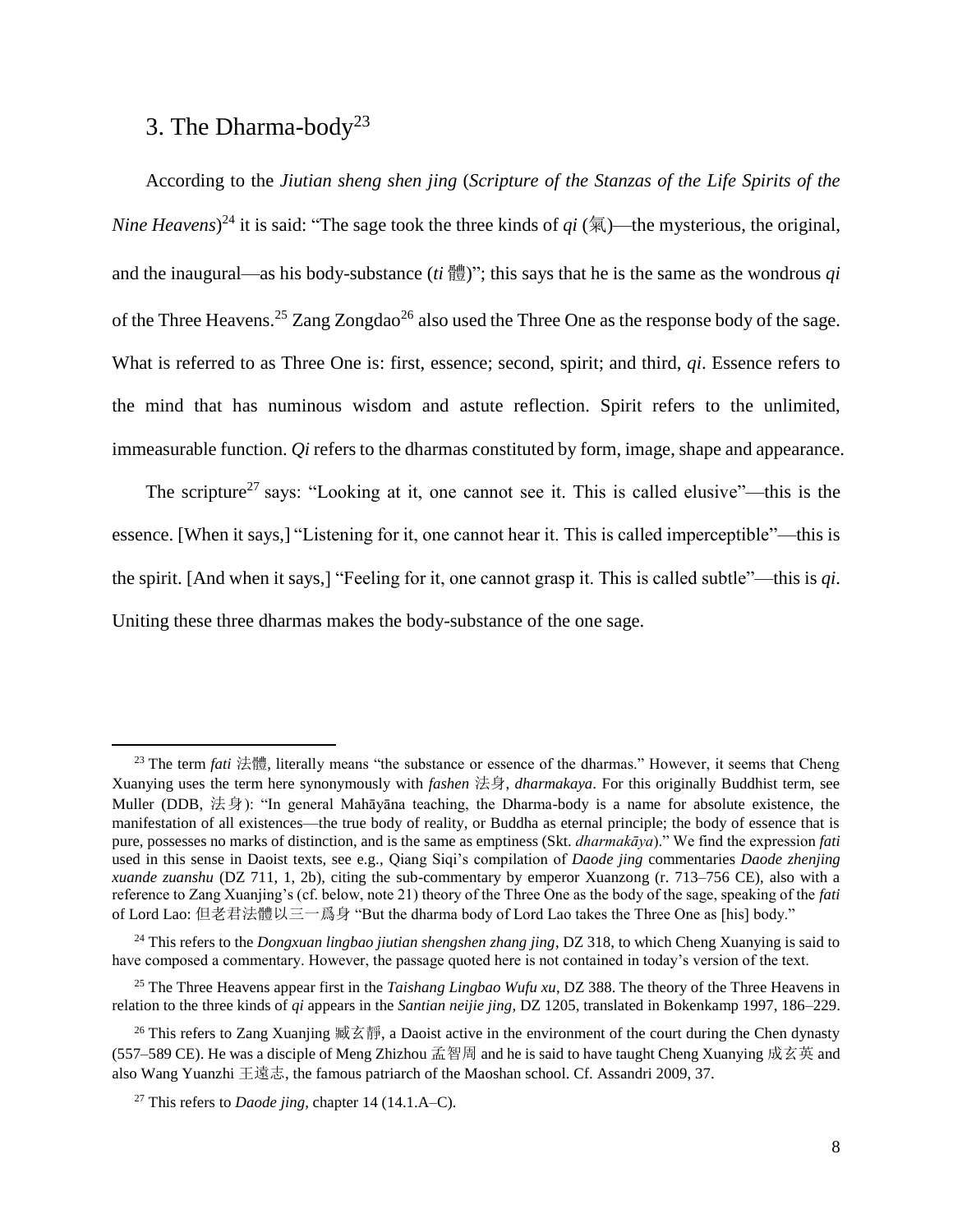The scripture<sup>28</sup> says, "These three, because they cannot be grasped through scrutinizing, blend into one." But Lord Lao takes the Three One as his body (*shen* 身); his body has the differentiation of true and response [body], and there are three [different] explanations of the meaning:<sup>29</sup>

The first says: To disperse the one in order to make three: this is the response [body] of the sage. To blend the three in order to return to the one: this is the truth [body] of the sage.

The second says: The three and the one together both are the response [body]. Not three and not one: this is the truth [body]. This is so because three as well as one are both [part of the realm of] names and numbers. $^{30}$ 

The third says: Outside of what is beyond names and numbers—how could there be something else that is true and has name or number? It is just this: Three-in-one [and at the same time] not three-in-one: that is the truth. Not three-in-one yet [at the same time] threein-one: that is the response. The response of not three-in-one and also three-in-one: that response is the true response. The truth of three-in-one and yet not three-in-one: that truth is the response truth.

l

<sup>28</sup> This refers to the *Daode jing*, chapter 14 (14.2.A).

 $29$  After having presented the dialectics of three and one. Cheng announces now that they have to be seen in relation to another set of dyadic concepts, namely that of the response body and the truth body. While the former conception, that of three and one uniting or separating, exists verbatim in the text of the *Daode jing*, the latter concepts, those of response and truth body, have been introduced presumably much later, as they are reminiscent of the Buddhist concept of the bodies of the Buddha.

<sup>&</sup>lt;sup>30</sup> Ultimate truth is conceived of as all-embracing totality, which must necessarily be beyond any kind of characteristics, because any specific characteristic, like a number or a name, when used to describe this ultimate truth would exclude its opposite or others, and thus the truth would be not all-embracing anymore. Therefore, the only logical solution is to state that there are no characteristics, names, or numbers that can describe or designate this ultimate truth.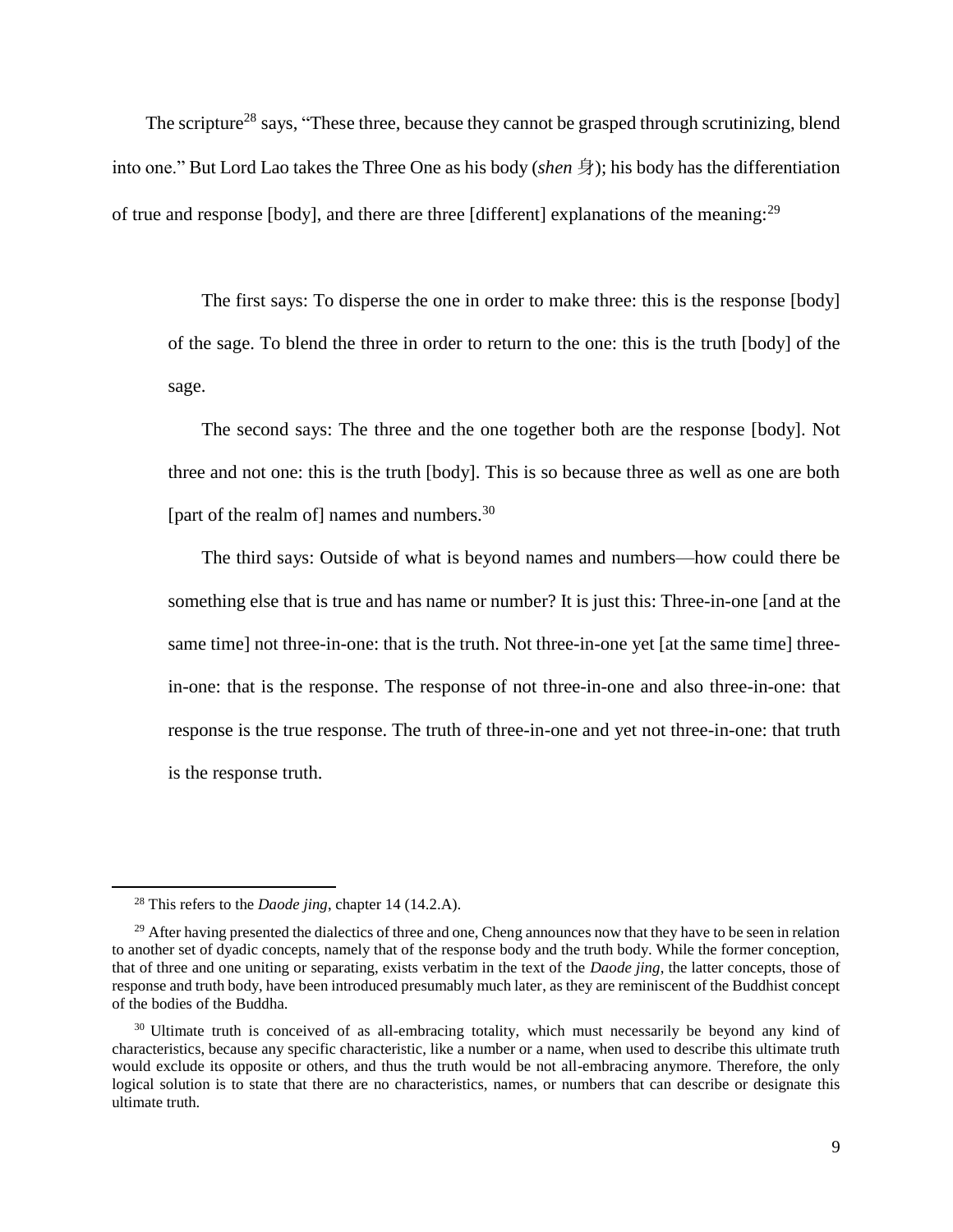The truth, which is response truth, cannot be defined as truth. The response, which is true response, cannot be defined as response. Therefore it is not truth and not response, yet also response and truth.<sup>31</sup>

But the sage accords with the stimuli [from the beings] and adapts himself to [their] capacities and responds to the beings. Whether he sojourns among humans or is born in the heavens, he manifests himself in accordance with the situation and his marks and characteristics are not always the same.

This is why the *Shengxuan [neijiao] jing<sup>32</sup>* says: "When he sojourns in that Pure Land, his marks and characteristics are majestic and fine looking. When he dwells in this [world] of many fires, he assumes forms that are the same as those below."

One who originally is able to be both heavenly and human—how would that be something a heavenly or a human being could be capable of? It must be [a being] neither heavenly nor human, and only because of this it is able to be both heavenly and human. Furthermore, he wondrously embodies the "imperceptible and elusive;"<sup>33</sup> he is extremely hard to scrutinize in detail.

Now I will simply take up the one response [body of the sage] of Zhou times. Among those who discuss this aspect of Lord Lao, Ge Hong cites the *Zhutao yuzha*<sup>34</sup> in his *Baopuzi* (*Master who Embraces Simplicity*): "Laozi was of a yellow color, he had beautiful eyebrows, a large

<sup>&</sup>lt;sup>31</sup> Cf Assandri 2009, 183-186, for an analysis of the logic employed here. The third explanation, which is presumably the latest and also the one Cheng himself endorses—or better, offers to his readers—works with a Mādhyamika-style series of negations, which then transcend the two former propositions.

<sup>32</sup> *Taishang lingbao shengxuan neijiao jing* 太上靈寳昇玄内教經 (*Scripture of [the Inner Teaching of] Ascending to the Mystery*). This text was very popular in the early Tang. However, it has survived only partially in Dunhuang manuscripts (P 2750, P 2430). I was unable to locate the material quoted here in the fragments.

<sup>33</sup> This refers again to *Daode jing,* chapter 14.

<sup>34</sup> The citation appears in Ge Hong's Laozi biography in the *Shenxian zhuan.* See Cf. Robinet 1977, 233 note 1; cf. Campany 2002, 198–99. The text of the *Zhutao yuzha* 朱韜玉劄 is not extant.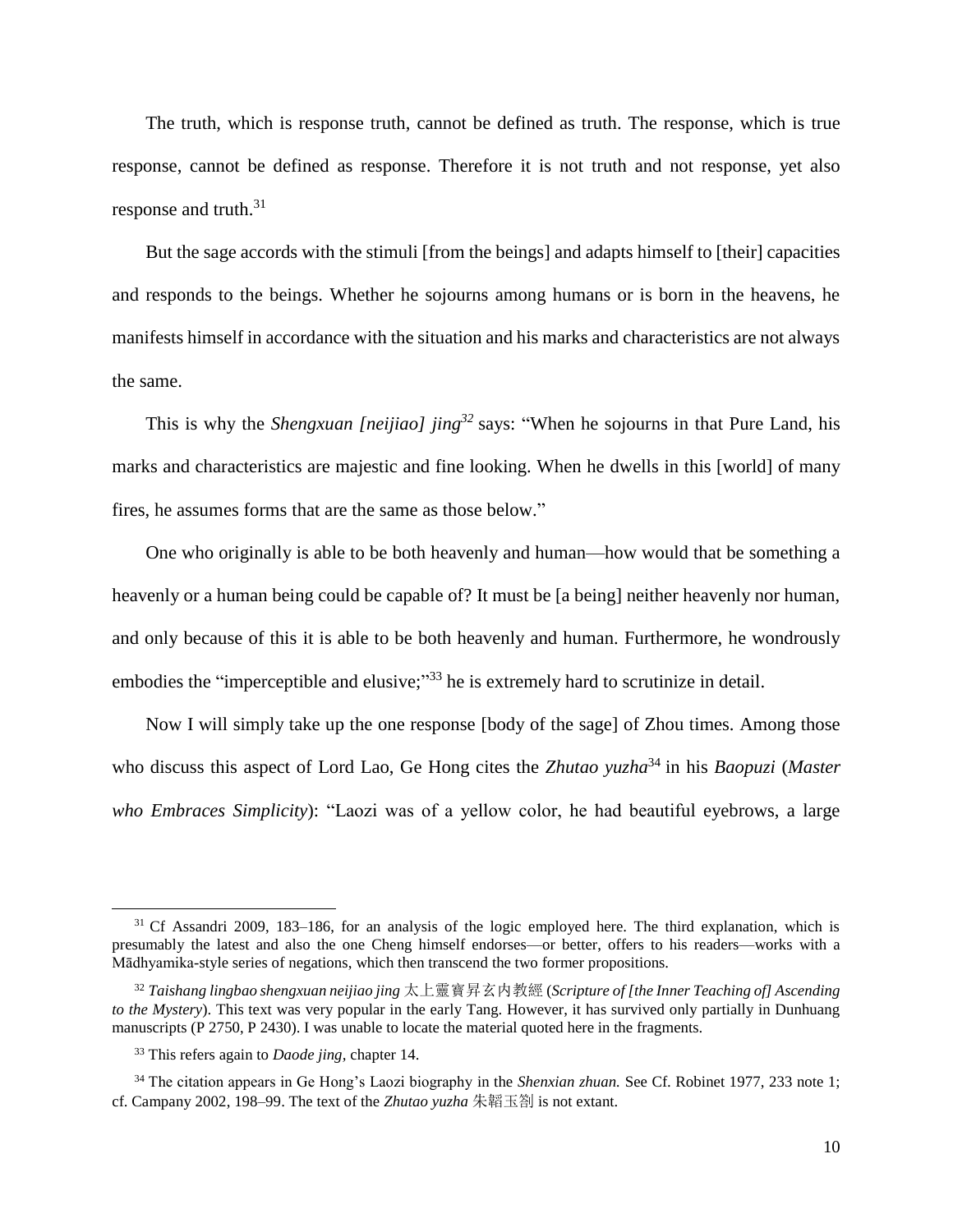[forehead],<sup>35</sup> long ears, big eyes, widely spaced teeth, a square mouth, and thick lips. On his forehead there were three crisscrossing lines,  $36$  and a "sun horn" and a "moon crescent" and two nose-bridges; his ears had three entrances, and the soles of his feet had [marks of] the two [principles of yin and yang] and the five [primary elements] (i.e., metal, wood, water, fire, and earth),<sup>38</sup> and the palms of his hands appeared a pattern in the form of [the character for] "ten" (*shi*  $+$ ) [representing the ten heavenly stems].<sup>39</sup> These are the marks of [Lord Lao, when he] entrusted his spirit to Mother Li and incarnated as the teacher of the Zhou.

Although again the truth[-body] and the response[-body] are not the same, yet both take the "self-so" as their substance. This is why *Zhuangzi* says: "[Such a man] always relies on the self-

 $\overline{\phantom{a}}$ 

See the translation in Ziegler 2015, 13: "A person asked, 'It is said that the Buddha has thirty-two major and eighty minor marks of physical excellence. Why is he so different from [ordinary] people? I am afraid that this is an extravagant expression and a description of unreality.' Mouzi replied, 'As the saying goes, "The fewer chances to see, the more suspicious [one is]." . . . Laozi had a sun-shaped lump and the mark of a moon on his forehead, and two nose bridges. He held the Chinese characters of the Ten [Celestial Stems] in his hands, and treaded upon the two [principles of yin and yang] and the five [primary elements] (i.e., metal, wood, water, fire, and earth). These men are not different from [normal] people, are they? How worthwhile is it to be doubtful of the Buddha's marks of physical excellence?'"

The features of the sun horn and the moon crest (日角月玄) are also mentioned in an extant version of the *Scripture of the Conversion of the Barbarians*, *Laozi Huahu jing*, T 2139, 1, 1266b.

<sup>38</sup> My translation follows Campany 2002, 199. Compare also Ziegler 2015 (cited in the preceding note). Robinet 1977, 233 interprets this as "his feet carried two characters for five, and his hands carried a ten (a cross shape)."

<sup>39</sup> Compare Campany 2002, 199, who relates that it seems plausible that "ten" here refers to the ten heavenly stems known from the ancient system of time notation called the *ganzhi* 干支 or *jiazi* 甲子 system, where the signs for ten heavenly stems and the twelve earthly branches are combined in sixty possible designations.

<sup>35</sup> Emended following Robinet 1977, 233.

 $36$  I follow the reading of the ZD edition (vol. 9, no. 14, 229a): 叁午達理. Robinet (1977, 233) reads instead 三五 達理: "a forehead marked by lines of three and five."

<sup>&</sup>lt;sup>37</sup> See Kohn 1996, 200: "the Sun Horn and Moon crescent refer to two bones above the eyebrows"; and ibid, 204: "these signs were first associated with Fu Xi." Cf. also Kohn 1986, 252. Cf. "Mouzi Lihuo lun" in *Hongmingji*, T 2102, 1, 2c: 問曰。云佛有三十二相八十種好。何其異於 人之甚也。殆富耳之語。非實之云也。牟子曰。諺 云少所見多所怪。覩馲駝言馬腫背。堯眉八彩。舜目重瞳。臯陶烏喙。文王四乳。禹耳參漏。周公背僂。 伏羲龍鼻。仲尼反宇。老子日角月玄鼻有雙柱。手把十文足蹈二五。 此非異於人乎。佛之相好奚足疑哉。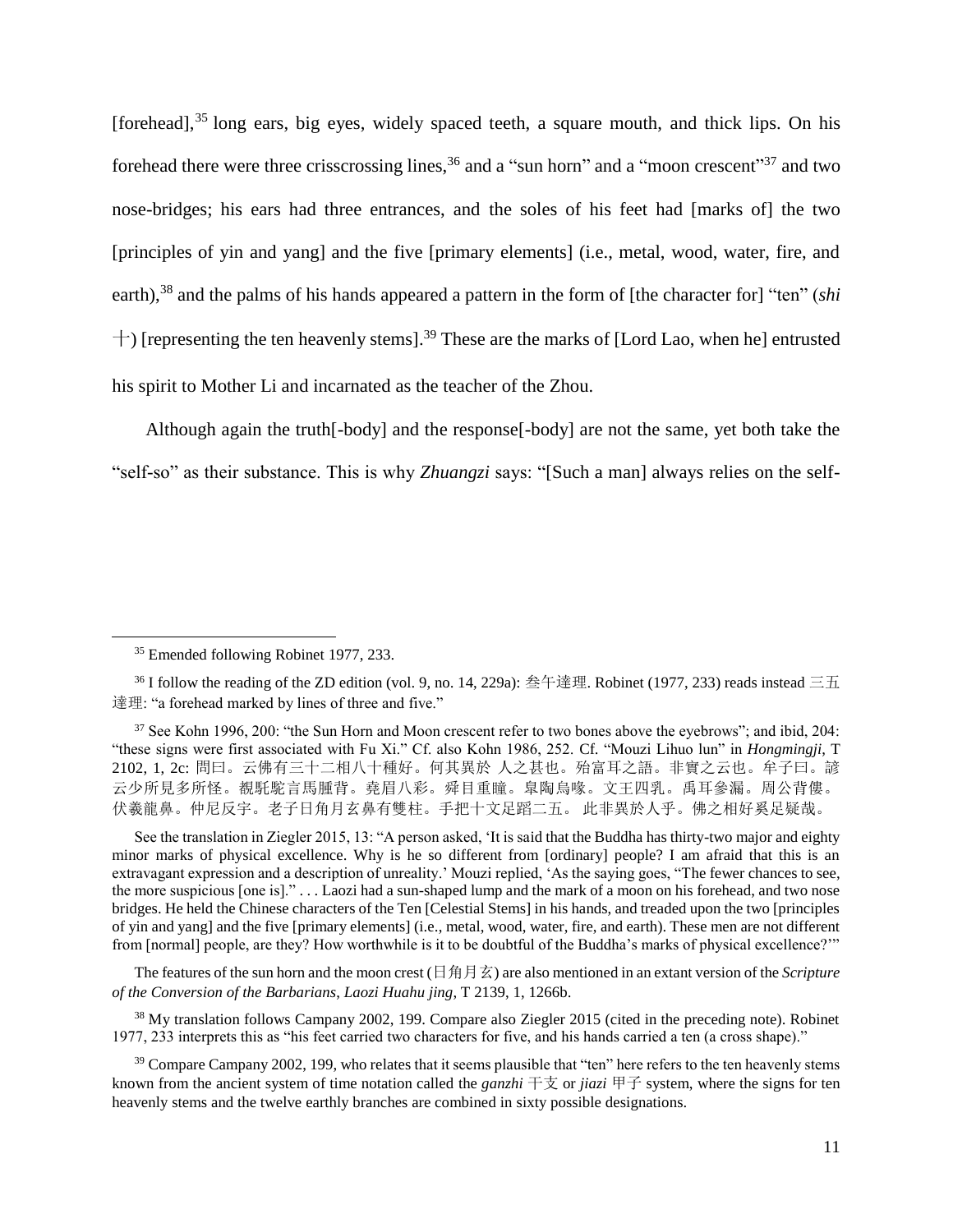so and doesn't help life along." <sup>40</sup> The *Xujue* (*Preface to the Daode jing*) says: "Laozi embodied that which is by itself so. He was born before the Great Nonbeing."<sup>41</sup>

#### <span id="page-11-0"></span>4. The Dates

 $\overline{a}$ 

According to Ge Hong's *Shenxian zhuan (Biographies of Divine Transcendents)* it is said: "During the time of [the mythical emperor] Fuxi, Laozi was Yu Hua,  $42$  during the time of [the mythical emperor] Shennong he was Yuan Yin, $43$  during the time of the [mythical emperor] Zhu Rong he was Fu Yu,<sup>44</sup> and during the time of the Yellow Emperor he was Guang Cheng Zi."<sup>45</sup> And [in all these cases] he took the occasion and responded to stimuli, transforming and changing

<sup>40</sup> *Zhuangzi,* chapter 6 (HY 6/15/2). Compare Watson 2013, 40–41: "Huizi said to Zhuangzi, 'Can a man really be without feelings?' Zhuangzi: 'Yes.' Huizi: 'But a man who has no feelings—how can you call him a man?' Zhuangzi: 'The Way gave him a face; Heaven gave him a form—why can't you call him a man?' Huizi: 'But if you've already called him a man, how can he be without feelings?' Zhuangzi: 'That's not what I mean by feelings. When I talk about having no feelings, I mean that a man doesn't allow likes or dislikes to get in and do him harm. He just lets things be the way they are and doesn't try to help life along. . . .'" My translation differs from Watson's because I have adapted it to the context of the preceding and succeeding statements here.

<sup>41</sup> See *Laozi Daode jing Xujue*, ZD vol. 9, no. 9, 185a.

<sup>&</sup>lt;sup>42</sup> Yu Hua refers to Yu Hua Zi 鬱華子, a mythical transcendent/immortal who is said to have appeared during the time the emperor Fuxi ruled and transmitted the [now lost] *Inner Scripture of the Heavenly Emperor* (*Tianhuang neiwen* 天皇內文) and the *Hetu* 河圖. He also is considered as the author of a *Scripture of Primordial Yang* (*Yuanyang jing* 元陽經). Cf. *Lishi zhenxian tidao tongjian*, DZ 296, 2, 1b. The *Yuanyang jing* according to this citation had 34 chapters. Today's Daozang contains a title called *Taishang lingbao Yuanyang miaojing* (DZ 334) in 100 chapters, dated to the Six Dynasties period.

<sup>&</sup>lt;sup>43</sup> Cf. Robinet 1977, 235–236, note (2). Robinet assumes that Yuanyin 緣因 might be a copyist error for Lu tu 綠  $\mathbb{Z}$ , or Lu Tu Zi 綠図子, who is listed in various texts as a manifestation of Laozi (cf. Kohn 1998, 218, where the name is transcribed as Lutuzi). The Buddhist text *Bianzheng lun* T 2110, 6, 528a lists a manifestation of Laozi called Lu Hui Zi 錄回子, which again might be a variant or copyist error for Lu Tu Zi. The *Shenxian zhuan* as reported in *Taiping guangji* (1, 1) relates that Laozi at the time of [the mythical emperor] Shennong was Jiuling Laozi (九靈老 子), and at the time of [the mythical emperor] Zhu Rong became Guang Shou Zi (廣壽子). However, there are various lists of Laozi's manifestations in the world. Cf. Kohn 1998, 2018 for a list with textual references.

<sup>44</sup> Fu Yu is not listed in the *Shenxian zhuan* as we have it today, however. Kohn 1998, 218, notes that the name Fu Yu Zi is listed in the *Huahu jing* (*Conversion Scripture*, cited in *Sandong zhunang* DZ 1139, 9, 6b–7b.) as a manifestation of Laozi in the time of Zhu Rong. For the mythical emperor Zhu Rong cf. Theobald 2000ff, [http://www.chinaknowledge.de/History/Myth/personszhurong.html.](http://www.chinaknowledge.de/History/Myth/personszhurong.html)

<sup>45</sup> See *Bianzheng lun* T 2110, 6, 528a, where we find a list of manifestations of Laozi which includes Yu Hua Zi 欝華子, Lu Hui Zi 錄回子, and Fu Yu Zi 傅豫子.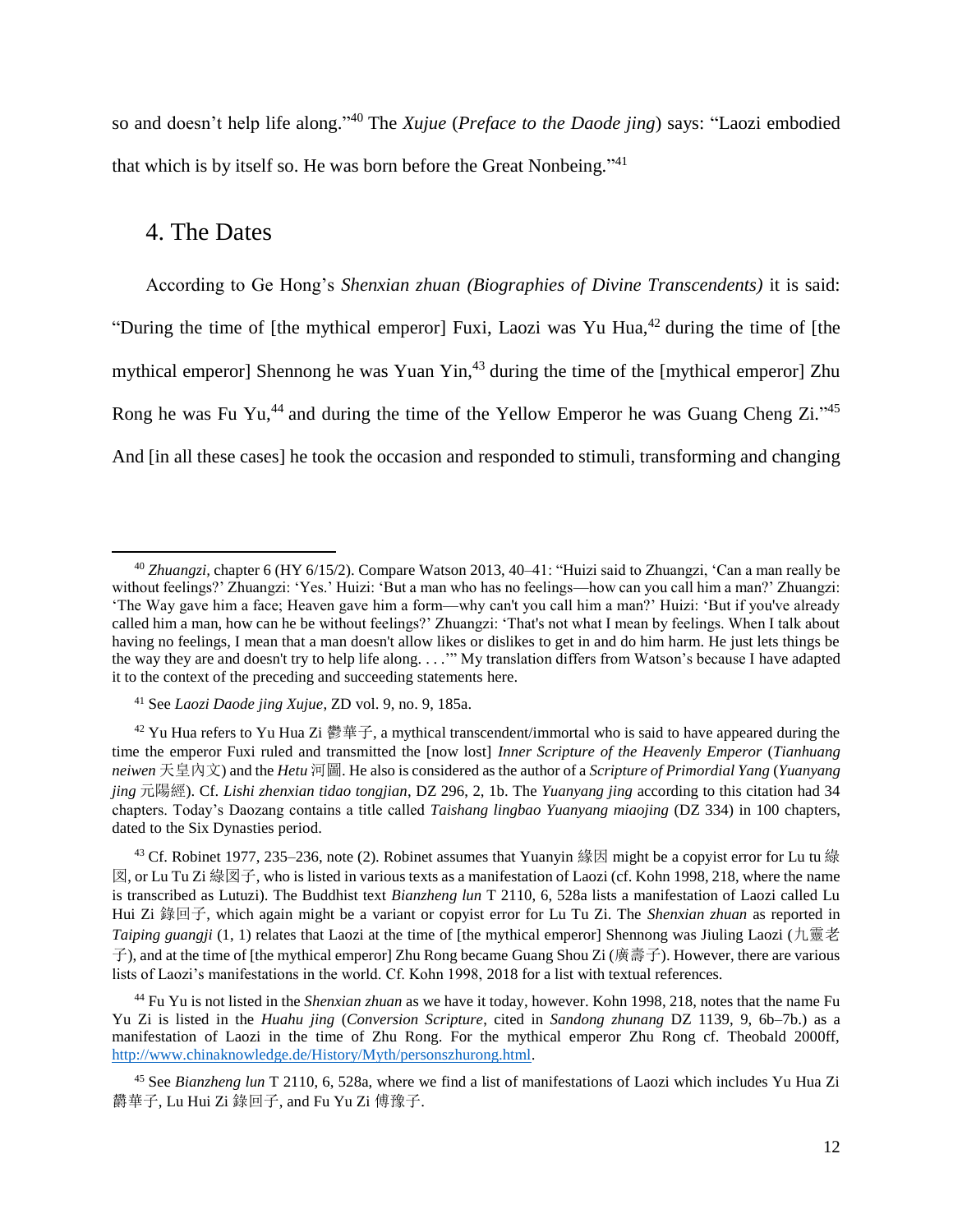according to [the needs of] the times, manifest and obscured [in turn], without limits; I will not explain all this in detail now.

Therefore, the *Xujue* (*Preface to the Daode jing*) says: "The people in the world say that Laozi must have first appeared in the Zhou dynasty, [but] the names of Laozi began innumerable world ages ago, [Laozi's origin is] really very remote and obscure, vague and long ago."<sup>46</sup>

[The *Xujue*] also says: "Before the beginning [of this world],  $47$  he [already] descended to be Master of the State, generation for generation without ever ceasing, [but] nobody could recognize him."<sup>48</sup>

By this we understand how clear it is that Laozi's coming to the world was not only during the Zhou dynasty. But because these previous world-ages are too far away, we will save [these topics for another time] and not discuss them [here]. Now, we will base [our discussion] on the times that he manifested himself during the Zhou dynasty. Liu Xiang, Xi Kang, and Huangfu Mi<sup>49</sup> all say: "He was born at the end of the Yin dynasty<sup>50</sup> and he was the teacher of King Wen, [the founder of the Zhou dynasty]."

<sup>46</sup> See *Laozi Daode jing Xujue*, ZD, vol. 9, no. 9, 185b. The idea of past appearances, avatars, or incarnations of Laozi matches the concept of the past Buddhas. Compare, however, Assandri 2021, 167–168, arguing that the avatars of Laozi might also be explained by his association with Heaven and heavenly time, which is characterized by recurrent phenomena. Textual evidence of the concept of Laozi's avatars or reincarnations goes back to the second century CE.

<sup>&</sup>lt;sup>47</sup> I assume that this sentence refers to the theory of several world-ages, Skt. *kalpa*. A world-age is a very long time, and upon the end of a world-age the world is destroyed and then begins anew. The concept originated in India, came to China with Buddhism, and was co-opted by the Daoists. Laozi, being born "before Heaven and Earth," would in this perspective have existed also in previous world-ages, and thus before this world came to being (開辟以前).

<sup>48</sup> See *Laozi Daode jing Xujue*, ZD, vol. 9, no. 9, 185b.

<sup>49</sup> Liu Xiang (78–8 BCE, see Emmerich 2016, 135) is considered author of the *Liexian zhuan* (DZ 294); see ibid, 1, 4b. Xi Kang (223–262 CE) authored a now-lost text called *Gaoshi zhuan* 高士傳, and Huangfu mi (215–282 CE) also wrote a *Gaoshi zhuan*. The former has survived in some fragments only, while the latter has survived in an edition that does not seem to be the original version but a later compilation. See Robinet 1977, 237.

<sup>&</sup>lt;sup>50</sup> "Yin dynasty" is another name for the Shang dynasty, which is traditionally assumed to have ended in the eleventh century BCE; it was conquered by the Zhou dynasty.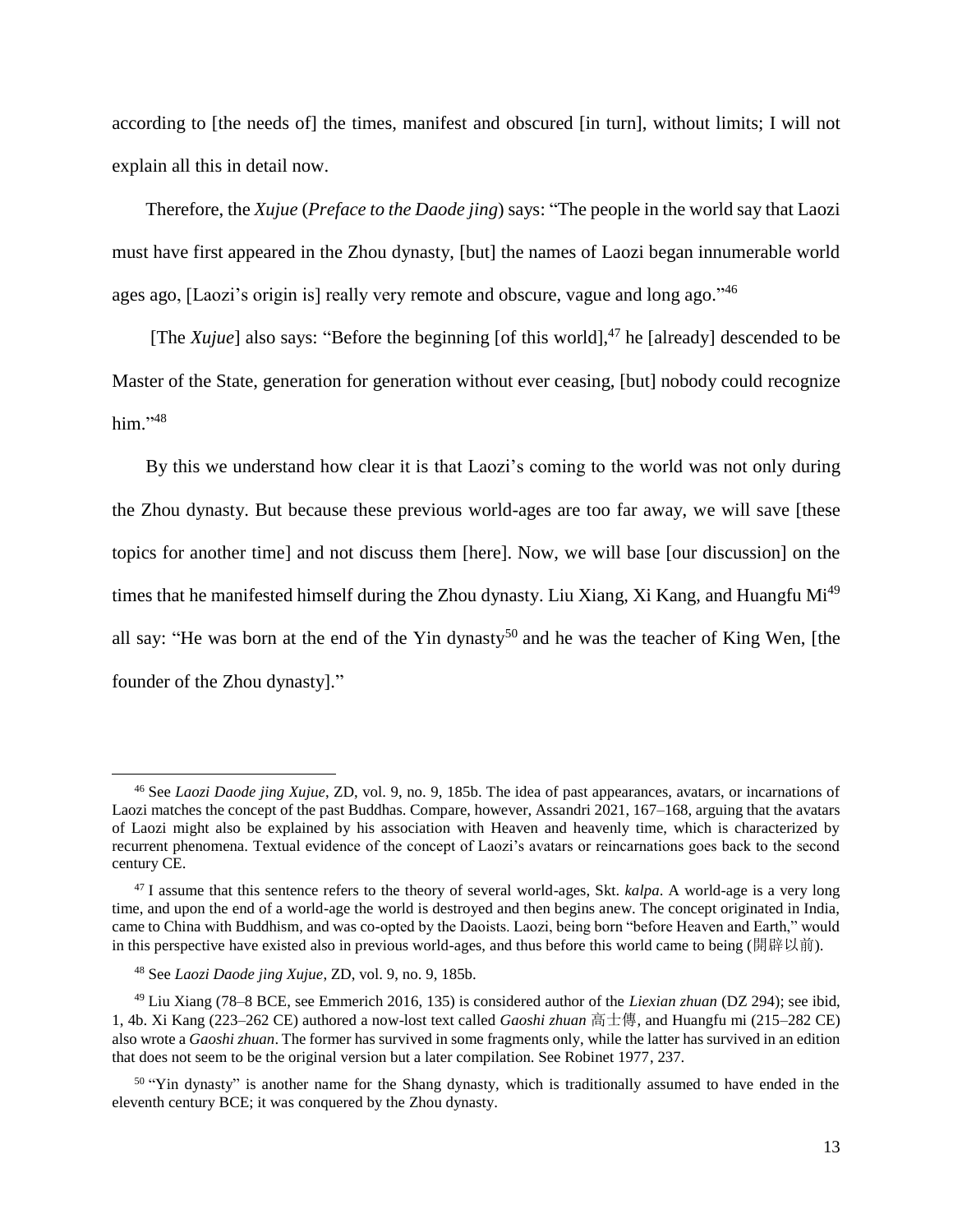The *Xujue* (*Preface to the Daode jing*) says: "Laozi descended in the first year of the reign era Shanghuang  $\pm \frac{4}{3}$ <sup>51</sup> in the Jupiter-year *dingmao*<sup>52</sup> on the twelfth day of the first month, which was a *bingwu* day [according to the traditional sexagenarian counting] to become the teacher of the Zhou dynasty."<sup>53</sup> Since he became a teacher of King Wen, [the founder of the Zhou dynasty], in principle he must have been born at the end of the Yin dynasty. Therefore his descent to become the teacher of the Zhou must have been the *dingmao* year of the Yin dynasty.

The *Wenshi neizhuan* (*Inner Biography of Master Wenshi*) <sup>54</sup> and the *Xujue* (*Preface to the Daode jing*) by the Transcendent Duke [Ge Xuan] both say: "Laozi left the Zhou in the first year of the Wuji 無極 reign period in the *guichou* year in the fifth month on a *renwu* day to go west [to cross the pass]." 55

But many exegetes say that [Laozi] left [the country], crossing the [Hangu] pass in the time of King You [of the Zhou dynasty, said to have reigned 781–771 BCE]. This is not reliable. Why? Now, [if we] inspect this, King You ascended the throne in the *gengjia* year. After he had been on the throne for eleven years, he was vanquished by the [Western] Quanrong [people]. Within these eleven years there is ultimately no *guichou* year; seven years earlier there was a *gengchou* year, but that was then during the time of King Xuan (said to have reigned 827–781 BCE).

<sup>&</sup>lt;sup>51</sup> This reign period, as well as Wuji in the following sentence, are fictional reign titles.

<sup>52</sup> This and several following Chinese terms composed of two characters (*dingmao* 丁卯, *bingwu* 丙午, *guichou* 癸丑, *renwu* 壬午) refer to the traditional Chinese sexagenary cycle, which was one of several ways used to denote time. See Needham and Wang 1959, 396–400. For an easily accessible survey of this system see e.g. Theobald 2000ff, [http://www.chinaknowledge.de/History/Terms/calendar.html.](http://www.chinaknowledge.de/History/Terms/calendar.html)

<sup>53</sup> See *Laozi Daode jing Xujue*, ZD, vol. 9, no. 9, 186a.

<sup>54</sup> For the *Wenshi neizhuan* see above, footnote 10.

<sup>55</sup> See *Laozi Daode jing Xujue*, ZD, vol. 9, no. 9, 186a. For the *Wenshi neizhuan* quotation, see *Sandong zhunang*  (DZ 1139, 8, 28b), which cites this now-lost text.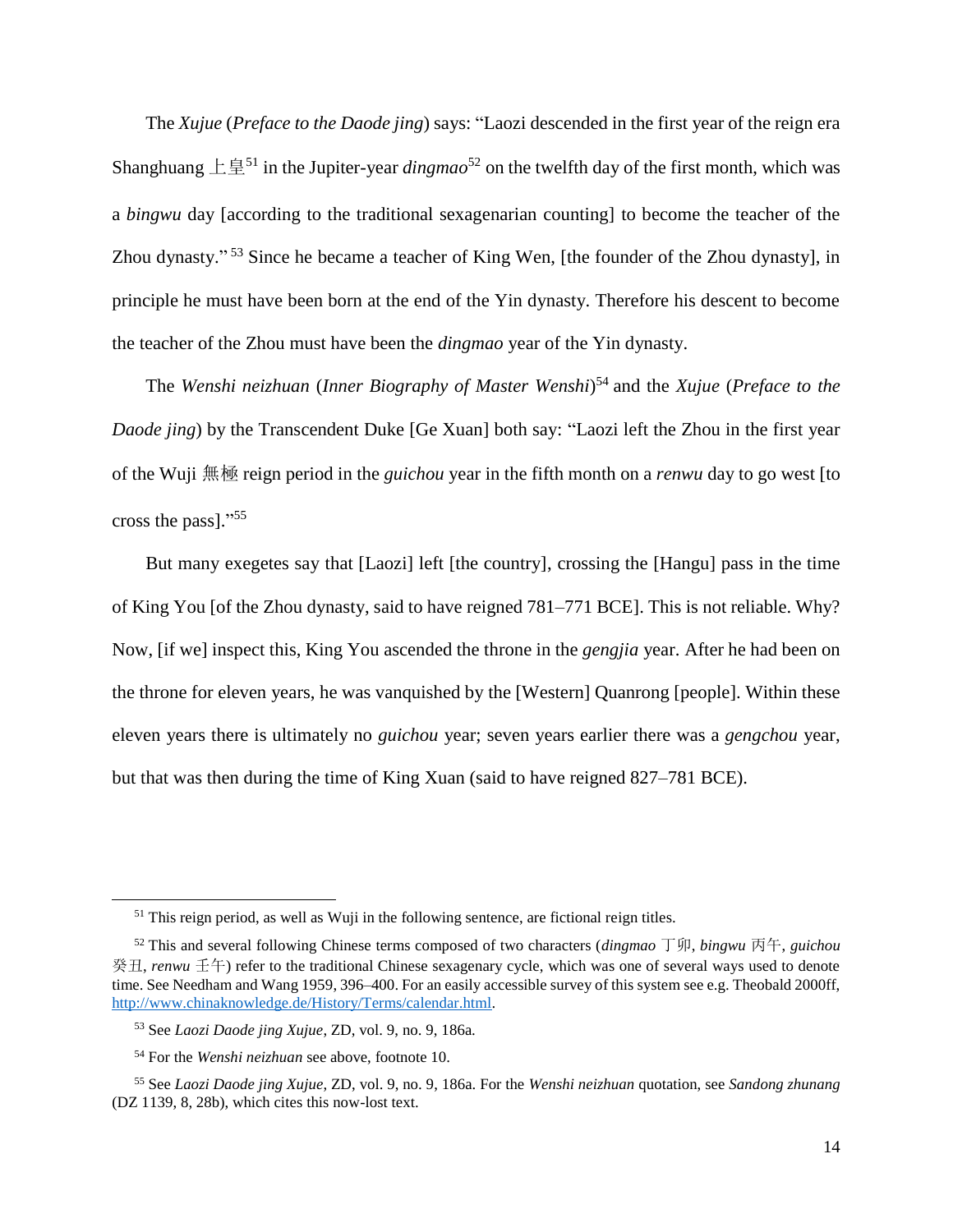Furthermore, the *Guoyu* (*Discourses of the States*) says: "In the second year of King You, the Three Rivers quaked and Mount Qi collapsed. Father Boyang said: The Zhou dynasty will perish in less than ten years." <sup>56</sup> If Laozi had left and crossed the Pass in the time of King Xuan, then he could not have witnessed the Three Rivers quaking and Mount Qi collapsing. Shortly after, King Ping, named Yi Jiu (r. 770–720 BCE), moved the capital eastwards to Luo. He ascended the throne in a *xinwei* year, and it was after forty-three years that he was on the throne that there was a *guichou* year. According to the *Yuwei [Catalogue]*<sup>57</sup> it says: "At this time he left [China] through the pass."

Zang Xuanjing<sup>58</sup> said: "In the West he left, crossing the Long pass," as if this was during the years that King You was in Chang'an, [but] I am afraid this is wrong. Since he left during the time of King Ping, crossing the pass, then it must be that he left westwards through the Hangu pass.<sup>59</sup> Therefore the *Chusai ji* (*Record of [Laozi] Travelling beyond the Borders*) <sup>60</sup> says: "He left, crossing the Hangu pass westwards." The Hangu pass is ten miles south of today's Taolin district in Shanzhou, where there is the old pass gate, which is it.

<sup>56</sup> See *Guoyu* 1, §10. The same story is also related in the *Shiji*, Zhou Benji, §36.

<sup>57</sup> This refers to the *Yuwei jingshu mu* 玉緯經書目, a catalogue from the fifth century, where the Daoist scriptures are ordered in seven categories. It is ascribed to "Master Meng," which—according to Chen Guofu 1963, vol. 1, 4, and Lu Guolong 1993, 37f—refers to the Daoist Meng Zhizhou 孟智周. Qing Xitai 1988, vol. 1, 545–546, instead assumes the title "Master Meng" as author of the *Yuwei* might refer to the Daoist Meng Jingyi 孟景翼. Cf. Assandri 2004, 560–564 about this catalogue and the two Masters Meng. Meng Zhizhou 孟智周 was from Danyang 丹陽, near the southern Capital of Nanjing. Danyang had been, at the end of the fourth and in the beginning of the fifth century, the birthplace of the *Shangqing* and the *Lingbao* scriptures. Meng Zhizhou taught around the end of the fifth and the first third of the sixth century CE in the capital Jiankang (Nanjing) at the Chongxu guan 崇虛觀, a temple that had been founded by the emperor Song Wendi for the famous Daoist master Lu Xiujing 陸修靜. Meng Jingyi was probably slightly older than Meng Zhizhou, and he hailed from Shandong, but was active in the south at the end of the fifth century CE. See Bumbacher 2000, 221. Schipper and Verellen (2004, 20) note that "Master Meng," to whom the Catalogue is attributed, is in one instance also identified as Meng Anpai 孟安排, author of the *Daojiao yishu* (DZ 1129). This attribution seems less convincing because Meng Anpai lived rather late; he was active around 700 CE.

<sup>58</sup> For Zang Xuanjing 臧玄靜, see above, note [26.](#page-7-1)

 $59$  I assume that Hangu 函穀 is a copyist error or an alternative writing for Hangu 函谷, which is the name of the pass Laozi is said to have crossed when he left China.

<sup>60</sup> *Chusai ji* 出塞記 refers to *Laojun chusai ji* 老君出塞記, a now-lost account of Laozi travelling westward, which according to Robinet 1977, 238 note 5, was proscribed in 1281 CE because it was part of the conversion (*huahu*) literature.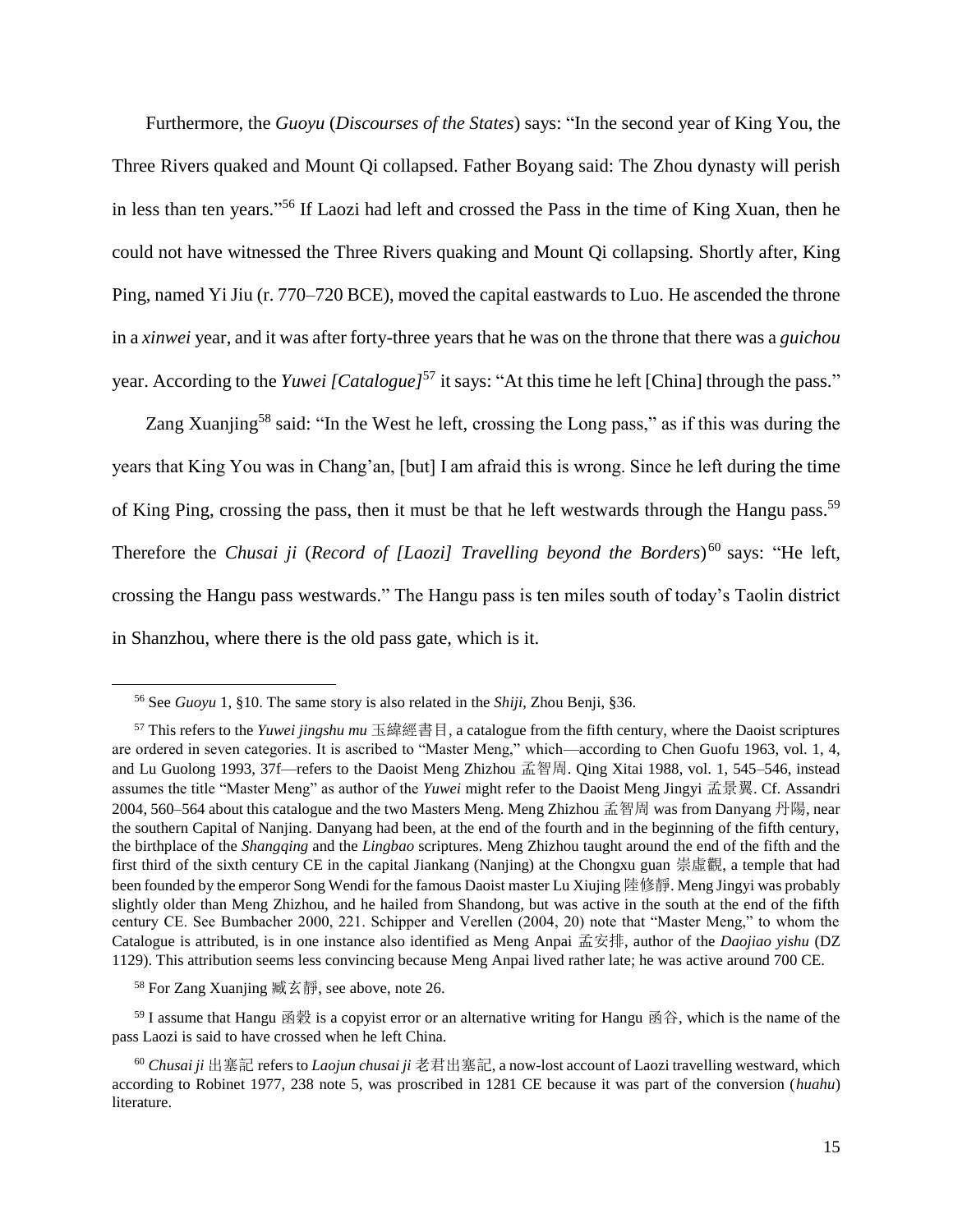If we investigate this further, then before Emperor Wen of the Han Dynasty (r. 179–156 BCE) [the counting of years of the reign periods of emperors] simply said "first year," "second year," [etc.], but there were no other reign titles. Only since the time of Emperor Wu of the Han (r. 140– 87 BCE) are there reign titles like Yuanding (reign title for 116–110 BCE) or Yuanshuo (reign title for 128–122 BCE).

When now the *Xujue* (*Preface to the Daode jing*) says that Laozi came down [to this world] in the first year of the Shanghuang  $\pm \overline{\oplus}$  reign to become the teacher of the Zhou [dynasty rulers], and in the first year of the Wuji  $\frac{1}{m}$  reign he left the Zhou to go west, then this is taking human times and attributing to them a heavenly reign title. The principle is not something that the common people can understand, just like the reign titles Zhuling  $\frac{1}{k}$  or Kaihuang  $\frac{1}{k}$  which [we find] in the scriptures. $61$ 

The *Chusai ji* (*Record of [Laozi] Travelling beyond the Borders*) , the *Xuanmiao neipian* (*The Inner Chapters of Mystery and Wonder*) <sup>62</sup> and the *Wenshi neizhuan* (*Inner Biography of Master Wenshi*) all say that the guardian of the pass, Yin Xi, foresaw a purple cloud moving westward, and thereby knew that a Man of Dao would be passing by. And indeed in the same year on the twenth-fifth day of the twelfth month Laozi, riding in a cart made of thin boards and pulled by a greenish ox, driven by his servant Xu Jia, arrived at the pass. On the twenty-eighth day at noon he transmitted the two scrolls of the *Daode jing* to Yin Xi. When he was about to leave, he also orally

<sup>61</sup> Fictitious 'reign titles' or rather names of world-ages (*kalpas*) called Zhuling 朱靈 and Kaihuang 開皇 can be found in several Daoist texts. The concept of *kalpas* or world-ages, which will last for a very long time but eventually will be destroyed and then give way to a new world-age, was adopted in Daoism from its Buddhist precursor model. Cf. Bokenkamp 2008, 545 and Kohn 1995, 124f and 222. The designations of the *kalpas* vary between texts; Zhuling is not mentioned in Kohn 1995 or Bokenkamp 2008, but it appears among others in *Sandong zhunang* DZ 1139, 8, 28a.

 $62$  About this text, see footnote 2 above.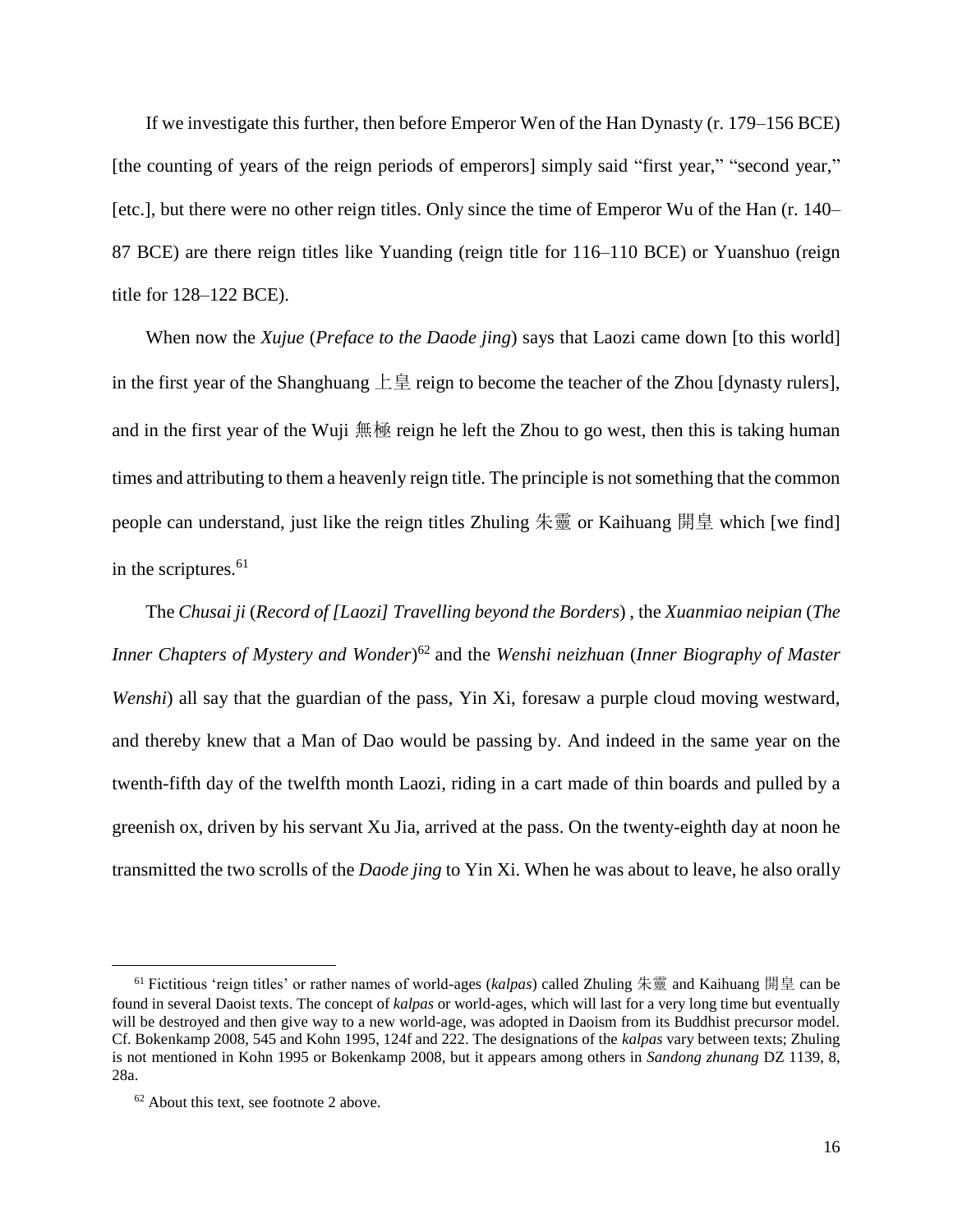transmitted the *Xisheng [jing]* (*Scripture of Western Ascension*). <sup>63</sup> After he finished this, he manifested his supernatural power and levitated in the air several tens of feet high, appearing and disappearing, indefinable, old and young always changing. Thereupon he went to Kashmir, where he adapted his teaching to the capacities [of the local people] and went to convert [them]. This is why Huangfu Mi (215–282 CE) says: "Laozi went west to the desert and wrote a 'Buddha scripture' to change the customs of the Rong people." <sup>64</sup> The *Wenshi neizhuan* (*Inner Biography of Master Wenshi*) also says: "Laozi left, crossing the pass. He travelled to eighty-one states, and after he reached Kashmir he converted the barbarians."

From the time when the purple cloud floated over the pass, and the green oxen went west, Lord Lao returned altogether three times to be born in China again.

The first time: If we investigate Confucius, he was born in the twenty-first year of King Ling of the Zhou dynasty (551 BCE), which was a *gengxu* year, in the tenth month on a *gengzi* day at night, and he treated Lord Lao as his teacher and asked him to study the Dao from him. Therefore, the *Shiji [Records of the Historian]* quotes him as saying: "I saw Laozi today. He is really a dragon!"<sup>65</sup> Furthermore, the *[Kongzi] Jiayu [Family Instructions of Confucius]* says: "Lao Dan from Zhou is my teacher."<sup>66</sup>

The second time: In the time of King Nan [the last ruler of the Zhou dynasty (r. 315– 256 BCE)], he transmitted to Gan Shi the *Taiping jing* and the eighty-one precepts, as the

<sup>63</sup> About the *Xisheng jing*, see above, note 7.

<sup>64</sup> Cf. Robinet 1977, 240, note 2. She points out that a similar sentence is also cited in Falin's *Bianzheng lun* (T 2110, 5, 522b) but neither does figure in our transmitted version of Huangfu Mi's *Gaoshi zhuan*.

<sup>65</sup> See *Shiji*, 63: "Biography of Laozi and Han Feizi" (老子韓非列傳), §2.

<sup>66</sup> *Jiayu* refers to the *Kongzi jiayu* 孔子家語 by Wang Su 王肅 (195–256 CE), a collection of statements by Confucius intended to serve as a supplement to the *Analects (Lunyu)*. The passage is quoted in an abbreviated form; see *Kongzi jiayu*, 3, "Guan zhou" (觀周), 1a. Cf. ctext, *Kongzi jiayu*, 11, 1.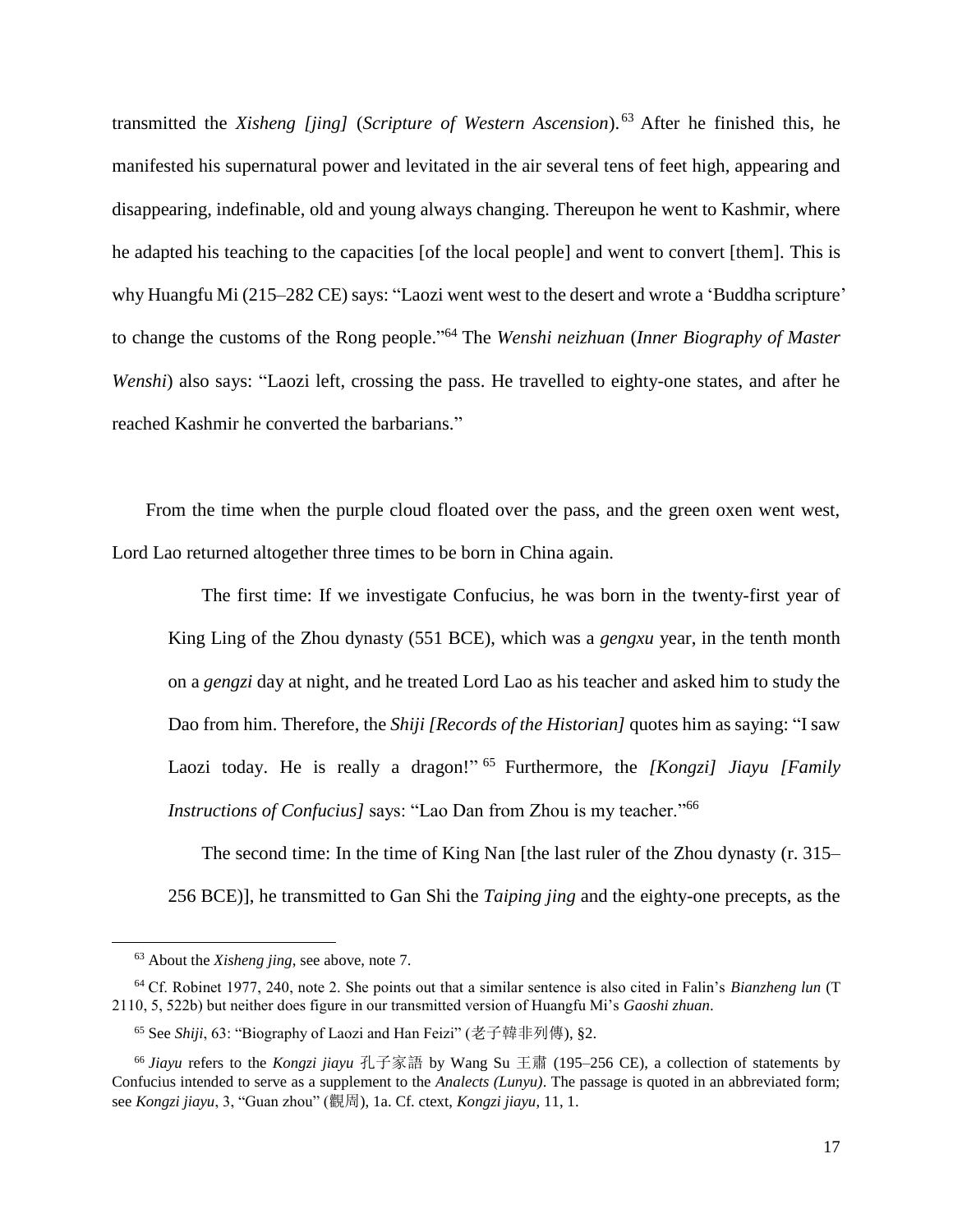essential guideline for ordering the country, ordering the self, and nourishing and cultivating [oneself]. 67

The third time was in Sichuan during the Han'an reign period (142–144 CE) [of the Han dynasty], when he transmitted the awe-inspiring teaching of the Orthodox One to the Heavenly Master. At that time he descended on a cloud chariot floating in the air among the sounds of flutes and drums. He called himself the Archivist of the Zhou dynasty, sent by Taishang.<sup>68</sup>

But his miraculous power is immeasurable, and he responds to stimuli limitlessly, sometimes manifesting the appearance of a sage, and sometimes showing the trace-manifestation of a commoner. His thousand changes and ten thousand transformations are beyond conceptualization—how could one with the perspective of the short life of the morning mushroom speak about the long life of the great rose of Sharon (*da chun* 大椿)! 69

If we investigate the inner [Daoist] and the outer [secular] scriptures, then there are extremely numerous proofs. They all say he converted the Rong and Yi [people] in the west, and ultimately there is no [concrete] manifest trace of his death. Only Zhuang Zhou (i.e., Zhuangzi) said that "when Lao Dan died, Qin Shi went to mourn him."<sup>70</sup> This seems to be just hypothetical talk, [because Zhuangzi] wants to explain that [for Laozi] the ways of life and death are equal for all,

<sup>&</sup>lt;sup>67</sup> According to Robinet 1977, 241 note 3, Gan Shi refers to Gan Ji  $\pm \pm i$ , possibly also called Yu Ji  $\pm \pm i$ , who has been named as the recipient of the *Taiping jing* at the end of Han dynasty in several Daoist texts. Cf. Penny (2008, 433) for a concise discussion.

<sup>68</sup> Cf. Robinet 1977, 241, who assumes Taishang refers to Taishang Daojun.

<sup>69</sup> This refers to the first chapter of the *Zhuangzi* (HY 1/1/10 and HY 1/1/12). Cf. Watson (2013, 2): "The morning mushroom knows nothing of twilight and dawn; the summer cicada knows nothing of spring and autumn. They are the short-lived. South of Chu there is a caterpillar which counts five hundred years as one spring and five hundred years as one autumn. Long, long ago there was a great rose of Sharon that counted eight thousand years as one spring and eight thousand years as one autumn."

<sup>70</sup> *Zhuangzi*, chapter 3 (HY 8/3/14); cf. Watson 2013, 20.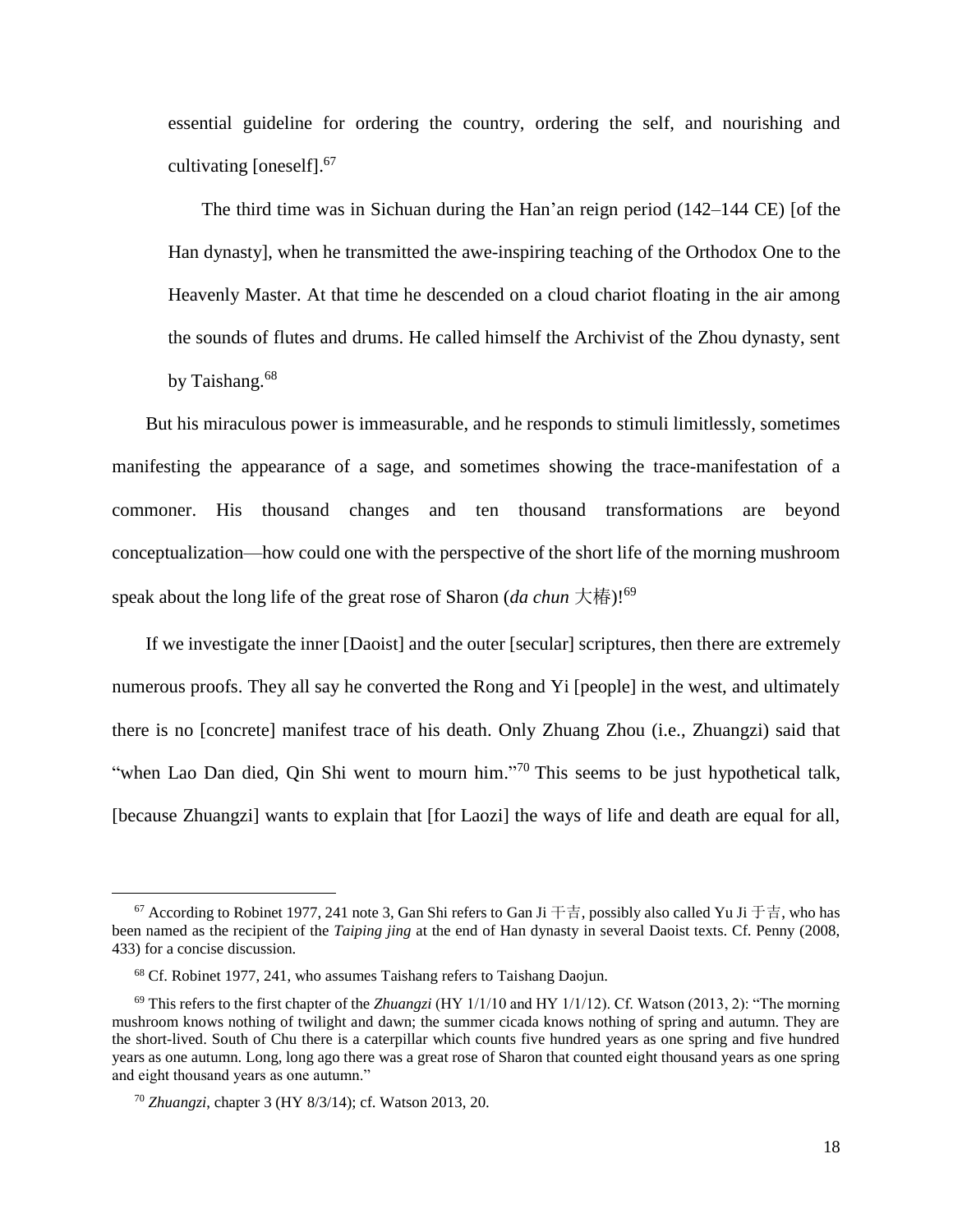and the principle of the sage and commoner vanish into unity. Just like the talk of Hong Meng (Great Concealment) and Yun Jiang (Cloud Chief),  $^{71}$  this passage [of the *Zhuangzi*] must be "imputed words."<sup>72</sup>

Today, in the Zhouzhi District in Yongzhou [in Shaanxi province] there is the Louguan [temple], which is the old residence of the Perfected Yin [i.e., Yin Xi, the guardian of the pass]. South of this residence there is a tomb mound, which is called tomb-mound of Laozi. The common people's tradition says this is the tomb of Lord Lao<sup>73</sup>—that is the pinnacle of lies! It is the case that a tomb is a place of burial. Since there are no manifest traces of the death of Lord Lao, how would there be a tomb? It must be that it is from this mountain that he levitated westwards, and later generations in praising the sage's Virtue called the place Laozi's tomb-mound. Furthermore, during the Zhou dynasty Lord Lao was living in disguise in a humble position. Even if he would have had a tomb, it could reasonably not have been tall. Now if we look today at this tomb-mound, it is several thousand feet tall and has a perimeter of several hundred feet, even if one had the state resources of an emperor or king, I am afraid one still could not make it like that. From this we can conclude that certainly [this mound] is clearly not a tomb.

l

<sup>71</sup> This refers to a passage in *Zhuangzi* chapter 11 (HY 27/11/44); cf. Watson 2013, 79–81.

<sup>72</sup> "Imputed Words" is the title of chapter 27 of the *Zhuangzi.* Cf. Watson (2013, 234): "Imputed words make up nine tenths of it; repeated words make up seven tenths of it; goblet words come forth day after day, harmonizing things in the Heavenly Equality. These imputed words which make up nine tenths of it are like persons brought in from outside for the purpose of exposition. A father does not act as go-between for his own son because the praises of the father would not be as effective as the praises of an outsider. It is the fault of other men, not mine [that I must resort to such a device, for if I were to speak in my own words], then men would respond only to what agrees with their own views and reject what does not, would pronounce 'right' what agrees with their own views and 'wrong' what does not."

I assume that Cheng argues here that Qin Shi, and the whole story about mourning Laozi, is being brought up by Zhuangzi only for the purpose of making a point on the question of the unity of the ways of life and death and the conceptions of commoner and sage. In this, it is comparable to the other rather fantastic story of Hong Meng and Yu Jiang. Therefore, being brought up only for the purpose of explicating an argument, it should be clear that there is no historical reality to the story, and thus it cannot serve as an argument to prove that Laozi died within the territory of the Zhou (or China).

<sup>73</sup> This tomb is mentioned in Dao Xuan's *Ji gujin Fo Dao lunheng* T 2104, 4, 391c12. See also Zürcher 1959, 290 and 428, note 12 referring to *Shuijing zhu* 19, 1b, where this is mentioned as well.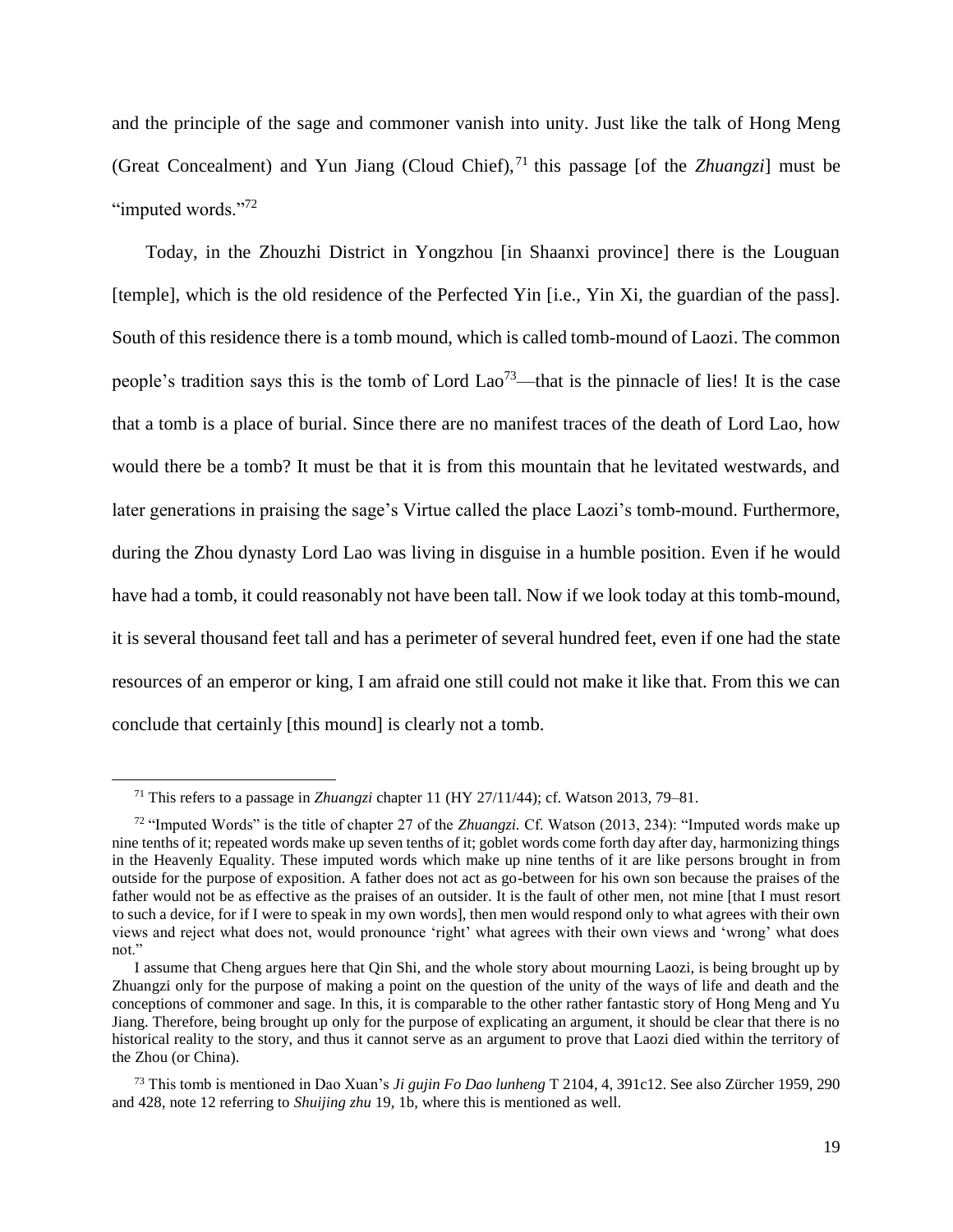### <span id="page-19-0"></span>5. His Place of Origin

 $\overline{\phantom{a}}$ 

According to the *Xuanmiao neipian* (*The Inner Chapters of Mystery and Wonder*) and the *Chusai ji* (*Record of [Laozi] Travelling beyond the Borders*)*,* Ge Zhichuan (i.e., Ge Hong, 283– 343 CE) and Huangfu Mi (215–282 CE) both say that Lord Lao was born in the village Quren 曲 仁 of the township Lai 瀬 in the district Ku 苦 in the state of Chen 陳, on the southern side<sup>74</sup> of the river Wo 渦. But among those who speak about this, there are some who say [he was born] in the state of Chu 楚, some say in the district of Chu 楚, some say in the prefecture Chen 陳, and some say in province of Yu (Yuzhou 豫州).<sup>75</sup>

Examining it, Chu 楚 was first given as a fief to Xiong Yi.<sup>76</sup> His lands then were turned over to Chu, therefore it is called the state of Chu. Furthermore, in the days of the Spring and Autumn period (771–476 BCE), a district was a large unit, and a prefecture was a small unit; so a prefecture would be part of a district; therefore [the texts] say the district of Chu.

Chen  $\R$  simply refers to what was once the territory of [the legendary emperor] Taihao.<sup>77</sup> The capital was near Wanqiu [in today's Zhoukou in Henan]. According to the nine provinces which

<sup>&</sup>lt;sup>74</sup> The term *vin*  $\frac{16}{2}$  refers according to HYDCD to the northern side of a mountain or the southern side of a river.

<sup>75</sup> Yuzhou was in ancient times the name of the province south of the Yellow river.

<sup>&</sup>lt;sup>76</sup> Xiong Yi was the regional ruler of the state of Chu during the time of King Cheng of the Zhou dynasty (trad. r. 1116–1079 BCE). See *Shiji* (*Records of the Historian*) 40, Chu shijia 楚世家, 3. Cf. Theobald 2000ff *Chinaknowledge* (URL[: http://www.chinaknowledge.de/History/Zhou/rulers-chu.html\)](http://www.chinaknowledge.de/History/Zhou/rulers-chu.html): "In the early decades of the Zhou period, King Cheng of Zhou 周成王 (r. 1116–1079 BCE) made the family Mi regional rulers over the country of Chu in the middle Yangtze valley. From that time on they adopted the family name Mi, yet the rulers retained the surname Xiong. Xiong might also be a prefix of the personal name worn by all members of the family. In the late 11th century King Zhao of Zhou 周昭王 undertook several military campaigns against Chu during one of which he died, while his own army drowned in the River Han. The rulers of Chu called themselves 'king' (*wang* 王) and therefore demonstrated that they were actually not part of the system of regional states of the Zhou empire. Yu Xiong's great-grandson Xiong Yi 熊繹 settled near Mt. Jingshan 荊山 (modern Nanzhang 南漳, Hubei) and, after being appointed regional ruler (*zhuhou* 諸 侯) by King Cheng of Zhou, moved to Danyang 丹陽 (modern Zigui 秭歸, Hubei)."

<sup>&</sup>lt;sup>77</sup> Taihao  $\overline{\mathcal{K}}$  is identified with the legendary emperor Fuxi (see Robinet 1977, 243).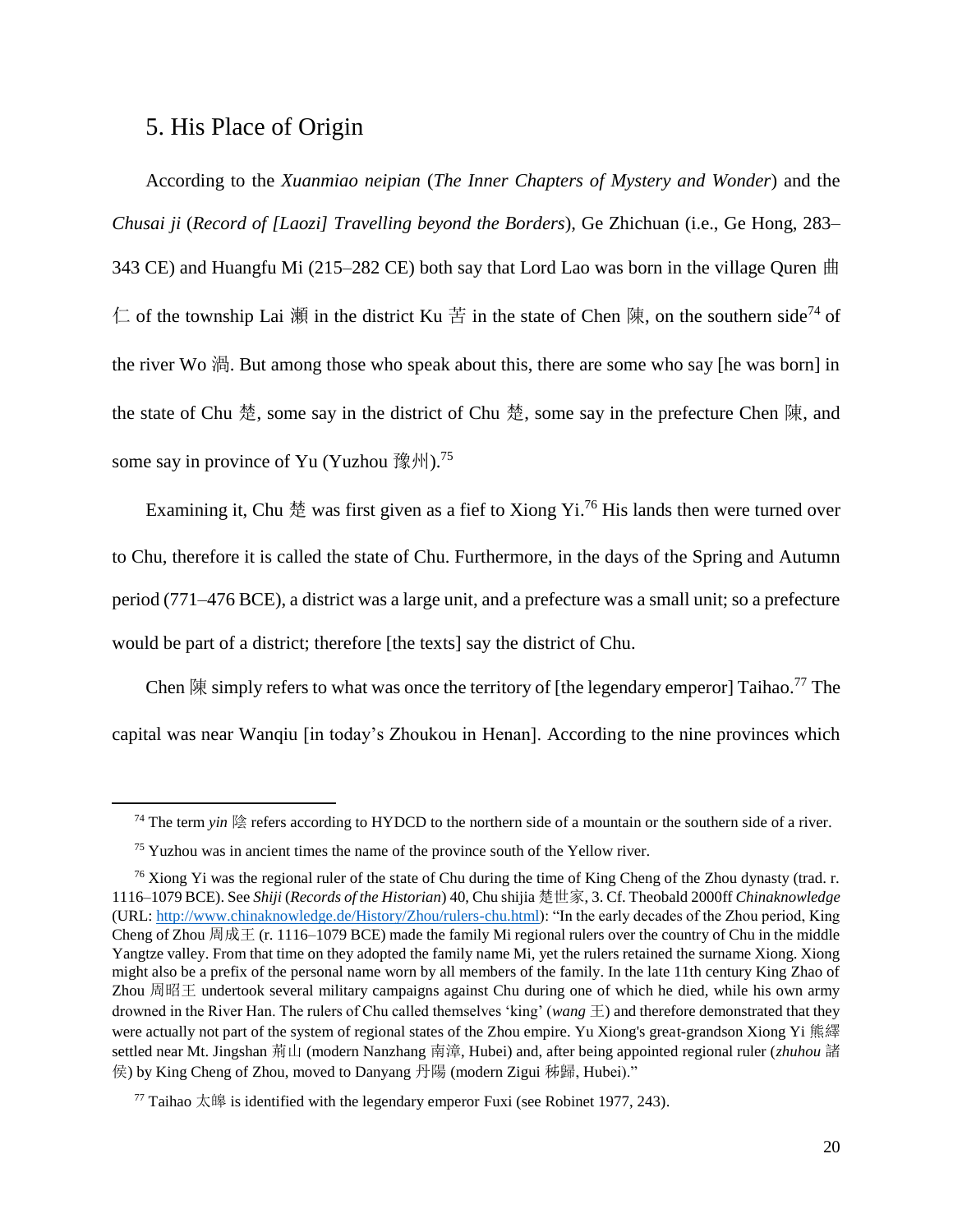[the legendary emperor] Yu [established by] dividing [the land after the great flood], this is in the part of Yuzhou (Yu Province), and therefore [some] say [Laozi's birthplace] is in Yuzhou. And furthermore, after King Wu [of the Zhou dynasty] launched his punitive expedition [and overthrew] King Zhou [the last king of the Shang dynasty], he gave Chen as a fief to Hu Gongman, the descendant of [the legendary emperor] Shun, in order to adhere completely to the *sanke* [regulation].<sup>78</sup> Therefore it is called the state of Chen.

When emperor Gaozu of the Han dynasty (r. 206–194 BCE) vanquished the Qin dynasty, he changed [the name of] the state of Chen to Huaiyang 淮陽 prefecture. At that time, the prefecture was a large unit, and the district was a smaller unit. Therefore, there were the four districts Yangxia 陽夏, Ningping 寧平, Ku 苦, and Zhe 柘,<sup>79</sup> which all belonged to Huaiyang [prefecture]. Later, in the time of emperor Zhang of the Han (r. 76–89 CE), Huaiyang was again named Chen prefecture. Thus even though due to changes over time the names are not the same, the place to which they refer is just this one.

Emperor Huan of the Han dynasty (r. 147–168 CE) saw Laozi in his dream, so he ordered the minister of Chen, Bian Shao (ca. 100 – ca. 170 CE) to erect a memorial stele and establish a temple in the place where Lord Lao was born.<sup>80</sup> Next to the temple there is the Temple for Mother Li, and the Hall of Empty Nonbeing. To the left there is the rivulet Ling, and on the right meanders the Wo river. Front and back, in both its prominent and secluded parts, it is a uniquely wonderful place.

<sup>78</sup> The *sanke* 三恪 regulation was instated by the Zhou dynasty and it required giving fiefs to the descendants of the three previous kings. This refers to a passage in the *Zuozhuan*, 25th year of Lord Xiang (襄公二十五年), §2.

<sup>&</sup>lt;sup>79</sup> Robinet (1977, 244 note 1) says she reads Tuo  $H$  instead of  $H$ . However, the Zhonghua Daozang edition (vol. 9, no. 14, 230b) reads Zhe 柘, not Tuo 拓. The *Hanshu*, 地理志, 下, (56–57) lists nine districts (*xian* 縣) as belonging to the state Huaiyang: 淮陽國: Chen 陳, Ku 苦, Yangxia 陽夏, Ningping 寧平, Fugou 扶溝, Gushi 固始, Yu 圉,Xinping 新平,and Zhe 柘. Therefore I assume *tuo* 拓 should read Zhe 柘.

<sup>80</sup> This refers to the well-known stele inscription *Laozi ming* 老子銘 dated to 166 CE, discussed in Raz (2012, 86) and Kohn (1998, 39f). A translation of the stele inscription can be found in Csikszentmihalyi 2006, 105–112.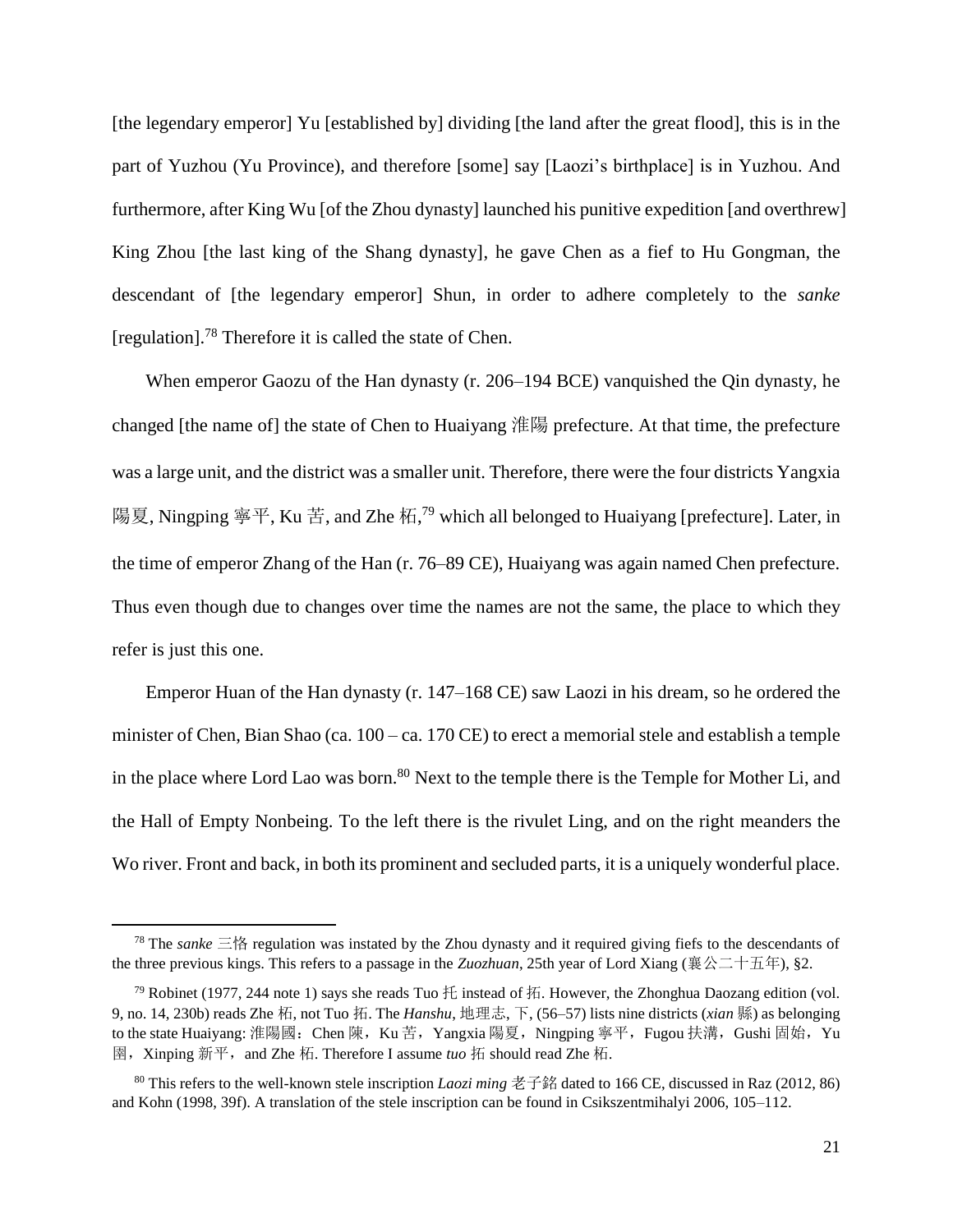In the eleventh year of the Zhenguan period of the Tang dynasty (637 CE), an imperial edict stated that because the ancestral lineage of the imperial family is descended from Lord Lao, the temple should be given twenty households $81$  in charge of repairing the temple premises.

When Huangfu Mi said that Laozi was "a Xiang  $(\#\)$  person" in the state of Chu, this refers to the town of Xiang to the north of today's temple. Therefore we know that this Xiang is used as a geographical name, and not as an official title [i.e., the rank of Xiang, which is typically rendered in English as "Prime Minister"].

### <span id="page-21-0"></span>[Part 2]

 $\overline{a}$ 

After this, now I will show the correct teaching he has taught [in the *Daode jing*].

I will again [like in the first part above] explain this in five separate parts:

- 1. Dao and Virtue
- 2. Explaining [the Term] *Jing* (Scripture)
- 3. The Principle and the Substance
- 4. The Number of Characters
- 5. The Divisions in Chapters and Scrolls

<sup>&</sup>lt;sup>81</sup> Just like Buddhist temples, Daoist temples could be given "temple households"—households who would not pay taxes to the state but offer maintenance and a workforce for the temple.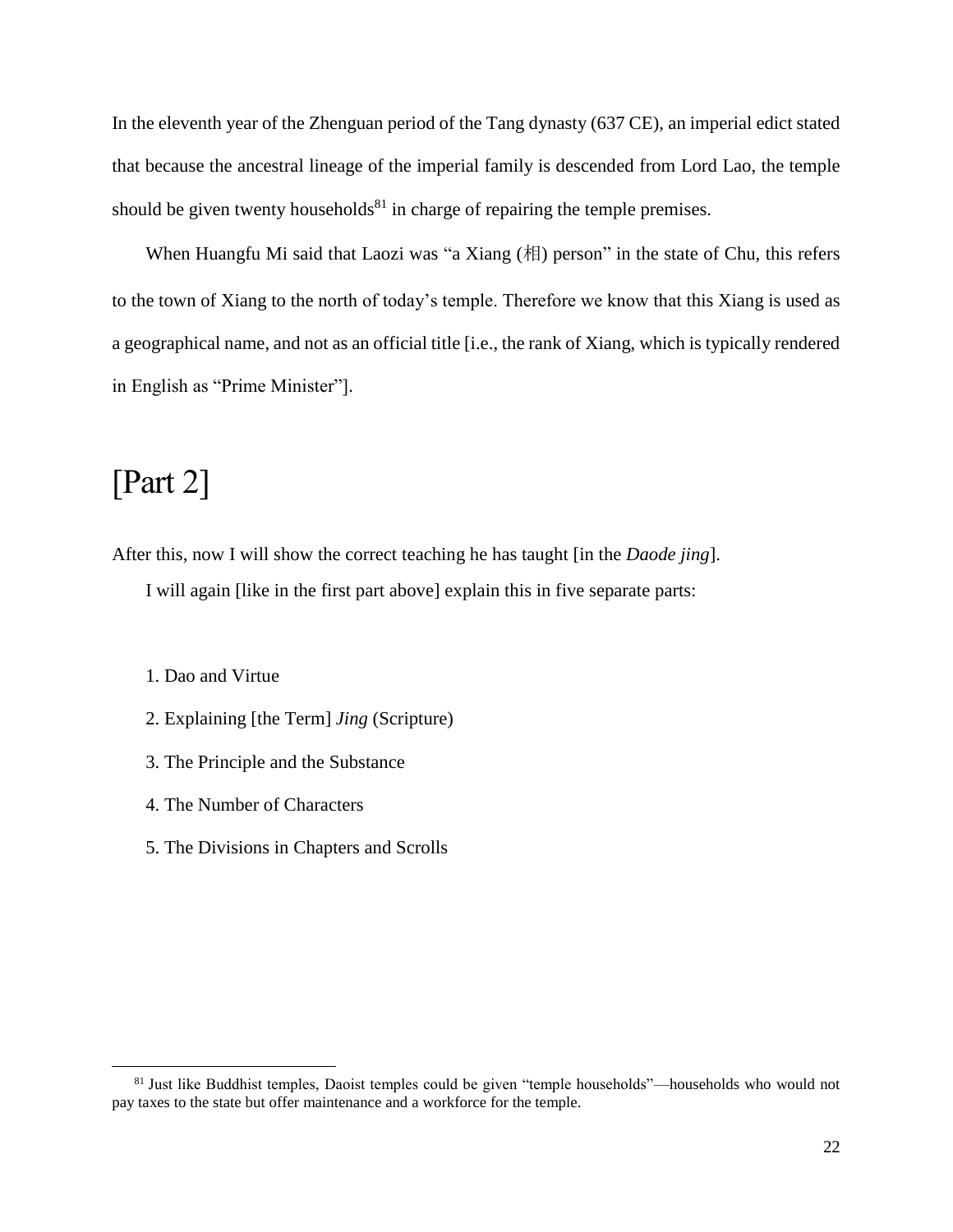### <span id="page-22-0"></span>1. Dao and Virtue

Dao (道) is the perfectly penetrating wondrous object, and Virtue (*de* 德) is the sage wisdom<sup>82</sup> of ultimate forgetting. If there were no object, there would be nothing to guide the cognition (*zhi* 智). If there were no [subjective] cognition, there would be nothing to illuminate [and understand] the object. Object and [subjective] cognition meet each other, <sup>83</sup> therefore [the text] is called "Dao and Virtue" (*Daode*). So the object is what is cognized, and cognition is [cognition of] the object. They are not one and not different, yet different and yet one. Therefore the *Xisheng jing [Scripture of Western Ascension]* says: "Dao and Virtue are mixed [as primordial chaos]. They are the same in terms of mystery and wondrousness."<sup>84</sup>

In addition, since ancient times there are extremely different explanations of Dao. Now I will present a general outline, and explain the meaning in five separate parts. These five are:

First, an explanation regarding the interpretation of the words [of the terms "Dao" and "Virtue"].

Second, an explanation of the meaning [of the terms "Dao" and "Virtue"].

Third, an explanation of the relationship [of Dao and Virtue].

Fourth, an explanation of what is signified [by the terms "Dao" and "Virtue"].

Fifth, an explanation of their limitlessness.

<sup>82</sup> The term *zhi* 智, literally "wisdom," refers in many places to "cognition" rather than to wisdom.

<sup>83</sup> The expression *jingzhi xianghui* 境智相會 is a citation from the *Commentary to the Zhaolun, Zhaolunshu* (X 866, 2, 64b).

<sup>84</sup> See *Xisheng jing jizhu* DZ 726, 4, 10a.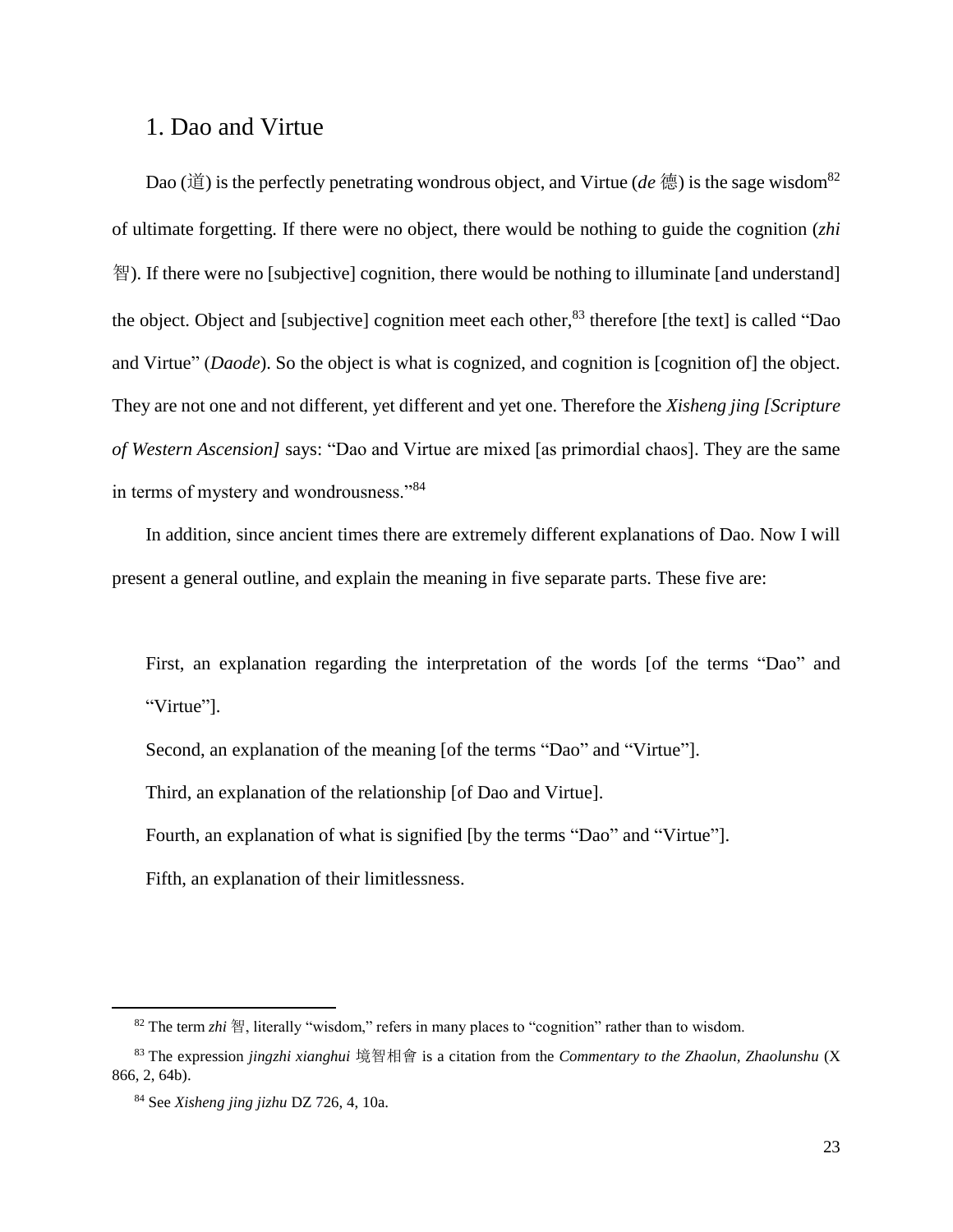<span id="page-23-0"></span>First, an explanation regarding the interpretation of the words:

l

Dao is nonbeing, Virtue is being. Therefore Wang Bi said: "Dao is nonbeing."<sup>85</sup> Other exegetes say: "Dao is Dao, and Virtue is Virtue."<sup>86</sup> Now as for how I explain Dao as a name, it [i.e., "Dao"] "completely elucidates the principle and fully explains the nature [of all being]."<sup>87</sup> One cannot add anything to it, and therefore it is not something that can be exhaustively explained by an explanation of the words of the teaching. I only posit that Dao has Dao as a meaning, and the meaning has many contents, I do not complicate it with trifles and I do not add other explanations.<sup>88</sup> For such a reason Confucius<sup>89</sup> explains the two hexagrams *Xu* (no. 5) and *Jin* (no. 35) in the *Book of Changes* : *Xu* is *Xu* and *Jin* is *Jin*. 90

88 It seems to me that Cheng Xuanying is pointing out here that "Dao" is too big and all-embracing a word to be explained in small details. In other words, the referent of the word "Dao" is not clearly defined—and not definable because it is beyond words and names, as the text of the *Daode jing* itself claims. It can be thus thought of as something like a "label" (I thank Eric Hutton for providing this analogy). We might consider here also that in some Western literature the term "Dao" is not translated but left in its *pinyin* transliteration.

 $89$  Xuan Ni 宣尼 is a name for Confucius derived from the honorific title Xuan Ni Gong 宣尼公, which emperor Ping of Han dynasty conferred upon him in the first year of his reign (1 CE). Cf. *Han shu*, 12, 平帝紀, §10 (Ctext: [https://ctext.org/han-shu/ping-di-ji\)](https://ctext.org/han-shu/ping-di-ji).

 $90$  It is difficult to understand what Cheng Xuanying is trying to say. Robinet (1977, 245, note 2) assumes that his intention is to point out that an explanation can be a homophonous character. In fact, the "Tuan Zhuan" explanation for Hexagram no. 5, line 1, says 需, 須也. And the "Tuan Zhuan" explanation for Hexagram no. 35, line 1, says 晉, 進也. We should note that while in both cases the characters are homophones (according to Baxter (2000) this was the case also in Middle Chinese) and synonyms, they are not identical as in the text here, which posits identical characters as explanations (須, 須也;晉,晉也). So, it seems that Cheng Xuanying might be forcing his argument a bit by changing the characters from the "Tuan Zhuan" explanations of the *Book of* Changes. However, we do not know to what extent it might have been common in Tang times to use different characters of the same meaning and pronunciation—also because, as explained in the introduction of the book, the preface and the expository commentary might have started out as oral presentations. It seems that he quotes Confucius here to give authority to a practice of

<sup>85</sup> Cf. Wang Bi, *Daode jing zhu*, chapter 8, 4 (道無水有故曰幾也); cf. Ctext edition: [https://ctext.org/dao-de](https://ctext.org/dao-de-zhen-jing-zhu)[zhen-jing-zhu.](https://ctext.org/dao-de-zhen-jing-zhu)

<sup>&</sup>lt;sup>86</sup> This sentence is difficult to understand. Isabelle Robinet (1977, 247 note 1) assumes that this is a word-play with the nominal and verbal senses of "Dao" and "Virtue" respectively. It is not clear who the exegetes quoted here are.

<sup>87</sup> *Qiongli jinxing* 窮理盡性 is a citation from the *Book of Changes* (Shuogua 1): "窮理盡性以至於命" (*Zhouyi Zhengyi*, 9, 81c, ed. SSJZS 93c). Cf. Lynn (1994, 120): "He exhausted principles to the utmost and dealt thoroughly with human nature, and in doing so he arrived at the way of fate." Cf. Ctext: [https://ctext.org/book-of-changes/shuo](https://ctext.org/book-of-changes/shuo-gua)[gua.](https://ctext.org/book-of-changes/shuo-gua) The term appears also in the preface and in chapters 1 (1.4.D), 37 (37.2.C) and 64 (64.4.E) of Cheng Xuanying's *Expository Commentary to the Daode jing*.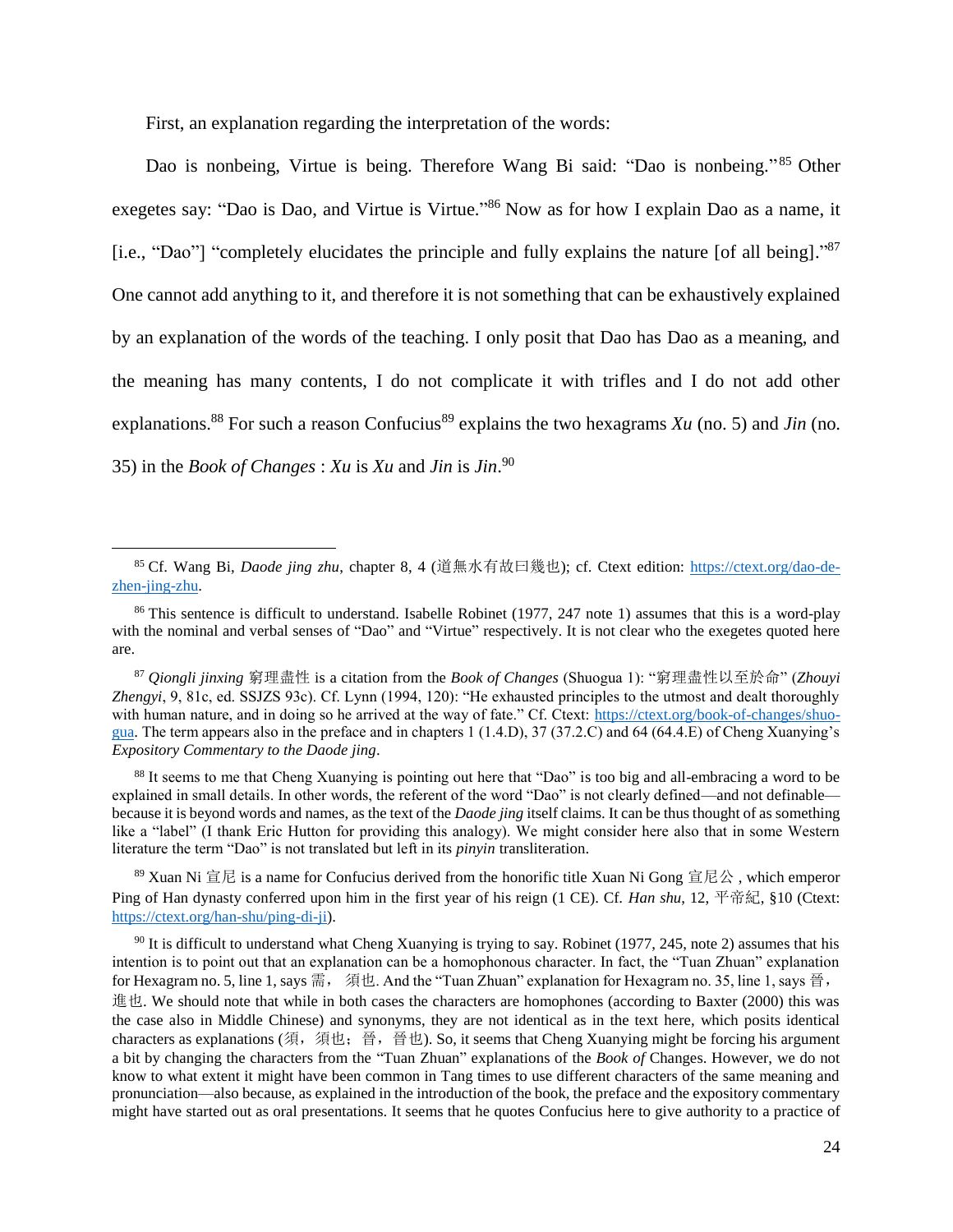<span id="page-24-0"></span>Second, an explanation of the meaning:

Dao takes emptiness and pervasiveness as its meaning. Virtue received its name because of its [power to] attain and obtain. This is because Dao can pervade the things, and the things can obtain Dao. Discussing [the relation of] Dao and the things in an appropriate manner, they are also not one and not different.

Therefore the scripture says: "Dao as a thing is indistinct and elusive."<sup>91</sup> And furthermore, *Zhuangzi* says: "If you talk in a worthy manner, you can talk all day long and all of it will pertain to the Dao. But if you talk in an unworthy manner, you can talk all day long and all of it will pertain to mere things."<sup>92</sup>

<span id="page-24-1"></span>Third, an explanation of the relationship:

l

Dao takes Virtue as its meaning, and Virtue takes Dao as its meaning. This is because if there

is no Dao then there is nothing to reach Virtue, and if there is no Virtue then there is nothing to manifest Dao.

There is another explanation: Dao takes the beings ( $wu \nvert\mathcal{W}$ ) as its meaning and Virtue takes

loss [through death] as its meaning. This is because they manifest mutual dependency.<sup>93</sup>

explaining one term with a synonymous and homophonous term or—in the case of "Dao" and "Virtue"—a simply identical term.

<sup>&</sup>lt;sup>91</sup> Cf. *Daode jing*, chapter 21 (21.2.A). The sentence is ambiguous, because it means at the same time "Dao as a thing" and "Dao in relation to the things." Both meanings seem to be implied as the commentary in 21.2.A indicates. However, I was unable to find a way to render this ambiguity in one English expression.

<sup>92</sup> *Zhuangzi*, chapter 25 (HY 73/25/80–82); cf. Watson 2013, 226. The passage continues: "The perfection of Dao and things—neither words nor silence are worthy of expressing it. Not to talk, not to be silent—this is the highest form of debate." I slightly modified Watson's translation, exchanging "Way" for "Dao" in the quotation above and the one here.

<sup>93</sup> Here I follow Meng Wentong (2001, 549), who suspects that *dui* 對 might be a copyist error for *dai* 待, and the sentence should be "This is because they manifest mutual dependency." This correction seems plausible in terms of the content of the passage. While the first part of the argument, which describes how Dao and De take each other as their meanings because their relationship is one of mutual dependency, seems rather straightforward, the second explanation is more enigmatic. I assume that he claims the equivalence of the relation (which is the main theme of the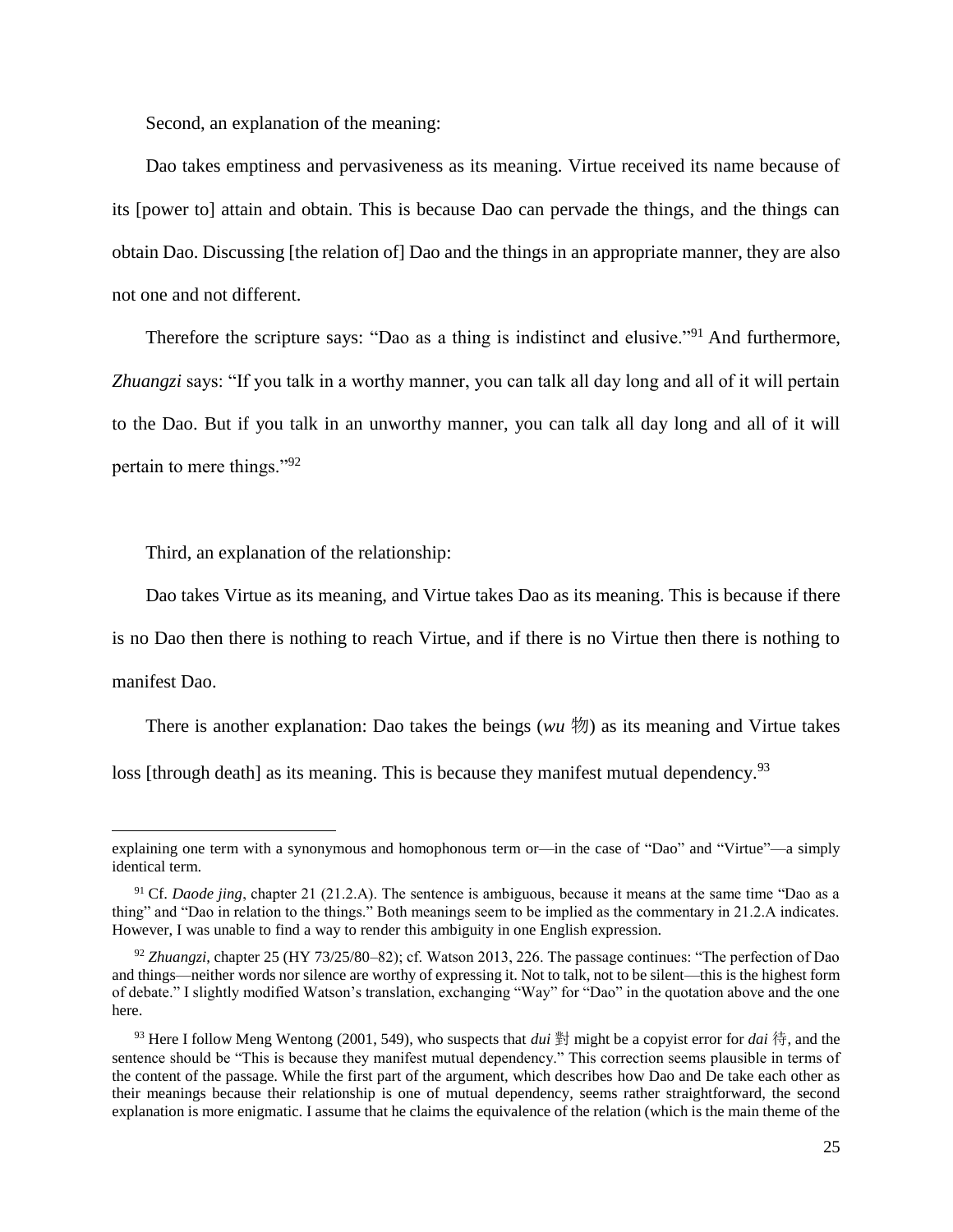<span id="page-25-0"></span>Fourth, an explanation of what is signified:

Dao takes 'not-Dao' as its meaning, and Virtue takes 'not-Virtue' as its meaning. The reason why [the scripture] speaks of Dao is to reveal 'not-Dao,' and the reason why it speaks of Virtue is to signify 'not-Virtue.'

Therefore the scripture says: "[The person of] superior Virtue does not attain Virtue, and therefore he has Virtue."<sup>94</sup> And *Zhuangzi* says: "Discriminations that are not spoken and the Dao that is not Dao—if he can understand this, he may be called the Reservoir of Heaven."<sup>95</sup> Yan Junping<sup>96</sup> said: "The Dao that is not Dao and the Virtue that is not Virtue are the correct nonbeing."<sup>97</sup> From this we know that [the scripture] speaks of Dao and speaks of Virtue in order to signify 'not-Dao' and 'not-Virtue.'

section) of Dao and Virtue to that of beings and loss through death. That is, things or beings necessarily will die, but if there are no beings, there will be no death. Therefore, beings and loss through death are mutually constitutive, and in this sense their relationship is analogous to that of Dao and Virtue.

<sup>94</sup> *Daode jing*, chapter 38 (38.1.A).

<sup>95</sup> See *Zhuangzi*, chapter 2 (HY 5/2/61). Cf. Watson 2013, 14: "The Great Dao is not named; Great Discriminations are not spoken; Great Benevolence is not benevolent; Great Modesty is not humble; Great Daring does not attack. If the Dao is made clear, it is not the Dao. If discriminations are put into words, they do not suffice. If benevolence has a constant object, it cannot be universal. If modesty is fastidious, it cannot be trusted. If daring attacks, it cannot be complete. These five are all round, but they tend toward the square. Therefore understanding that rests in what it does not understand is the finest. Who can understand discriminations that are not spoken, the Dao that is not a Dao? If he can understand this, he may be called the Reservoir of Heaven." (Translation slightly modified by replacing "way" by Dao.)

<sup>96</sup> Yan Junping refers to Yan Zun 嚴尊 (ca. 83 BCE – ca. 6 CE). He is known as an *Yijing* scholar and author of the commentary *Daode jing zhigui*, DZ 693.

<sup>97</sup> Cf. Meng 2001, 124-144, for a compilation of surviving passages of Yan Zun's *Daode zhigui lun* 道德指歸論. Meng lists the line as 不道之道,不德之德,政之元也, presumably following *Yunji qi qian* (DZ 1032, 1, 1b). Du Guangting in his *Daode zhenjing guang shengyi* (DZ 725, 3, 1a) cites the sentence as 不道之道不德之德正之元也. We should note that the characters *yuan*  $\overline{\pi}$  *and wu*  $\overline{\pi}$  might be easily confused by a copyist.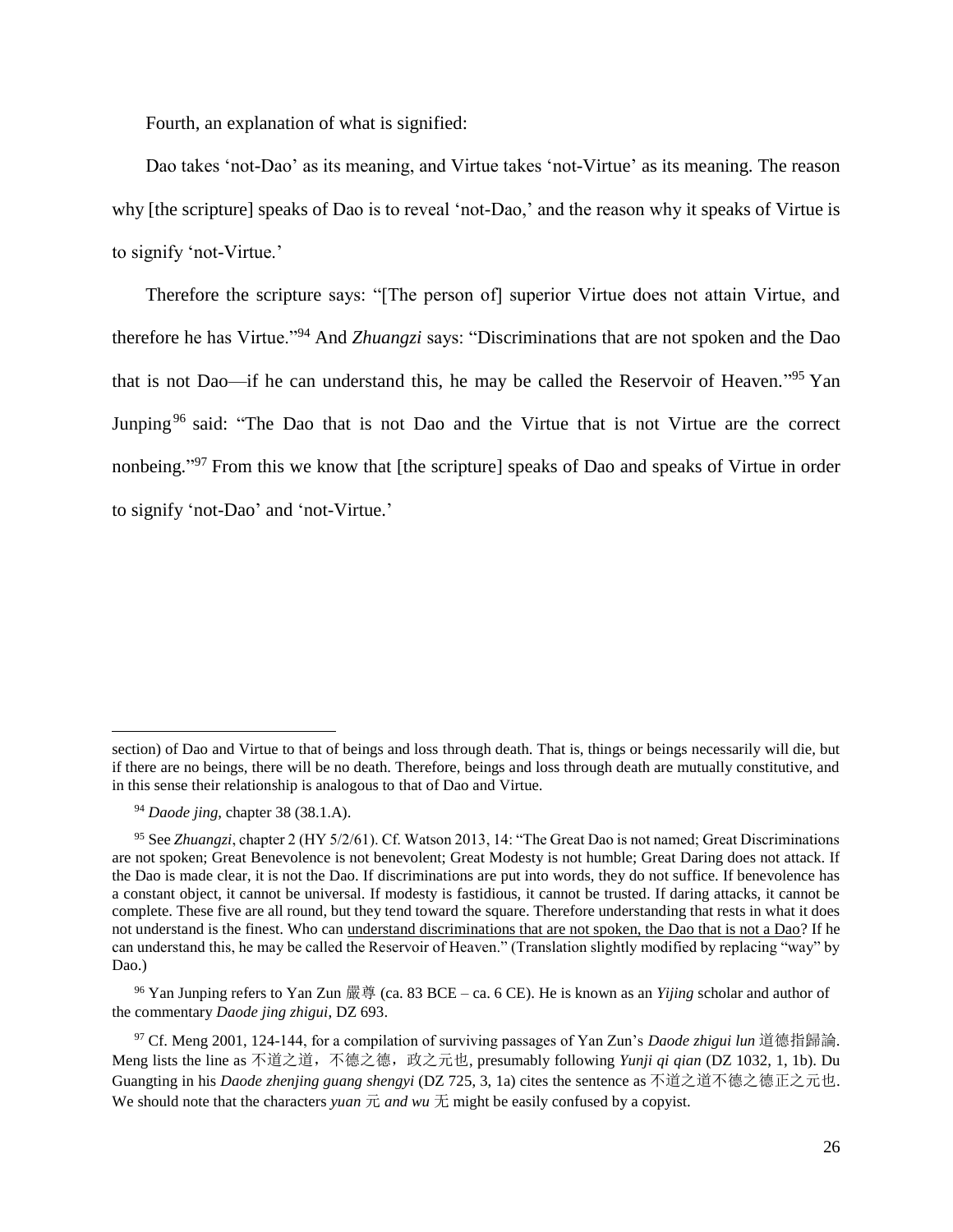<span id="page-26-0"></span>Fifth, an explanation of their limitlessness:

The heretical teachings<sup>98</sup> and the correct words all correspond to the self-so. [Even among] panic grass or tiles and shards, there is nothing that is not [a manifestation of] the highest Dao.<sup>99</sup> Therefore, there is nothing where Dao does not exist; it penetrates all that exists. According to the things, it can be round or square, and has never been clinging to anything. Therefore *Zhuangzi* says: "The Dao has never known boundaries; speech has no constancy."<sup>100</sup>

### <span id="page-26-1"></span>2. Explaining [the Term] *Jing* (Scripture)<sup>101</sup>

If we investigate the honored scriptures of the Three Caverns<sup>102</sup> and the mysterious teaching of the seven sections, and inspect their titles, then they all are designated *jing* 經 (scripture). From this we know that *jing* (scripture) is the general name for the teachings of the dharma, <sup>103</sup> the great

<sup>98</sup> I assume, following Robinet (1977, 251), that *yejiao* 耶教 is a copyist mistake for *xiejiao* 邪教

<sup>99</sup> This alludes to a passage in *Zhuangzi*, chapter 22 (HY 59/22/45); cf. Watson 2013, 182: "Master Dongguo asked Zhuangzi, 'This thing called Dao–where does it exist?' Zhuangzi said, 'There's no place it doesn't exist.' 'Come,' said Master Dongguo, 'you must be more specific!' 'It is in the ant.' 'As low a thing as that?' 'It is in the panic grass.' 'But that's lower still!' 'It is in the tiles and shards.' 'How can it be so low?' 'It is in the piss and shit!' Master Dongguo made no reply. Zhuangzi said, 'Sir, your questions simply don't get at the substance of the matter. When Inspector Huo asked the superintendent of the market how to test the fatness of a pig by pressing it with the foot, he was told that the lower down on the pig you press, the nearer you come to the truth. But you must not expect to find Dao in any particular place—there is no thing that escapes its presence! Such is the Perfect Way, and so too are the truly great words. 'Complete,' 'universal,' 'all-inclusive'—these three are different words with the same meaning. All point to a single reality.'" Translation slightly modified by exchanging "the Way" for "Dao."

<sup>100</sup> *Zhuangzi*, chapter 2 (HY 5/2/55); cf. Watson 2013, 13.

<sup>101</sup> In the Chinese tradition the term *jing* 經, here translated as "scripture," refers also, and primarily, to the Confucian classics. Etymologically, the term denotes the warp of a loom, which serves as a metaphor for the teachings of the classics. Daoists, and also Buddhists, took the title *jing* for their scriptures, based on the great prestige the title had traditionally.

<sup>&</sup>lt;sup>102</sup> "Three Caverns" refers to the Daoist canon, which was organized already in the Tang dynasty into a system of seven parts called "Three Caverns and Four Supplements." For a discussion of the development and structure of the Daoist canon, see Schipper and Verellen 2004, 14f.

<sup>103</sup> The term *fajiao* 法教 is better known as a designation of the Buddhist teachings. However, here it clearly refers to the Daoist teachings.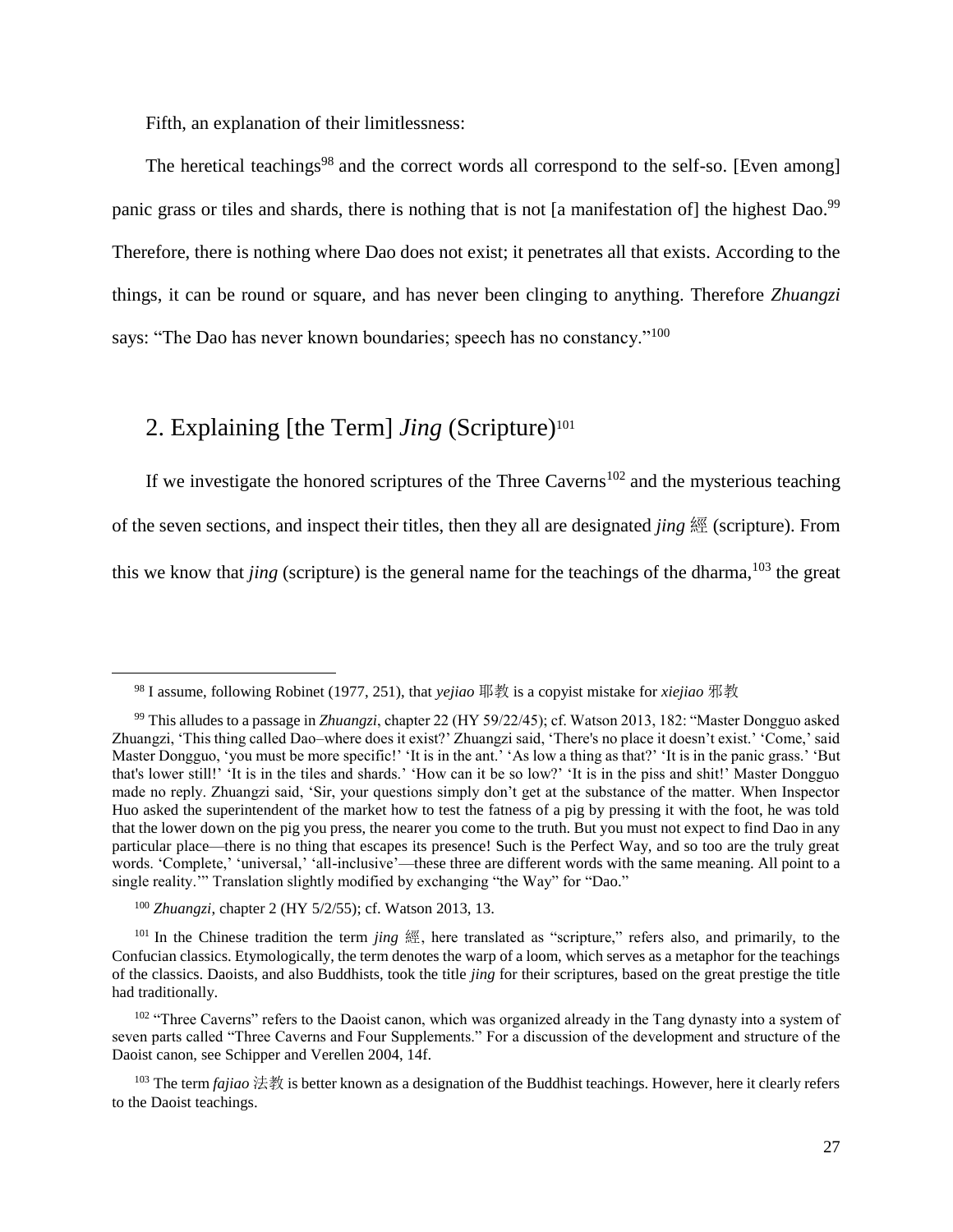law from the highest man.<sup>104</sup> The meaning of *jing* (scripture) is great indeed! It is the raft for all the beings.

But there are many different kinds of *jing* (scripture). Overall, there are three:

First, there are the scripts of wondrous *qi* of the Five Virtuous [elements]<sup>105</sup> and the

Three Primes,<sup>106</sup> [which formed] cloud seal script congealed in emptiness, and suspended

brilliant rays of light in eight directions.

l

Second are the jade characters on golden slips written with the purple brush in the Forest of Emptiness,<sup>107</sup> wrapped in a cover [decorated] with phoenix script, hidden in the

<sup>106</sup> For "Three Primes" (*sanyuan*  $\equiv \vec{\pi}$ ) see Robinet (2008, 856): "The Three Primes refer to the original, precosmic pneumas of the world that prefigure its tripartition and also exist on the theological and human levels. In their most fundamental role they represent the three modes of emptiness . . . . These are transformed into divinities (also called *sanyuan*) that rule over the Three Caverns." See also *Yunji qiqian* (DZ 1032, 7, 1a–b). In the section on the teachings of the *jing* (scriptures) of the Three Caverns, it cites the *Daomen dalun* 道門大論 with an explanation of the origin of these heavenly scriptures: 一者陰陽初分有三元五德八會之氣以成飛天之書後撰爲八龍雲篆明光之章陸先生解 三才謂之三元三元旣立五行咸具以五行爲五位三五和合謂之八會爲衆書之文又有八龍雲篆明光之章自然飛 玄之氣結空成文字方一丈肇於諸天之内生立一切也.

"When the One first split into *yin* and *yang*, there was the pneuma (*qi*) of the Three Primes and the five Virtuous [elements] coming together as eight [i.e., three plus five] to form books that flew in the sky. After, the chapters of the bright light of the cloud script of eight dragons [i.e., the eight directions] were composed. Lu Xiujing [406–477 CE] explained that the three powers [i.e., man, heaven and earth] are called Three Primes. Once the Three Primes were established, the five elements all were completed. Taking the five elements as five positions, three and five were united and this was called the coming together of eight. This formed the characters of all the scriptures. Furthermore, the chapters of the bright lights of the cloud script of the eight dragons by themselves flew up in dark mystery (*xuan*) *qi,* and coagulating in emptiness they formed text characters of the size of a *zhang* (ten feet). Written inside all the heavens, they generated and established everything." Compare Bokenkamp (1997, 422) for a translation of the *Scripture of Salvation* (*Lingbao wuliang duren shangpin miaojing* DZ 1) with a description of the origin of the *Lingbao* scriptures that contains many of the elements described here. The text in *Yunji qiqian* continues to list other, more or less similar explanations of the terms. *Dongxuan lingbao xuanmen dayi* 洞玄靈寳玄門大義 (DZ 1124, 7a–b) relates the same passage.

<sup>107</sup> The "Forest of Emptiness," *konglin* 空林, figures in *Dongxuan lingbao xuanmen dayi* 洞玄靈寳玄門大義 (DZ 1124, 12b) as one place where the sacred charts, *lingtu* 靈圖, one type of Daoist scriptures, are stored. Robinet (1977, 253 note 1) assumes that Cheng might refer here to *kongqing* 空情, a forest in the highest Heaven of Jade Clarity (*yuqing* 玉清), mentioned in *Yunji qiqian* (DZ 1032, 8, 3a) and in *Hunyuan shengji* (DZ 770, 2, 10a), where it is said that in the *kongqing* forest, purple characters appear and form texts.

<sup>104</sup> *Hongfan* 洪範, "great law," is also the title of an important chapter of the *Book of History* (*Shujing*). However, here it refers to the great laws or regulations of the Daoist scriptures—written by Lord Lao, who might be intended by the phrase "highest man."

<sup>105</sup> *Wude* 五德, literally "five Virtues," refers here to the five elements or "movers" (*wuxing* 五行), namely metal, water, wood, fire, and earth. To keep the word and meaning together I translate "Virtuous [elements]." "Virtuous" is to be understood here as efficacious power, like Virtue.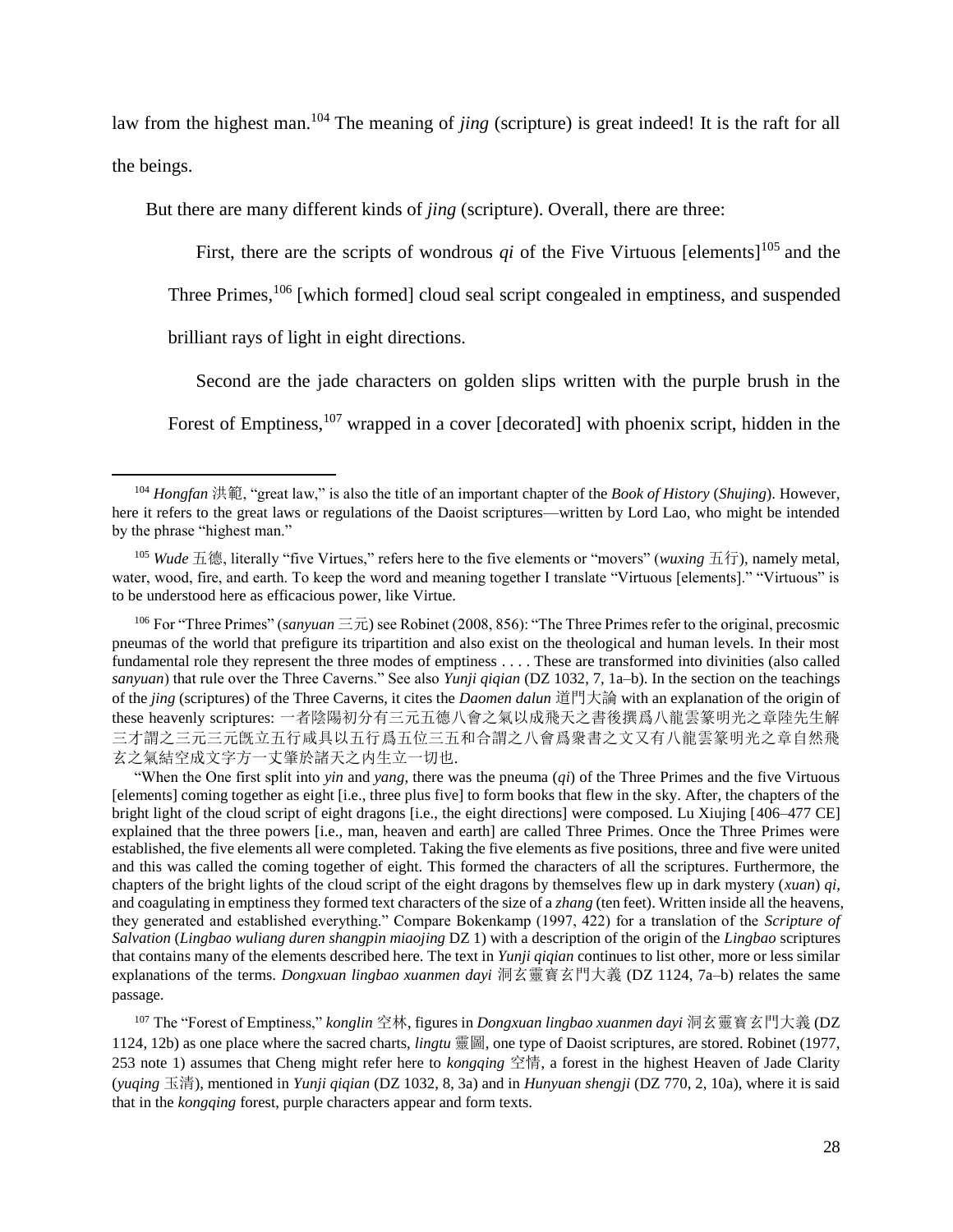mysterious dark terrace of the seven treasures, or else in mountain caves, or else above all the heavens.

Third are the scriptures written on bamboo slips or sheets of fine silk in seal script or in clerical script,  $^{108}$  depending on the times; these are transmitted everywhere, and can be seen in circulation in [this] world.

Even though there are these three different trace-manifestations, whose coarseness or subtlety is not the same, however, they are all words of sages and they equally testify to the highest principle. They all can heal diseases, and they all can be said to be good medicines.

But for the semantic explanation of [the term] *jing* (scripture), there are also many ways. Presenting its principles, there are in short four explanations.

These said four [explanations] are: 1. Source; 2. Path; 3. Dharma; and 4. Constancy.

The first explanation [for the term *jing* (scripture)] is "source." This means that among the Heavenly Worthies of the three worlds, and the Highest of the ten directions, there was never one who did not attain to complete Dao using these *jing* (scriptures) as one's source.

The second explanation [for the term *jing* (scripture)] is "path." This says that [the scripture] can open up to and penetrate the ten thousand things, guide the four kinds of

 $108$  "Seal script" refers to the style of writing that was used for inscriptions when the first emperor Qin Shihuangdi, who united China in 221 BCE, unified the script of the territories under his control. The designation "seal script" was used probably in retrospective, because this type of script was used mainly for inscriptions, like seals and other artefacts. It is also called "smaller seal script," to differentiate it from the various regional styles of writing current before then, which are sometimes called "large seal script." "Clerical script" refers to a kind of more cursive—and thus easier to write—form of calligraphy, which was used in every-day communications and written with a brush since the time of the Qin dynasty as well.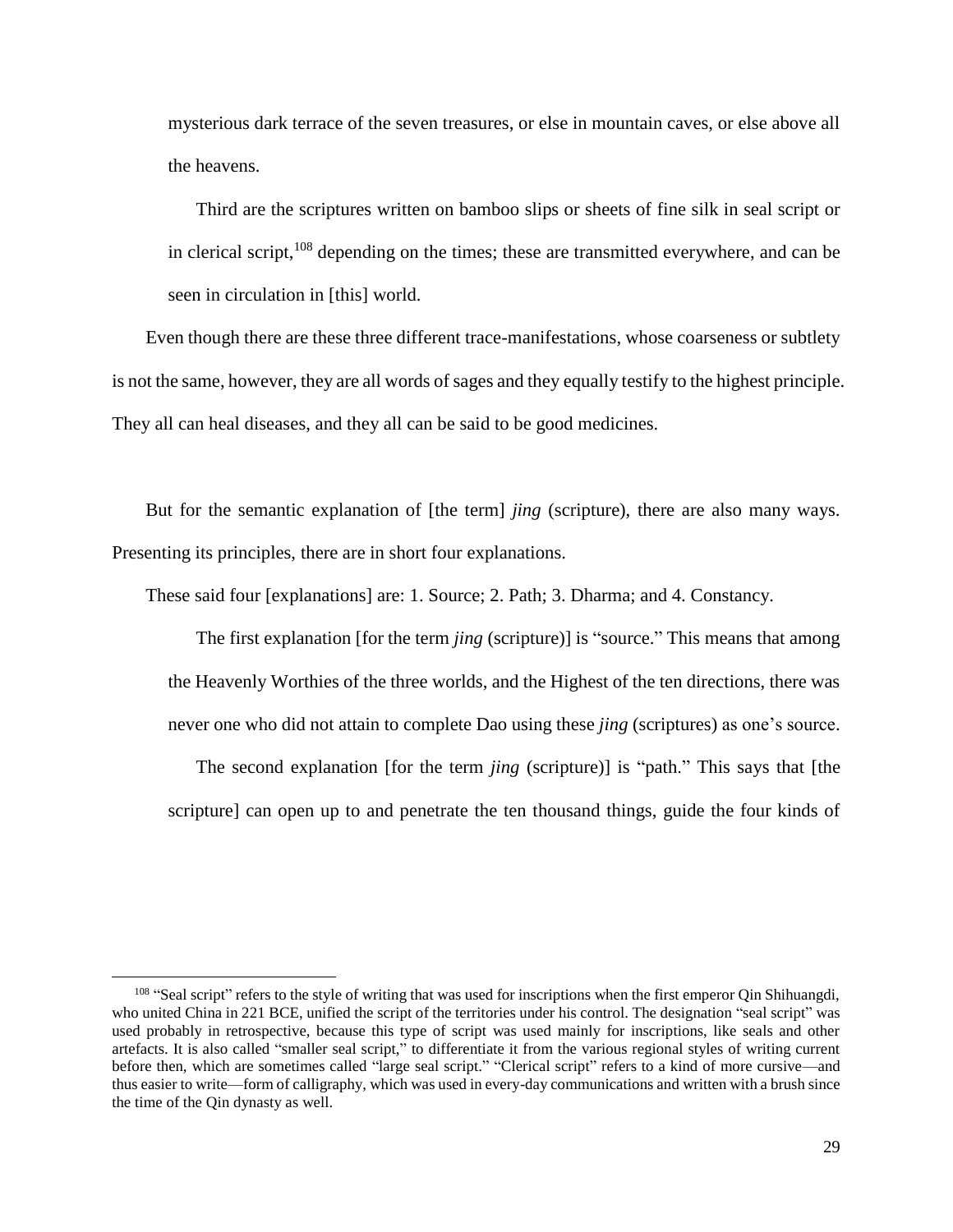living things<sup>109</sup> to reach perfection and serve as a ferry for the practitioners; this is the essential path for cultivating the true.

The third explanation [for the term *jing* (scripture)] is "dharma-law." This means that the purport [of the scripture] is mysterious and marvelous. Subject and object<sup>110</sup> are both subtle; [and therefore, such a *jing* (scripture)] can serve as regulation for all the beings, and as a model for all the sages.

The fourth explanation [for the term *jing* (scripture)] is "constancy." This says it is not only that the principle is profound and remote, still and towering tall, but it is also an art [of governing] which ten thousand generations and hundred [successive] kings cannot alter.

[The text of the *Daode jing*] possesses all these four meanings, therefore it is called *jing* (scripture).

And speaking about the *Xujue* (*Preface to the Daode jing*), a *xu* (introduction) is an explanation (*shu*  $\ddot{\mathcal{X}}$ ), and a *jue* (instruction) is a cutting off (*jue*  $\dddot{\mathcal{X}}$ ) [of alternatives]. The *xu* (introduction) explains the intentions of the sage and the *jue* (instruction) cuts off the doubts of the students. The *Book of Rites* (*Liji*) says: "The ones who create it may be called sages; the ones who transmit it may be called intelligent."<sup>111</sup> The Transcendent Duke [Ge Xuan] has the Virtue of

 $109$  The four kinds of beings are (1) the viviparous, like mammals, (2) the oviparous, like birds; (3) the water-born, fish, and (4) the metamorphic, like silk moths.

<sup>110</sup> "Subject and object" translates *neng suo* 能所, which refers here presumably to the cognizing subject and the object of the cognition, which in this case is Dao. I assume that the idea of this paragraph is that the person who reaches Dao—by means of the scripture—reaches all-embracing "mysterious and marvelous" mystic unity, which implies also the unity of subject and object.

<sup>111</sup> *Book of Rites* (*Liji*) 19, "Yue ji," §13. Cf. Ctext: [https://ctext.org/liji/yue-ji.](https://ctext.org/liji/yue-ji) Translations of the terms *zuo*  ("make," "create") and *shu* ("transmit," "explain") vary. In the *Liji* the verbs refer to music. However, the same wording appears in reference to texts in the famous saying of Confucius in the *Analects*, chapter 7 "Shu er" (cf. Ctext: [https://ctext.org/analects/shu-er\)](https://ctext.org/analects/shu-er): 述而不作, "I transmit but do not create." The reference is quite apt, because it seems that the *Preface* of Ge Xuan served as a text that played a role in the transmission of the *Daode jing* from Daoist masters to their disciples.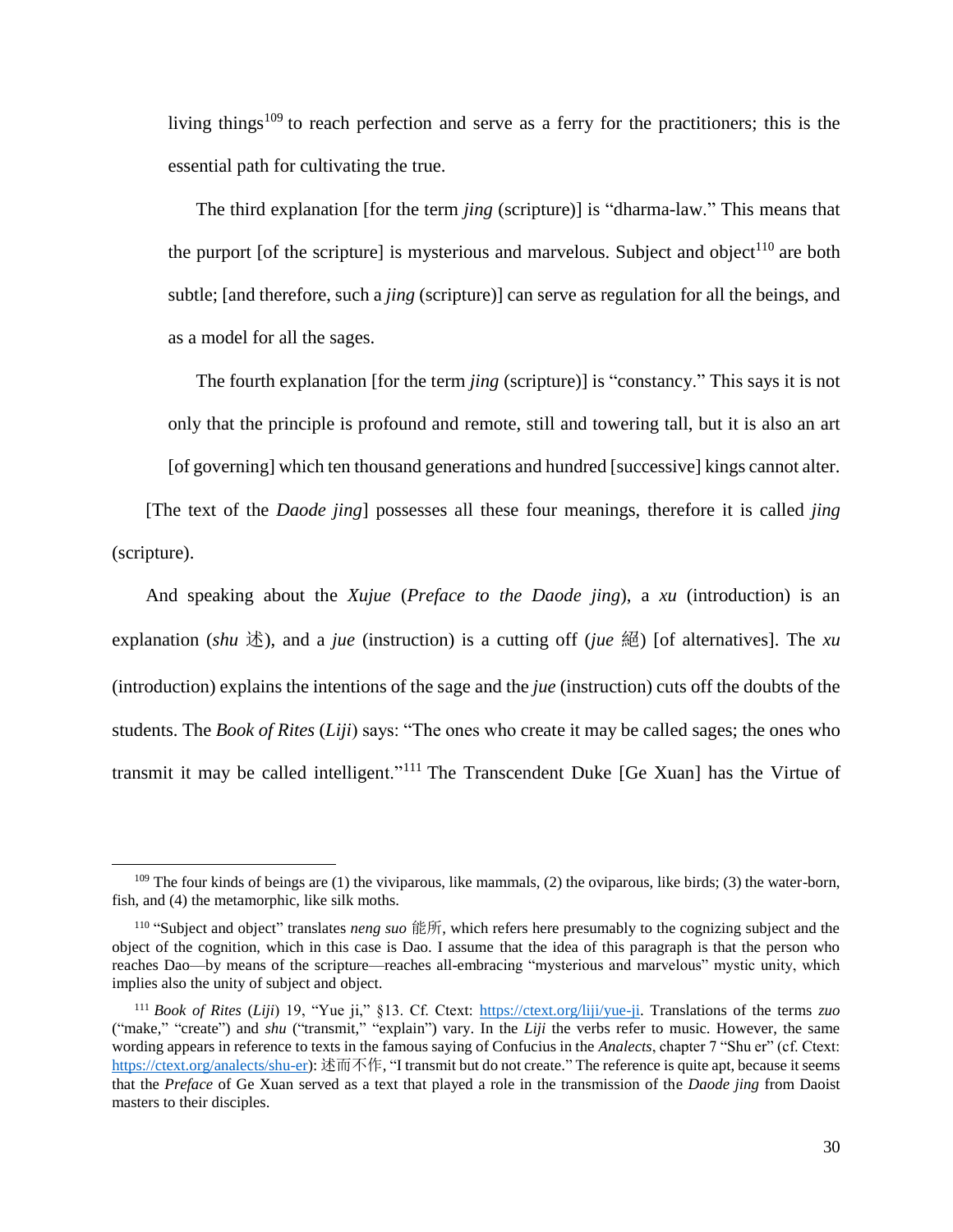sageliness and intelligence, and therefore he created the *Xu[jue]* (*Preface to the Daode jing*) <sup>112</sup> in order to transmit  $\lceil \text{and explain} \rceil^{113}$  the gist of the *jing* (scripture).

### <span id="page-30-0"></span>3. The Principle and the Substance<sup>114</sup>

With regard to explaining the meaning and interpreting the scripture [i.e., the *Daode jing*], one should know about the guiding principles. However, the commentaries and sub-commentaries of past and present are all different in spirit.

Thus, Yan Junping's 嚴君平<sup>115</sup> [*Daode jing*] *Zhigui* (*Pointers to the Daode jing*) took mysterious emptiness (*xuanxu* 玄虛) as the principle. Gu Zhengjun's 顧徵君<sup>116</sup> *Tanggao* 堂誥<sup>117</sup> [commentary to the *Daode jing*] took non-action (*wuwei* 無為) as the principle. Meng Zhizhou 孟 智周<sup>118</sup> and Zang Xuanjing 臧玄靜<sup>119</sup> took Dao and Virtue as the principle. Emperor Wu of Liang

<sup>&</sup>lt;sup>112</sup> I follow Meng Wentong (2001, 550), who suspects that the character *jue* 訣 is missing after *xu* 序, and the reference should be to the *Xujue* 序訣.

<sup>&</sup>lt;sup>113</sup> I translate the term *shu*  $\ddot{\mathcal{X}}$  as "transmit" in keeping with the citations from the *Liji* and the *Analects*. However, *shu* can also mean "explain," which seems to be foregrounded here. Therefore, I add "[explain]."

<sup>114</sup> Cf. Robinet (1977, 255). She interprets the title *zongti* 宗體 as "the schools," reading *zongti* as a subordinated compound ("the substance of the principle"), like in the Buddhist interpretation of the term "the essence of the doctrine" (DDB Muller, *zongti*), While this makes sense here, we should note that in the last paragraph Cheng Xuanying pulls the term apart into two terms, which would suggest the relation between *zong* and *ti* rather to be one of coordination ("principle and substance") than one of subordination. Therefore, I read *zong* as "principle" and *ti* as "substance" [of a teaching]. We should also keep in mind that the different authors listed seem to be rather proponents of different approaches to the text than representatives of different schools of thought.

<sup>&</sup>lt;sup>115</sup> For Yan Junping, also called Yan Zun 嚴尊 (ca. 83 BCE – ca. 6 CE), see above, note 96.

<sup>116</sup> Gu Zhengjun refers to Gu Huan 顧歡 (420/428–483/491). There is a compilation of *Daode jing* commentaries ascribed to Gu Huan, titled *Daode zhenjing zhushu* (DZ 710). However, since it cites also Cheng Xuanying's and the Tang Emperor Xuanzong's commentaries, it must be a later compilation.

<sup>117</sup> Lu Deming (ca. 550–630), in his *Jingdian shiwen*, 1, 65, lists also among the commentaries to the *Daode jing* a *Tanggao* in four scrolls by Gu Huan and adds that it is also called *Laozi yishu* 老子義䟽.

<sup>118</sup> For Meng Zhizhou see above, note 57.

<sup>&</sup>lt;sup>119</sup> For Zang Xuanjing see above, note 26.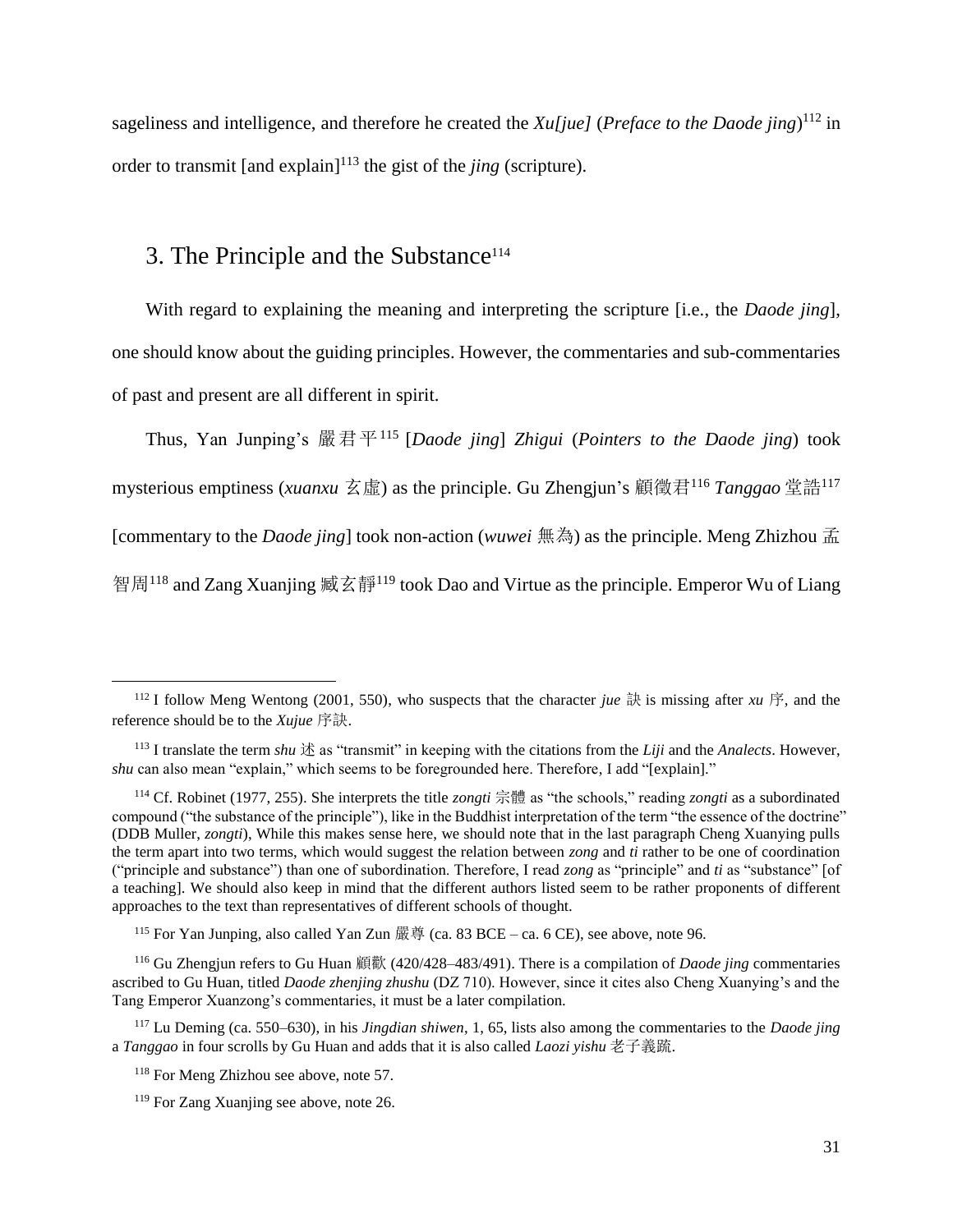dynasty (r. 502–549 CE) took 'not being and not nonbeing' as the principle. Sun Deng 孫登 of the Jin dynasty (4th century CE) said that one should rely on Twofold Mystery (*chongxuan* 重玄) for the principle. Although all these commentators are different, today, I consider Mister Sun as correct. It is appropriate to take Twofold Mystery as the principle (*zong* 宗), and non-action (*wuwei* 無為) as the substance (*ti* 體).

What is meant in saying "mystery" (*xuan*  $\overline{\mathcal{Z}}$ ) is a designation of the profound and remote, and it also means not hindered by attachments.<sup>120</sup> [Mystery] is exceedingly profound and exceedingly remote, not hindered by attachments and not clinging. [It refers to a state of] non-attachment to being and non-attachment to nonbeing. How could it be only no attachment to attachment? It means also no attachment to non-attachment! The hundred negations and the four statements<sup>121</sup> there is nothing to be attached to. This then is called Twofold Mystery. Therefore the scripture says: "Mysterious and mysterious again, this is the door to all marvels."<sup>122</sup> The *Yinjue song* (*Hymn of the Secret Oral Instructions*)"<sup>123</sup> says: "Mysterious and mysterious is the principle of the highest Dao. The substance of superior Virtue is the great beginning."<sup>124</sup>

<sup>&</sup>lt;sup>120</sup> The term *buzhi* 不滯 means both "not hindered" and "not having attachments."

<sup>&</sup>lt;sup>121</sup> *Baifei* 百非, "the hundred negations," and *siju* 四句, "the four statements" (*tetralemma*), are technical terms used in Buddhist Madhyamika thought to describe the process of continued negation, which leads arguments of opponents ad absurdum, and the practicing adept to the realization of ultimate emptiness. See p. 14–20 of the Introduction to the translation of *The Daode jing Commentary of Cheng Xuanying* (Assandri 2021), and the commentaries to the chapters 32 (32.1.A) and 79 (79.2.A). See also Assandri (2009, 92–93).

<sup>122</sup> See *Daode jing,* chapter 1 (1.4.C–D).

<sup>123</sup> This refers to the hymn which is part of the *Taiji yinjue* 太極隱訣 appended at the end of the *Xujue*. See Yan Lingfeng 1983, 279, and the edition of the *Xujue* in ZD vol. 9, no. 9, 186c.

<sup>&</sup>lt;sup>124</sup> The "great beginning" (*hongyuan* 洪元) refers in Daoism to the time before Heaven and Earth separated, when all was primeval chaos.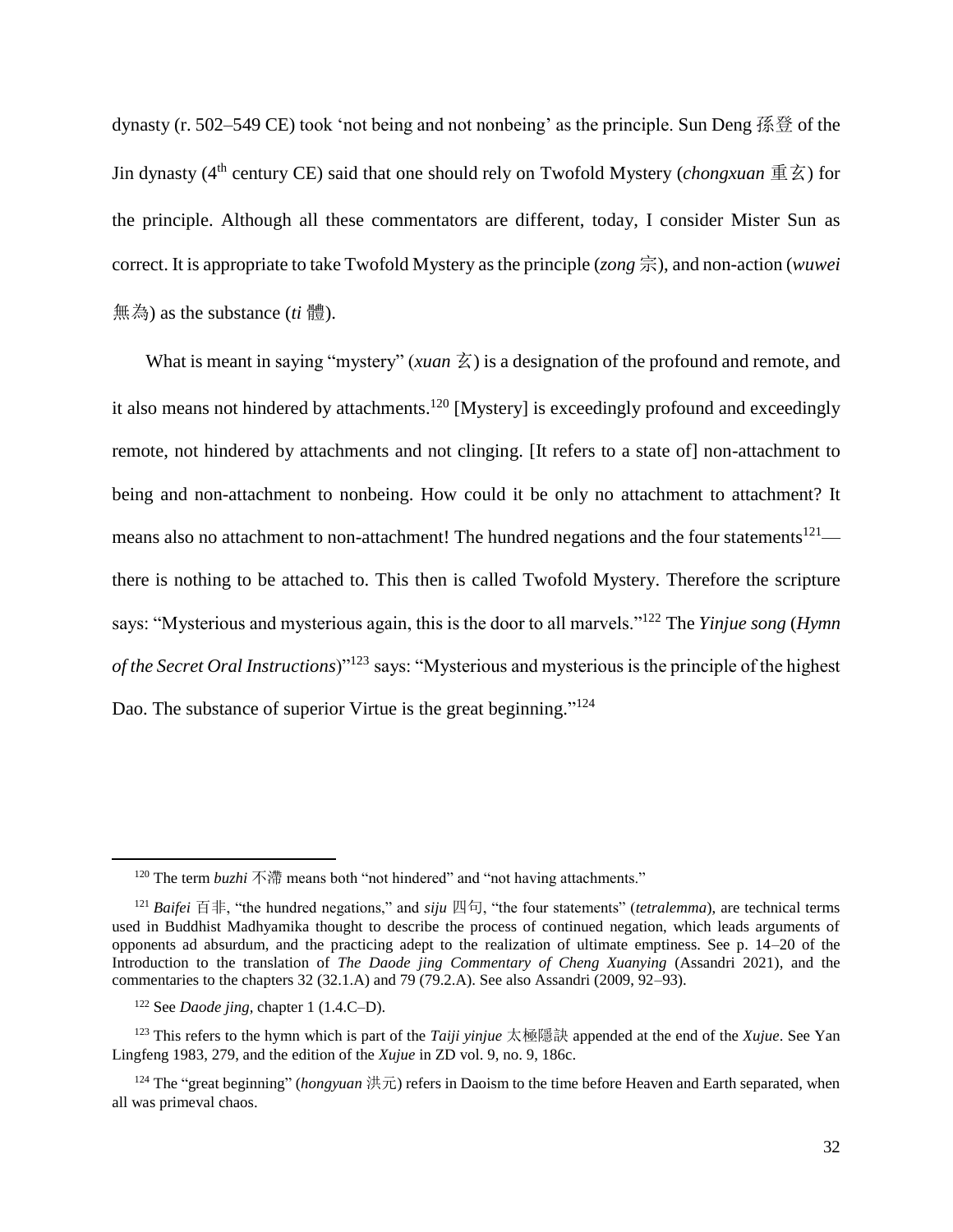But that I say non-action (*wuwei*) [should be taken as the substance] is because [one should] be a mirror of the sentient beings, and "treat the ten thousand things like straw dogs."<sup>125</sup> Even though one "rambles to the end of the eight directions, yet one's spirit and bearing undergo no change."<sup>126</sup> Therefore the action is then non-action, and non-action is then action—how could nonaction (*wuwei*) mean just cupping one's hands in front of one's breast and being silent?

Therefore the scripture says: "One decreases it and decreases it again, in order to reach the state of non-action."<sup>127</sup> And it also says: "Dao is constantly without action (*wuwei*), and yet nothing remains undone."<sup>128</sup> The *Xujue* (*Preface to the Daode jing*) says: "The text of non-action [i.e., the *Daode jing* is such that sullying it<sup>129</sup> will not make it disgraced, and embellishing it will not make it glorious."<sup>130</sup>

#### <span id="page-32-0"></span>4. The Number of Characters

Having investigated when the greenish ox [pulling the cart] began the travels and the purple cloud floated over the pass, and the Perfected Yin Xi [the guardian of the pass] personally received the sage's legacy, it must be that on that day he received only five thousand characters.

[It is] for this reason that the *Xujue* (*Preface to the Daode jing*) says: "Upon this [request from Yin Xi], he wrote the two volumes of 'Dao and Virtue,' the scripture in five thousand characters

<sup>125</sup> For this reference, see *Daode jing*, chapter 5 (5.1.A and 5.1.B).

<sup>126</sup> This is a citation from *Zhuangzi*, chapter 21 (HY 57/21/61). Cf. Watson (2013, 174): "The Perfect Man may stare at the blue heavens above, dive into the Yellow Springs below, ramble to the end of the eight directions, yet his spirit and bearing undergo no change."

<sup>127</sup> *Daode jing*, chapter 48 (48.2.A).

<sup>128</sup> *Daode jing,* chapter 37 (37.1.A).

 $129$  I follow Robinet (1977, 257), Meng (2001, 551), and a manuscript fragment of the text (S 1585) here reading *wu* 汙, "stagnant water, mud, impurities," instead of *han* 汗, "sweat." See ZD, vol. 9, no. 9, 187a, note 7.

<sup>130</sup> *Xujue*, see ZD, vol. 9, no. 9, 185c.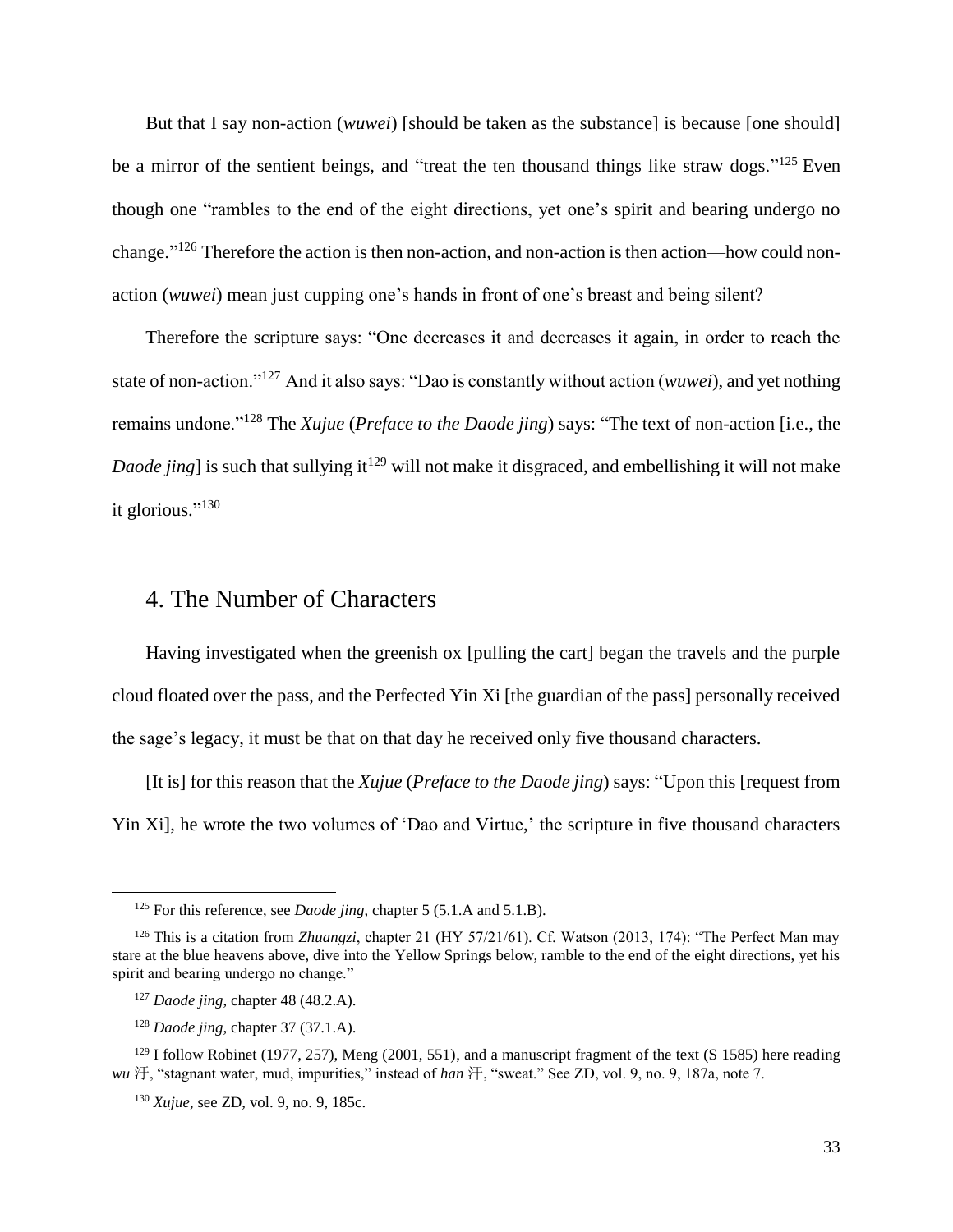in two parts."<sup>131</sup> From this we know that the five thousand characters were first a fixed number. When later people transmitted [the text], time and again alterations occurred.

I note that the Heshang gong edition has 540 more characters, which are mostly exclamatory words like  $xi \notin$  ("ah") or  $hu \notin$  ("oh"). It must be that in according to the circumstances and responding to the beings, [Heshang gong] therefore embellished the words [of the original *Daode jing*]. But [also] eminent scholars and retired gentlemen praised his work a lot, and [together with] people who like the unusual, they all added and mixed [words into the text], such that subsequently a fish-eye would be confounded with a precious pearl, and jade and [ordinary] stone could not be distinguished.

The Transcendent Duke of Highest Ultimate [i.e., Ge Xuan] wanted to revere the root and restrain [the uncontrolled growth of] the branches,<sup>132</sup> and so he showed that the original text had only five thousand characters. Therefore the *Xujue* (*Preface to the Daode jing*) says: "I personally have examined and corrected [the text] in all the heavens, and have obtained the original text of the sage [Lord Lao]."<sup>133</sup>

The text which we preach and recite today relies in large part on the version of Ge [Xuan]. But the characters of this version of Ge [Xuan] also have errors and oversights. These must in reality be copyist mistakes—how could they have been done by the Transcendent Duke [Ge Xuan]!

<sup>131</sup> *Xujue*, see ZD, vol. 9, no. 9, 185b.

<sup>132</sup> "Revere the root and restrain the branches" (*chong ben yi mo* 崇本抑末) implies here that Ge Xuan wanted to emphasize the original text of the *Daode jing* (the "root") and censor or remove the more recent additions of extra words (the "branches").

<sup>133</sup> See Yan Lingfeng 1983, 277, ZD vol. 9, no. 9, 186b. The *Xujue* has here a longer expression: 吾已於諸天神 仙大王校定 ("I have examined and corrected [the text] with the divine transcendents and great kings of all the heavens").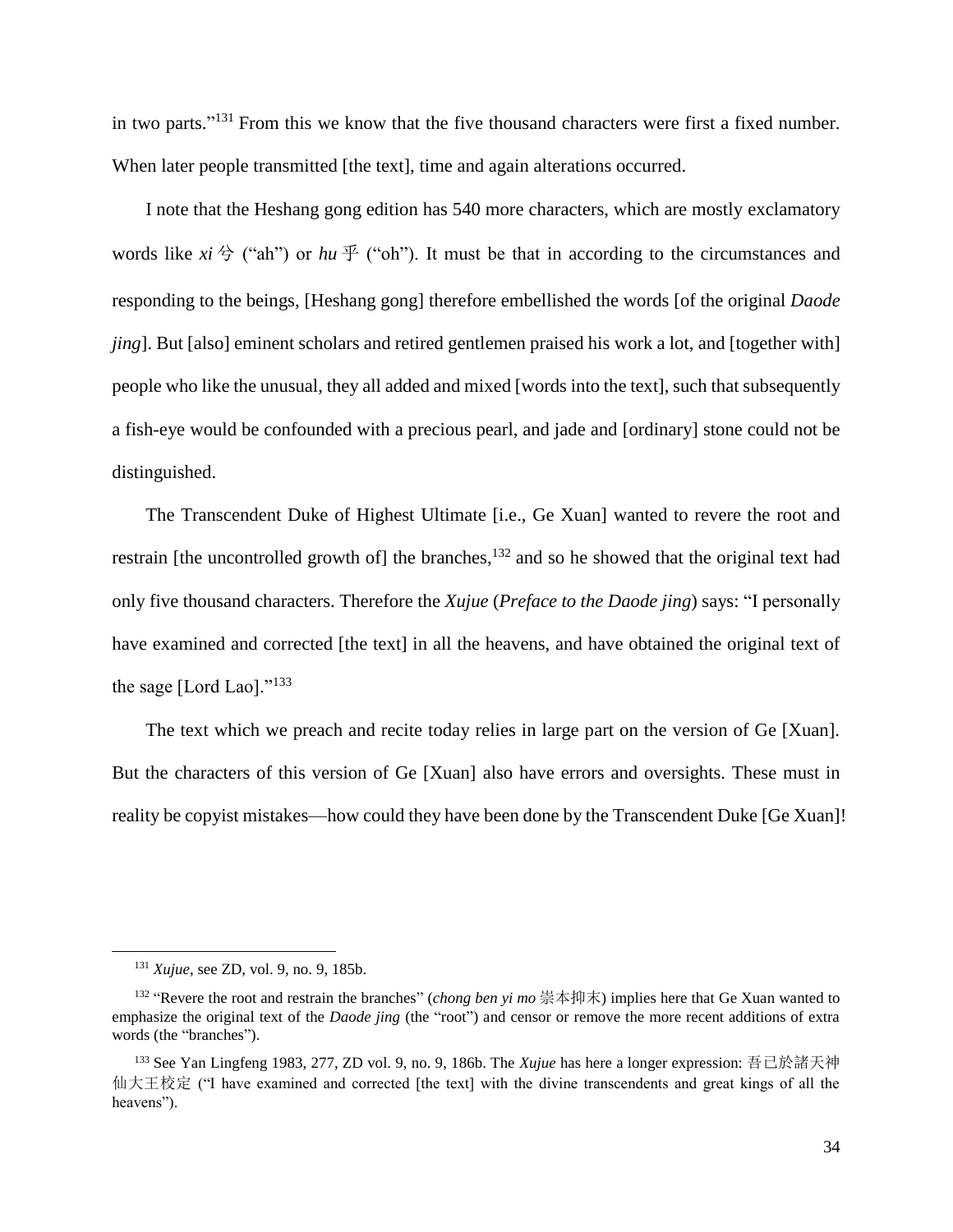When it comes to [errors] like *yu* 愚 ("stupid") instead of *yu* 娛 ("amusement"),<sup>134</sup> or *qi* 企 ("standing on tiptoe") instead of *chuan* 喘 ("panting"), <sup>135</sup> what stupid people do not understand about texts of this kind is that one should just study and investigate the mysterious intent, choose the best [explanation], and follow it. One should not "glue [the strings to] the pegs [and then try to play the lute]<sup>136</sup> or "carve a mark inside the boat [to find a sword that fell into the water],<sup>137</sup> and limit the mind to obstinate clinging. At present, all the scholars examine the bamboo slips in order to fix the number [of characters] and they all say there is one character missing—there are not 5000 characters. The explanations for this are divergent, and rarely do they succeed in hitting the mark. Some say that the one missing character [represents] the use of the image of nonbeing of the Great One. Others say that this missing character serves to illuminate the principle beyond words. This is all carelessly creating heresy, delusorily producing forced reckonings, and arbitrarily investigating the meaning of the scripture—how could it be so [as they say]?

<sup>134</sup> This refers to *Daode jing*, chapter 65. The *5000 Word Edition* of the *Daode jing* (ZD vol. 9, no. 3, 34a) reads here 古之善為道者, 非以明民, 將以娛之, where in fact all received versions read 古之善為道者, 非以明民, 將以愚之.

<sup>135</sup> The text here (ZD vol. 9, no. 9, 232a, and Meng 2001, 551) reads *xian*  $\hat{\alpha}$  ("high-flying"). However, the character *xian*  $\hat{\alpha}$  seems to be a copyist error here, and it should be *qi*  $\hat{\alpha}$  instead. This refers to *Daode jing*, chapter 24, where the received versions read 企者不立;跨者不行, while the *5000 Word Edition* (ZD, vol. 9, no.3, 30a) reads 喘者不久;跨者不行.So does the *Xiang'er commentary* (see Rao Zongyi 1956, 33). However, Cheng Xuanying in his commentary to chapter 24 (24.1.A) reads 跂者不久. We should also note that the Dunhuang manuscript P 2353 clearly reads  $\hat{\alpha}$  and not  $\hat{\alpha}$ , which is then repeated in the ZD edition (ZD vol. 9, no. 14, 232a).

<sup>136</sup> *Jiaozhu* 膠柱 alludes to the expressions *jiaozhu [er] tiaose* or 膠柱[而]調瑟 *jiaozhu [er] guse* 膠柱[而]鼓瑟, which occur in several Han dynasty texts, among them *jiaozhu [er] tiaose* in *Wenzi* 文子 3 ("Jiushou" 九守, "Daode" 道德 §12) and *Huainanzi* 淮南子 11 ("Qi su xun" 齊俗訓, §15), and *jiaozhu [er] guse* in the *Records of the Historian* (*Shiji* 史記) 81, §14.

<sup>137</sup> It is not quite clear to me whence originates the expression *kechuan* 刻船*,* which seems to be short for *kechuan qiujian* 刻船求劍. Sengyou (445–518 CE) employs the metaphor in his *Hongmingji* T 2102, 7, 45a; cf. Ziegler 2015, vol. 1. 270, 277. It seems that in the Tang dynasty the expression "to glue the pegs and mark the boat" was used by Liu Zhiji劉知幾 (661–721 CE), author of the *Shitong* 史通 (1, 4a), and in the *Zhenguan zhengyao* 貞觀政要, compiled by Wu Jing 吳競 (670–749 CE), both slightly later than our text at hand.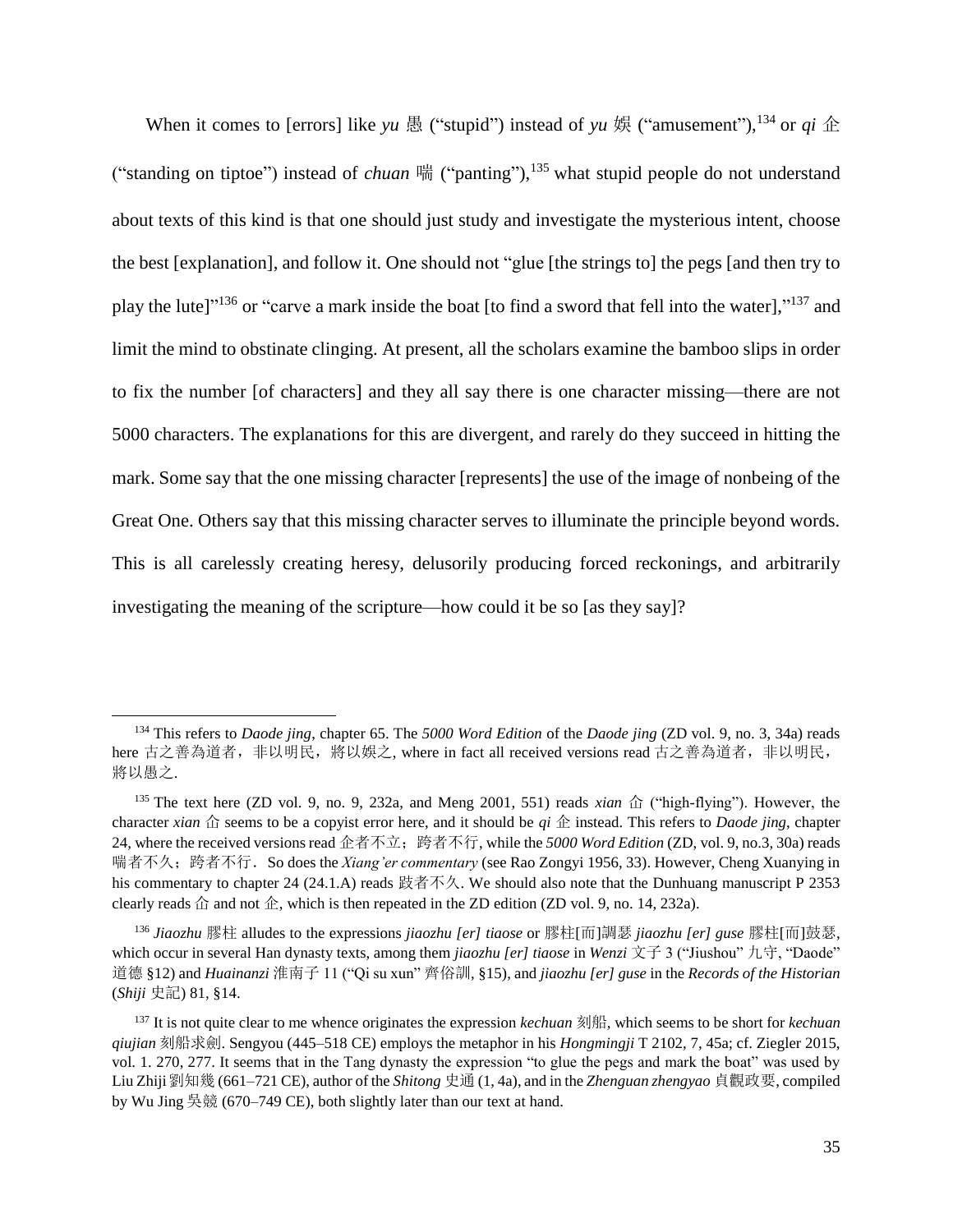[The fact that our text is one character short of 5000] is only because of [the expression] "thirty spokes" in the scripture.<sup>138</sup> In ancient times [the written form of] "30" was divided into two characters [i.e.,  $\equiv$  + "three" and "ten"]. Nowadays they are shortened to one character [i.e.,  $\#$ "thirty"]. Because of this combining of what was [originally] separate there is one character missing [to complete 5000].

### <span id="page-35-0"></span>5. Scrolls and Chapters

This wondrous scripture in one volume, [consists of] five thousand profound words [in] two scrolls, [with altogether] eighty-one chapters. Each [of these numbers of chapters, scrolls, etc.] discloses a [special meaning] and draws on a [specific] symbol and model. How could [these numbers] be meaningless? There is good reason for them to be there.

Thus the eighty-one chapters symbolize the highest number of the Great Yang,<sup>139</sup> and the two scrolls imitate the model of the generation of the two primordial powers (Heaven and Earth, or Yin and Yang). Therefore, the first scripture elucidates Dao in order to imitate the model of Heaven, and the second scripture elucidates Virtue in order to imitate Earth. Now, the number of Heaven is odd, and therefore the first scripture has thirty-seven chapters. The number of Earth is even, and therefore the second scripture has fourty-four chapters.

The scripture says: "There is a thing, undefined and complete, born before Heaven and Earth."<sup>140</sup> *Zhuangzi* says: "[Dao] gave spirituality to the spirits and to the Heavenly Emperor; it

<sup>138</sup> *Daode jing*, chapter 11 (11.1.A).

<sup>139</sup> *Tai yang* 太陽, here translated literally as "Great Yang" because of its cosmological meaning, also refers to the sun.

<sup>140</sup> *Daode jing*, chapter 25 (25.1.A).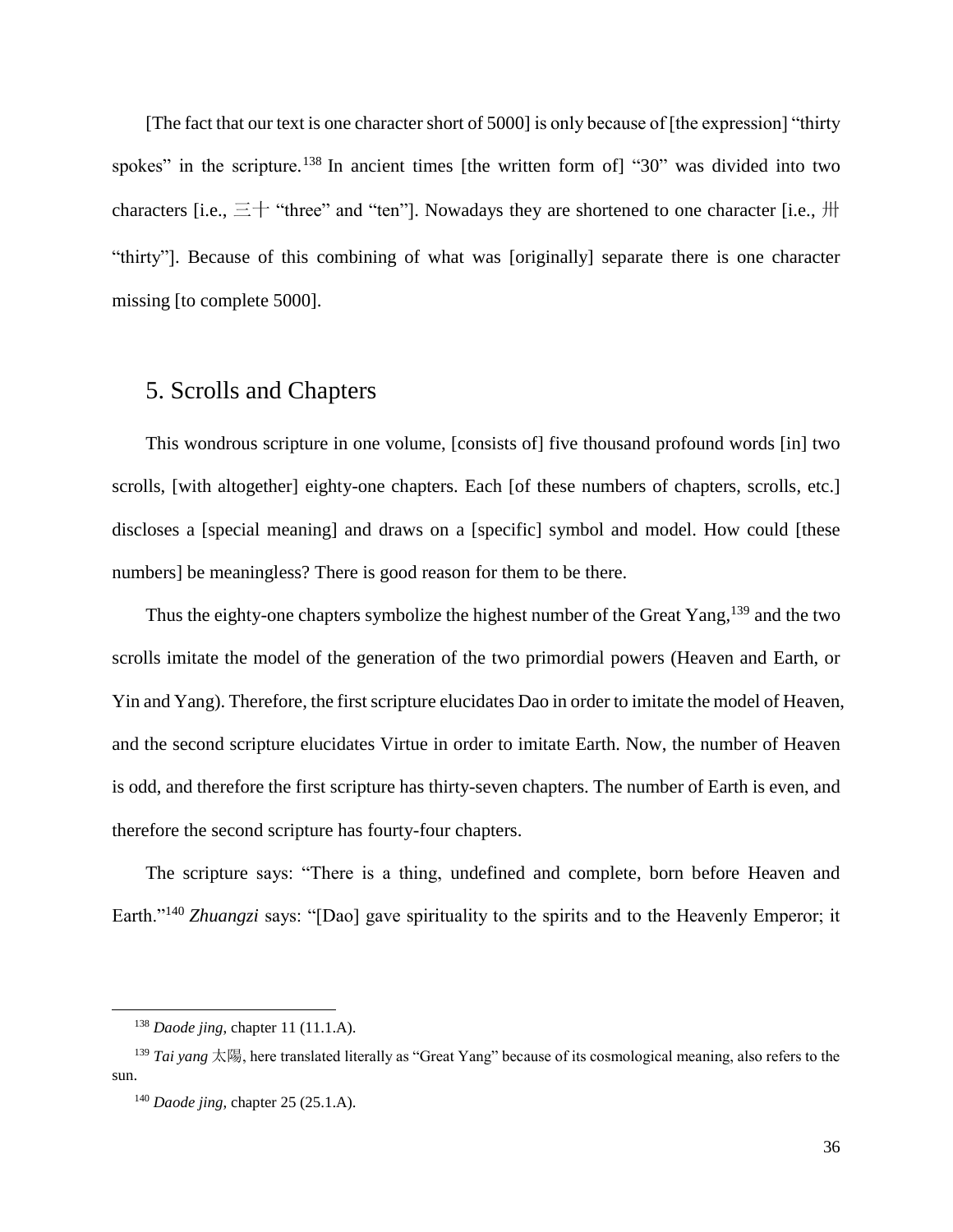gave birth to Heaven and to Earth."<sup>141</sup> The *Xisheng jing* (*Scripture of Western Ascension*) says: "The great Dao is vast and open; there is nothing not structured or surrounded by it."<sup>142</sup>

From this we know that the highest Dao is empty and [all]-pervading, "a tied-up bag"<sup>143</sup> with nothing outside it—how would this only comprise Yin and Yang, Heaven and Earth? Now I explain that for establishing the teaching in order to benefit the beings, [Laozi] relied on two……

[The manuscript P 2353 as of this point is damaged and the rest of the text is missing.]

<sup>&</sup>lt;sup>141</sup> *Zhuangzi*, chapter 6 (HY 16/6/31); see the note in chapter 4 (4.4.A, note 8).

<sup>142</sup> Kohn 1991, 244. Cf. *Xisheng jing jizhu* DZ 726, 3, 16a.

<sup>143</sup> *Kuonang* 括囊, "a tied-up bag," alludes to a sentence in the *Book of Changes* (*Yijing*), Hexagram no. 2, *Kun*, fourth line, §5.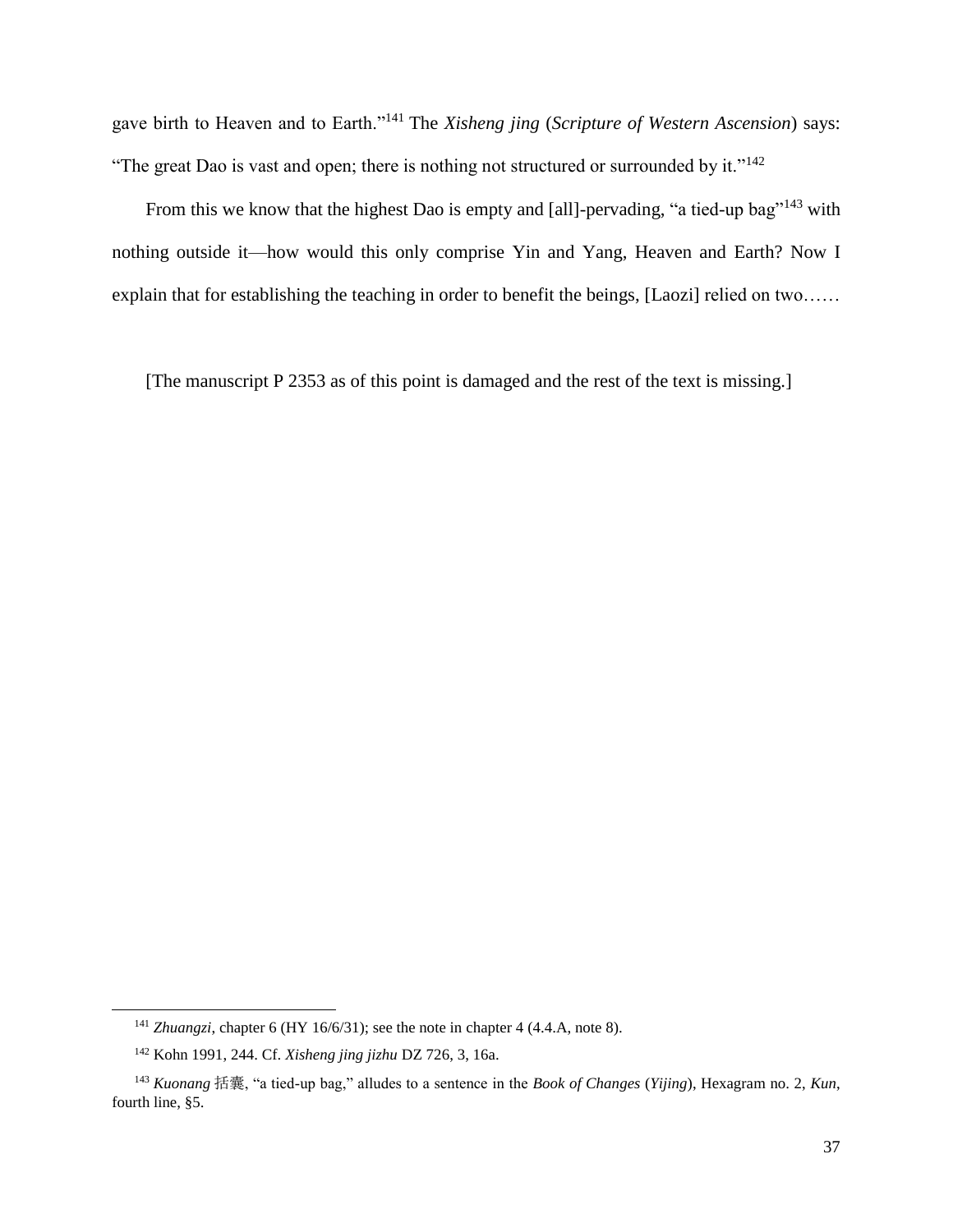### <span id="page-37-0"></span>Bibliography

#### <span id="page-37-1"></span>1. Abbreviations

- DZ: *Zhengtong Daozang* 正統道藏. The numbers follow the work numbers in Schipper, Kristofer and Franciscus Verellen, eds. 2004. *The Taoist Canon: A Historical Companion to the Daozang*. Chicago: University of Chicago Press.
- HY: Harvard-Yenching Institute Sinological Index Series*.* Cambridge MA: Harvard University Press.
- SSJZS: *Shisan jing zhushu.*十三經注疏. 2 vols. Beijing: Zhonghua shuju, 1980.
- T: *Taishō Shinshū Daizōkyō*. 大正新修大藏經. 100 vols. Tokyo: Taishō issaikyō kankō kai, 1929–1934.
- X: *Manji Shinsan Dainihon Zokuzōkyō* 卍新纂大日本續藏經, 90 vols. Tokyo: Kokusho Kankōkai, 1975–1989.
- ZD: *Zhonghua daozang* 中華道藏 (edited by Zhang Jiyu 張繼禹 and Wang Ka 王卡). Beijing: Huaxia chubanshe, 2003.
	- 2. Primary Sources
- <span id="page-37-2"></span>*Baopuzi* 抱樸子 (Ge Hong 葛洪, 283–343 CE). 1) ZZJC, vol. 8. 2) DZ 1185 (*Baopuzi neipian* 抱朴子 内篇) and DZ 1187 (*Baopuzi waipian* 抱朴子外篇).

*Bianzheng lun* 辩正論 (Falin 法林, 572–640 CE). T 2110.

*Book of Changes: Yijing* 易經, *Zhouyi zhengyi* 周易正義, SSJZS, 1.

*Book of History*: *Shujing* 書經 or *Shangshu* 尚書, *Shangshu Zhengyi* 尚書正義. SSJZS, 2.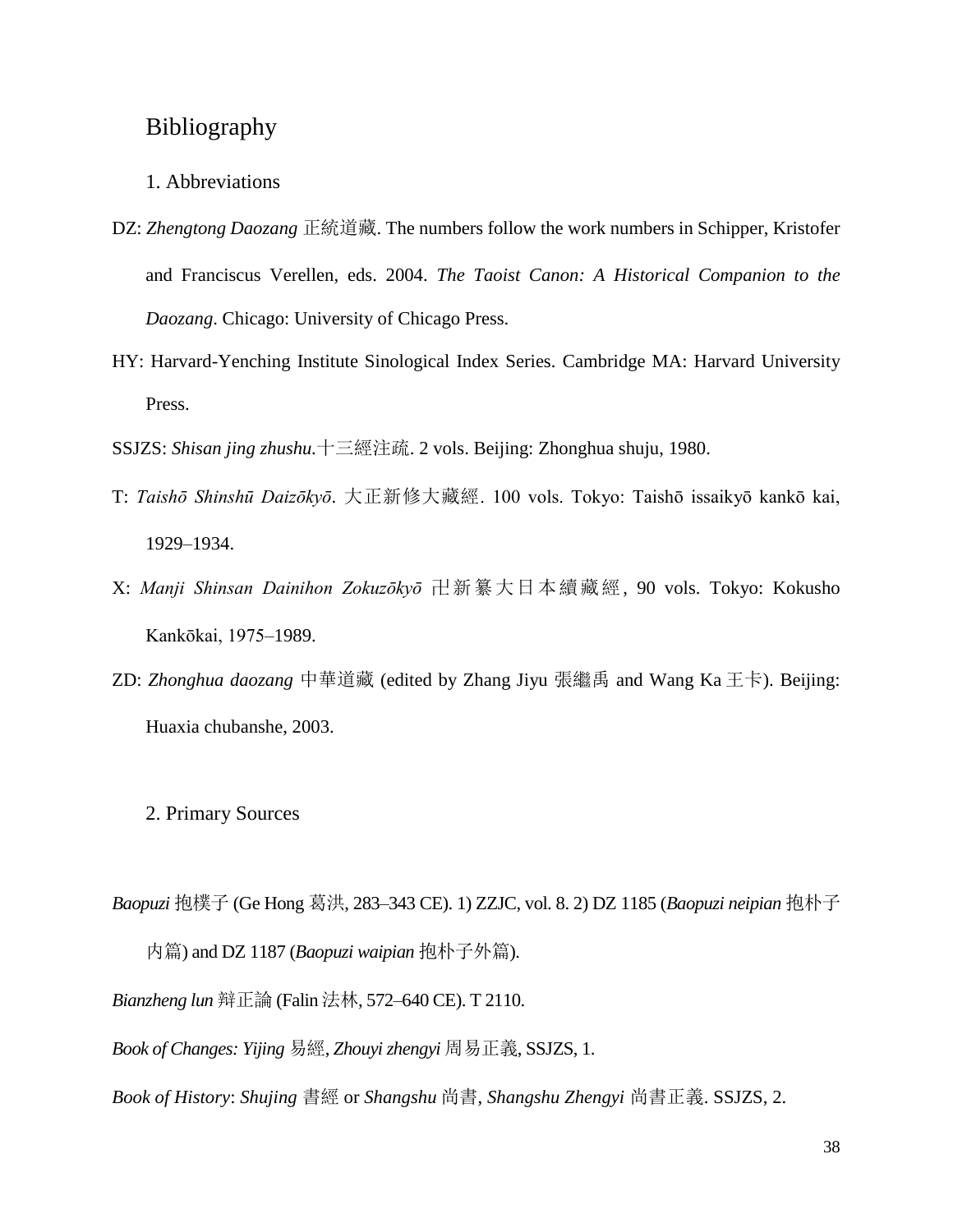*Book of Rites*: *Liji* 禮記, *Liji zhengyi* 禮記正義. SSJZS, 6. Also available online on Ctext.org: [https://ctext.org/liji.](https://ctext.org/liji)

*Daode jing zhigui* 道德經指歸 (Yan Zun 嚴尊, ca. 83 BCE – ca. 6 CE). DZ 693.

*Daode zhenjing zhu* 道德真經註 (Wang Bi 王弼, 226–249 CE). *Zhuzi jicheng*, vol. 3. Beijing:

Zhonghua shuju. 1986.

*Daode jing* 道德經 5000 word version: *Laozi Daode jing* 老子道德經. ZD, vol. 9, no. 3.

*Daode zhenjing guangsheng yi* 道德真經廣聖義 (Du Guangting 杜光庭, 850–933 CE). DZ 725.

*Daode zhenjing xuande zuanshu* 道德真經玄德纂疏 (Qiang Siqi 強思齊, fl. late 9<sup>th</sup> – early 10<sup>th</sup>

century CE). DZ 711.

*Daode zhenjing zhushu* 道德真經註疏. DZ 710.

*Daojiao yishu* 道教義樞 (Meng Anpai 孟安排). DZ 1129.

*Dongxuan lingbao jiutian shengshen zhang jing* 洞玄靈寶九天生神章經. DZ 318.

*Dongxuan lingbao xuanmen dayi* 洞玄靈寳玄門大義. DZ 1124.

- *Gaoshi zhuan* 高士傳 (Huangfu Mi 皇甫謐, 215–282 CE). *Siku quanshu, Wen Yuange* edition, available online at Kanseki database: [https://www.kanripo.org/edition/WYG/KR2g0018/.](https://www.kanripo.org/edition/WYG/KR2g0018/)
- *Guoyu* 國語: *Guoyu yizhu* 國語譯注 (Wu Guoyi 鄔國義 et al.). Shanghai: Shanghai guji chubanshe, 1994. See also Ctext.org edition based on Sibu congkan chubian 四部叢刊初編 edition: <https://ctext.org/guo-yu> (accessed 05/20/2020).
- *Hanshu* 漢書, also *Qian Hanshu* 前漢書: Wuyingdian ershisi shi 武英殿二十四史, available online at Ctext.org: [https://ctext.org/han-shu.](https://ctext.org/han-shu)

*Hongmingji* 弘明集 (Sengyou 僧祐, 445–518 CE). T 2102.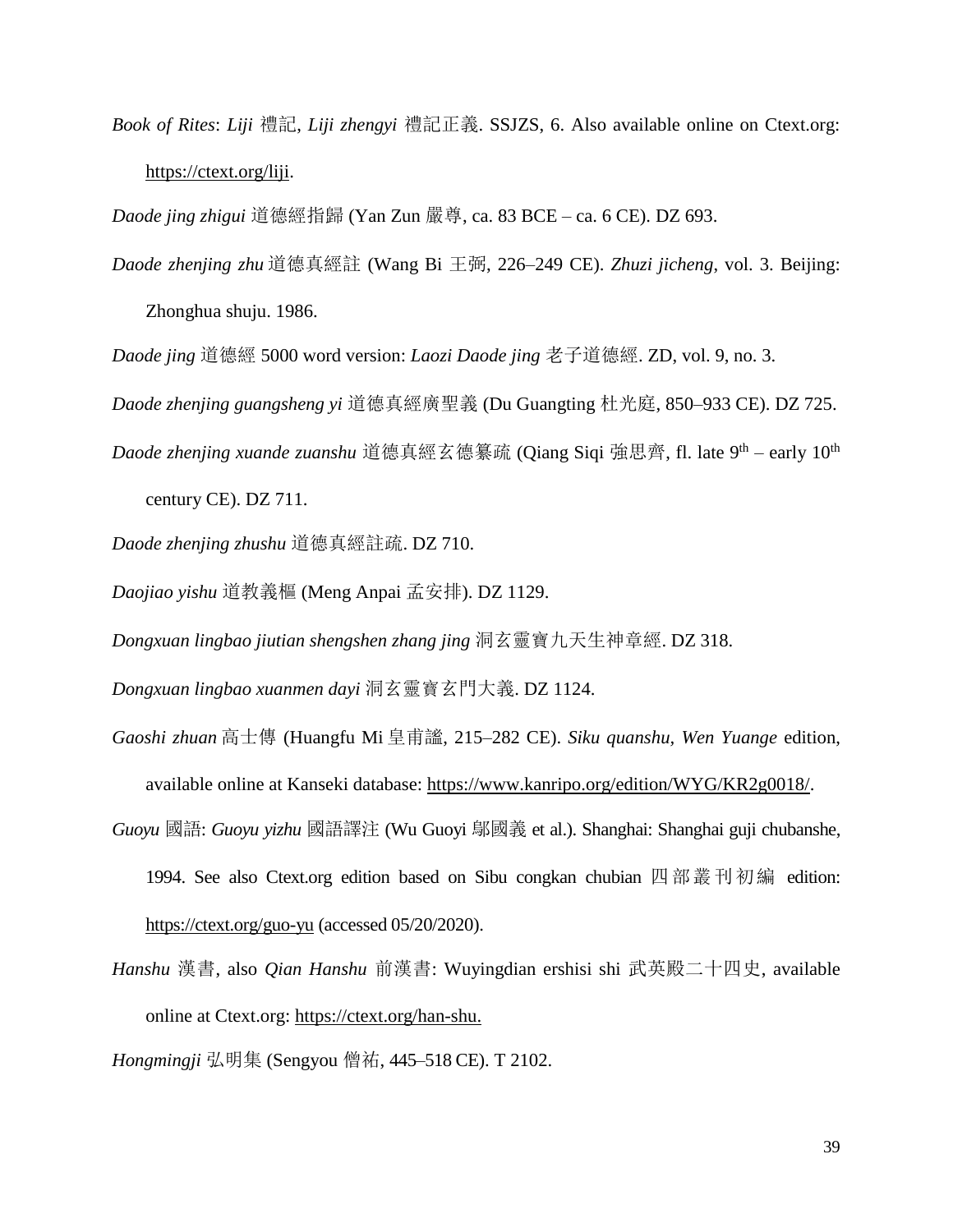*Hunyuan shengji* 混元聖紀 (Xie Shouhao 謝守灝, 1134–1212 CE). DZ 770.

*Huainanzi* 淮南子 (Liu An 劉安, 179–122 BCE)*. Zhuzi jicheng* 諸子集成*,* vol. 7. Bejing: Zhonghua shuju, 1986.

*Ji gujin Fo Dao lunheng* 集古今佛道論衡 (Daoxuan 道宣, 596–667 CE). T 2104.

- *Jingdian shiwen* 經典釋文 (Lu Deming 陸德明, 556–627 CE). 3 vols. Facsimile edition Shanghai: Shanghai guji chubanshe. 1985.
- *Kongzi jiayu* 孔子家語 (Wang Su 王肅, 195–256 CE). Edition in Ctext.org with facsimile of Sibu congkan chubian edition and others: [https://ctext.org/kongzi-jiayu.](https://ctext.org/kongzi-jiayu)
- *Laozi Daode jing kaiti* 老子道德經開題. In *Laozi Daode jing kaiti xujue yishu* 老子道德經開題 序訣義疏. ZD, vol. 9, no. 14, 228–232.
- *Laozi Daode jing xujue* 老子道德經序訣. ZD, vol. 9, no. 9.
- *Laozi Huahu jing* 老子化胡經. T 2139.
- *Laozi Xiang'er zhu jiaojian* 老子想爾注校箋, ed. Rao Zongyi 饒宗頤. Hongkong: Tong Nam, 1956.
- *Liexian zhuan* 列仙傳. DZ 294.

*Lishi zhenxian tidao tongjian* 歷史真仙體道通鋻 (Zhao Daoyi 趙道一, 13th century CE). DZ 296.

*Records of the Historian*: see *Shiji.*

*Sandong zhunang* 三洞珠囊 (Wang Xuanhe 王懸河, 7<sup>th</sup> century CE). DZ 1139.

*Santian neijie jing* 三天内解經. DZ 1205.

*Shiji* 史記 (Sima Qian 司馬遷, ca. 145–86 BCE). *Ershiwu shi* 二十五史, vol. 1. Shanghai: Shanghai guji chubanshe, 1986. Edition in Ctext.org: [https://ctext.org/shiji.](https://ctext.org/shiji)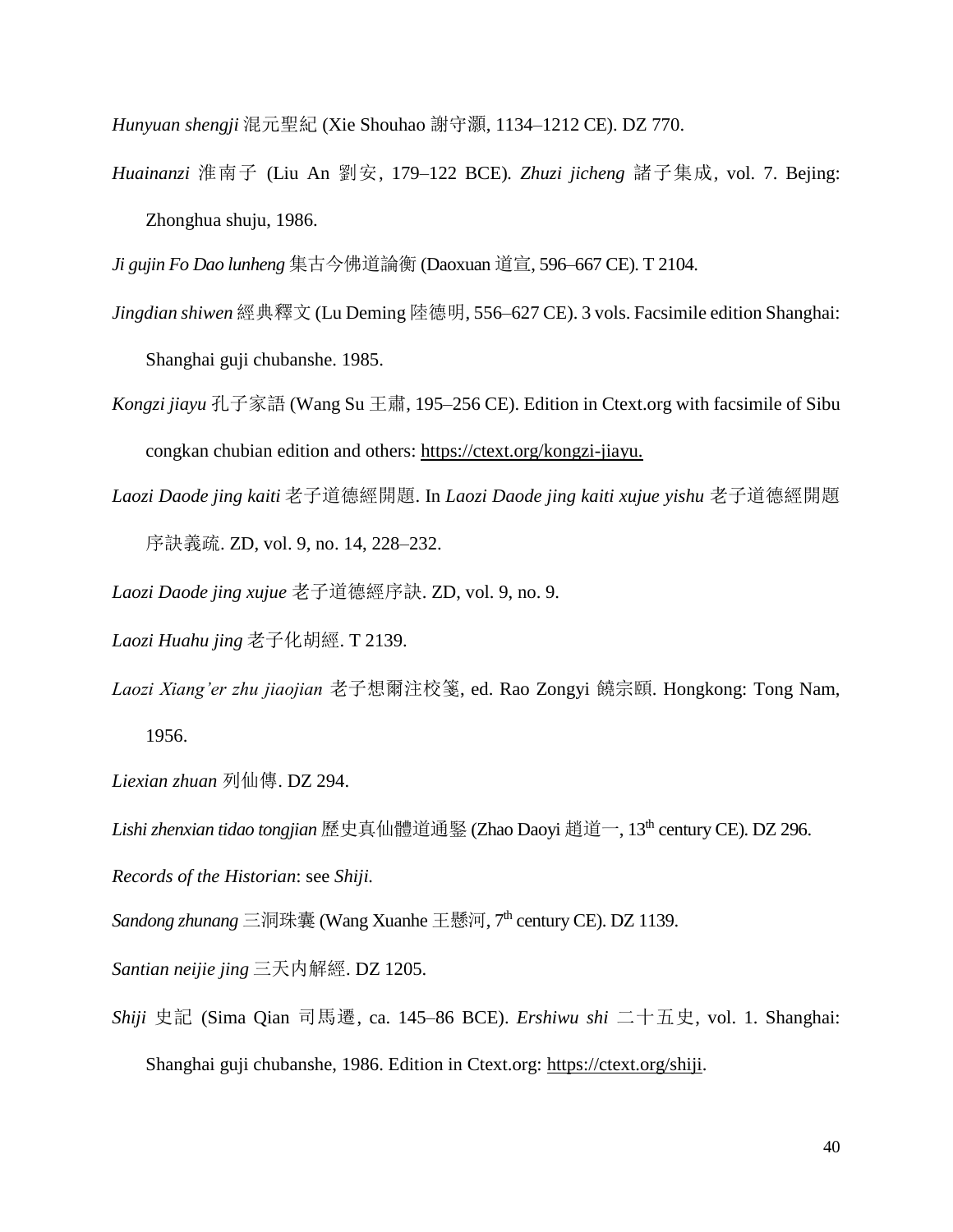- *Shitong* 史通 (Liu Zhiji 劉知幾, 661–721 CE). *Siku quanshu, Wen Yuange* edition, available online at the Kanseki database: [https://www.kanripo.org/edition/WYG/KR2o0001/.](https://www.kanripo.org/edition/WYG/KR2o0001/)
- *Shuijingzhu* 水經注: *Siku quanshu, Wen Yuange* edition, available online at the Kanseki database:

[https://www.kanripo.org/edition/WYG/KR2k0058/.](https://www.kanripo.org/edition/WYG/KR2k0058/)

- *Taiping guangji* 太平廣記 (comp. Li fang 李昉 et al., 977–981 CE). 10 vols. Beijing: Zhonghua shuju, 1961.
- *Taishang dongxuan lingbao sanyuan yujing xuandu daxianjing* 太上洞玄靈寳三元玉京玄都大 獻經. DZ 370.

*Taishang lingbao wufu xu* 太上靈寶五符序. DZ 388.

*Taishang lingbao yuanyang miaojing* 太上靈寶元陽妙經. DZ 334.

*Wenzi* 文子. *Wenzi zuanyi* 文子纘義. *Ershi'er zi* 二十二子. Shanghai: Shanghai guji chubanshe.

1986: 829–872. See also the online edition on Ctext: [https://ctext.org/wenzi.](https://ctext.org/wenzi)

*Xisheng jing jizhu* 西昇經集註 (Chen Jingyuan 陳景元, 1025–1094 CE). DZ 726.

*Xisheng jing* 西昇經 (Huizong 徽宗, Song dynasty emperor, r. 1101–1126 CE). DZ 666.

- *Xujue* 序訣: see *Daode jing kaiti xujue yishu* 道德經開題序訣義疏. In: Yan Lingfeng 嚴靈峰.
	- 1983. "Ji Daode jing kaiti xujue yishu" 輯《道德經開題序訣義疏》. In: *Jingzi congshu* 經

子叢書, vol. 6. Taipei: Guo li bian yi guan: 265–280.

*Xujue* 序訣: see *Laozi Daode jing xujue* 老子道德經序訣. ZD, vol. 9, no. 9.

*Yiqie daojing yinyi miaomen youqi* 一切道經音義妙門由起. DZ 1123.

*Yunji qi qian* 云笈七籤 (Zhang Junfang 張君房, fl. 1005–1028 CE). DZ 1032.

*Zhaolun shu* 肇論疏 (Huida 惠達, 6 th century CE). X 866.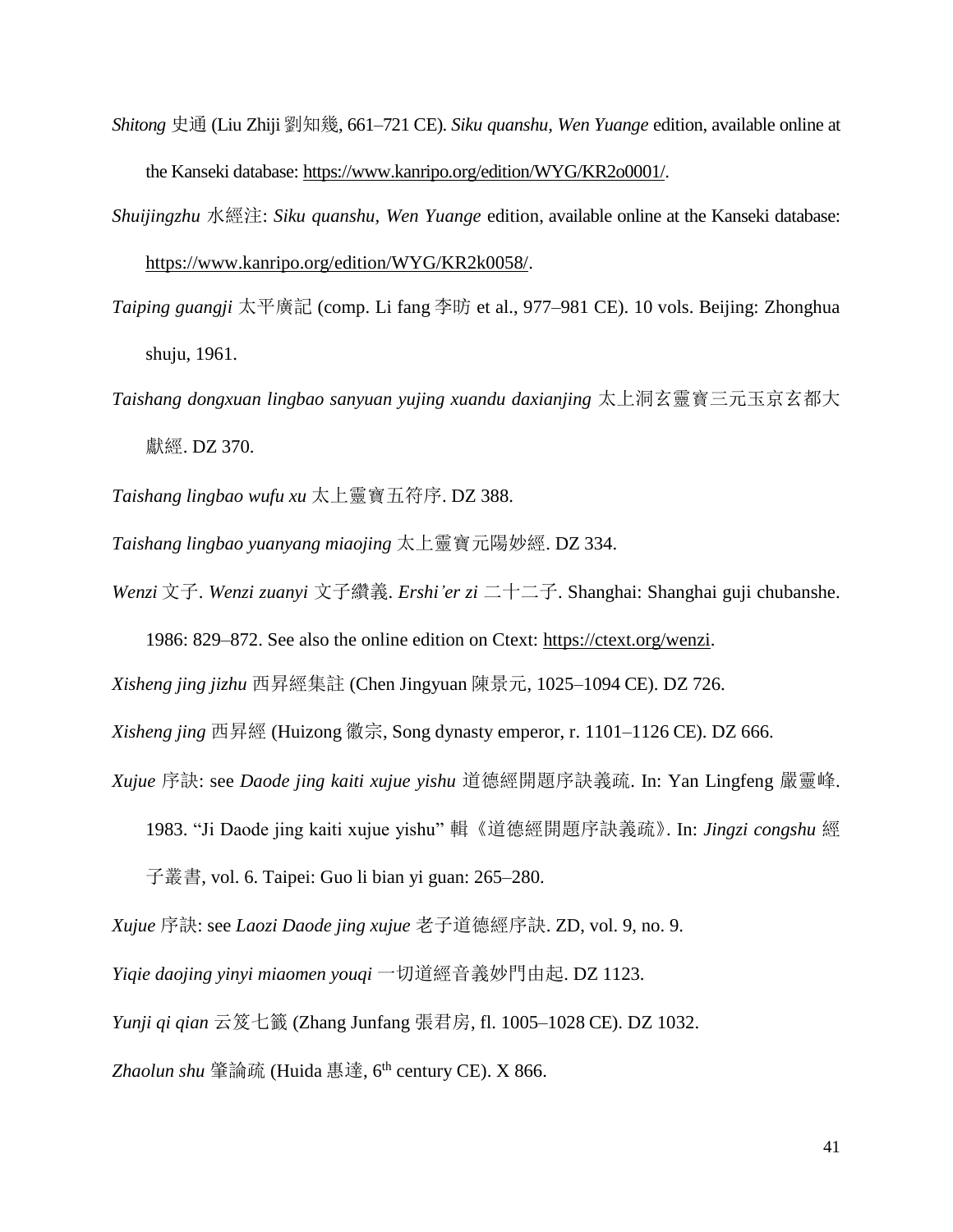- *Zhenguan zhengyao* 貞觀政要 (Wu Jing 吳競, 670–749 CE). *Siku quanshu, Wen Yuange* edition, available online at the Kanseki database: [https://www.kanripo.org/text/KR2e0006/.](https://www.kanripo.org/text/KR2e0006/)
- *Zhuangzi* 莊子: (HY) *Harvard-Yenching Zhuangzi Yinde (A Concordance to Chuang Tzu),*  Harvard-Yenching Institute Sinological Index Series, Supplement no. 20*.* 莊子引得. 哈佛燕 京學社引得特刊第 20 號,哈佛燕京學社引得編纂處 Cambridge MA: Harvard University Press, 1956*.* Reprint: Shanghai: Shanghai guji chubanshe. 1986.
- Zuozhuan 左傳: *Chunqiu zuozhuan zhengyi* 春秋左傳正義. Zuozhuan, with commentary by Du Yu 杜預 (222–284 CE) and subcommentary by Kong Yingda 孔穎達 (574–648 CE). SSJZS. See also the Ctext.org online edition: [https://ctext.org/chun-qiu-zuo-zhuan.](https://ctext.org/chun-qiu-zuo-zhuan)

<span id="page-41-0"></span>3. Scholarly Literature

- Assandri, Friederike. 2004. "Die Debatten zwischen Daoisten und Buddhisten in der frühen Tang-Zeit und die Chongxuan-Lehre des Daoismus" ("The Debates between Daoists and Buddhists in the Early Tang and the Chongxuan Teaching of Daoism"). PhD thesis, University of Heidelberg, 2002. Ann Arbor: UMI, 2004, no. 3111333.
- Assandri, Friederike. 2009. *Beyond the Daode jing: Twofold Mystery Philosophy in Tang Daoism*. Magdalena: Three Pines.
- Assandri, Friederike. 2021. "What's in a Date? Calculating the Lifetime of Laozi." In *Time in Daoist Practice: Cultivation and Calculation,* edited by Livia Kohn. St. Petersburg (FL): Three Pines Press: 161–188.
- Assandri, Friederike. 2021. *The* Daode jing *Commentary of Cheng Xuanying: Daoism, Buddhism, and the* Laozi *in the Tang Dynasty.* New York: Oxford University Press.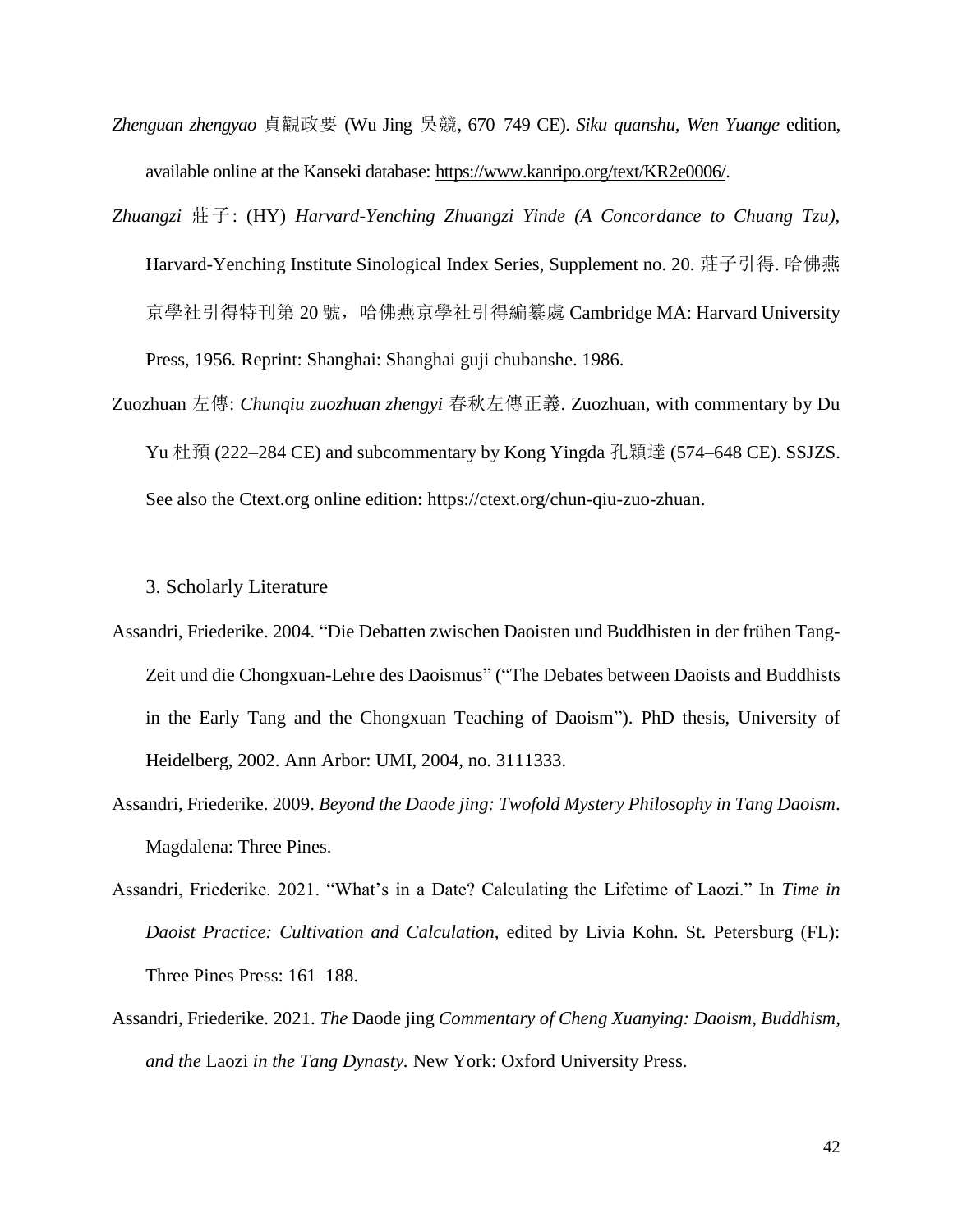Baxter, William. 2000. *An Etymological Dictionary of Common Chinese Characters*. Preliminary Draft, 28. October 2000.

Bokenkamp, Stephen R. 1997. *Early Daoist Scriptures.* Berkeley: University of California Press.

- Bokenkamp, Stephen R. 2008. "Jie: 劫 kalpa, aeon (eon)." In: *The Routledge Encyclopedia of Taoism,* edited by Fabrizio Pregadio. London and New York: Routledge: 545–546.
- Campany, Robert. 2002. *To Live as Long as Heaven and Earth: A Translation and Study of Ge Hong's Traditions of Divine Transcendents*. Berkeley: University of California Press.

Chen Guofu 陳囯符. 1963. *Daozang yuanliukao* 道藏源流考*.* Beijing: Zhonghua shuju.

- Csikszentmihalyi, Mark. 2006. *Readings in Han Chinese Thought*. Indianapolis: Hackett Publishing.
- Emmerich, Reinhard, ed. 2016. *Chinesische Literaturgeschichte.* Stuttgart und Weimar: Metzler.
- Kobayashi, Masayoshi 小林正美. 1990. *Rikuchō dōkyōshi kenkyū* 六朝道教史研究. Tokyo: Sōbunsha.
- Kohn, Livia. 1986. "A Textbook of Physiognomy: The Tradition of the *Shenxiang quanbian*." *Asian Folklore Studies* 45: 227–58.
- Kohn, Livia. 1991. *Taoist Mystical Philosophy: The Scripture of the Western Ascension*. Albany: State University of New York Press.
- Kohn, Livia. 1995. *Laughing at the Tao: Debates among Buddhist and Taoists in Medieval China*. Princeton: Princeton University Press.
- Kohn, Livia. 1996. "The Looks of Laozi." *Asian Folklore Studies* 55: 193–236.
- Kohn. Livia. 1998. *God of the Dao.* Ann Arbor: Center for Chinese Studies.
- Lu Guolong 盧囯龍. 1993. *Zhongguo chongxuan xue* 中國重玄學. Beijing: Renmin zhongguo chubanshe.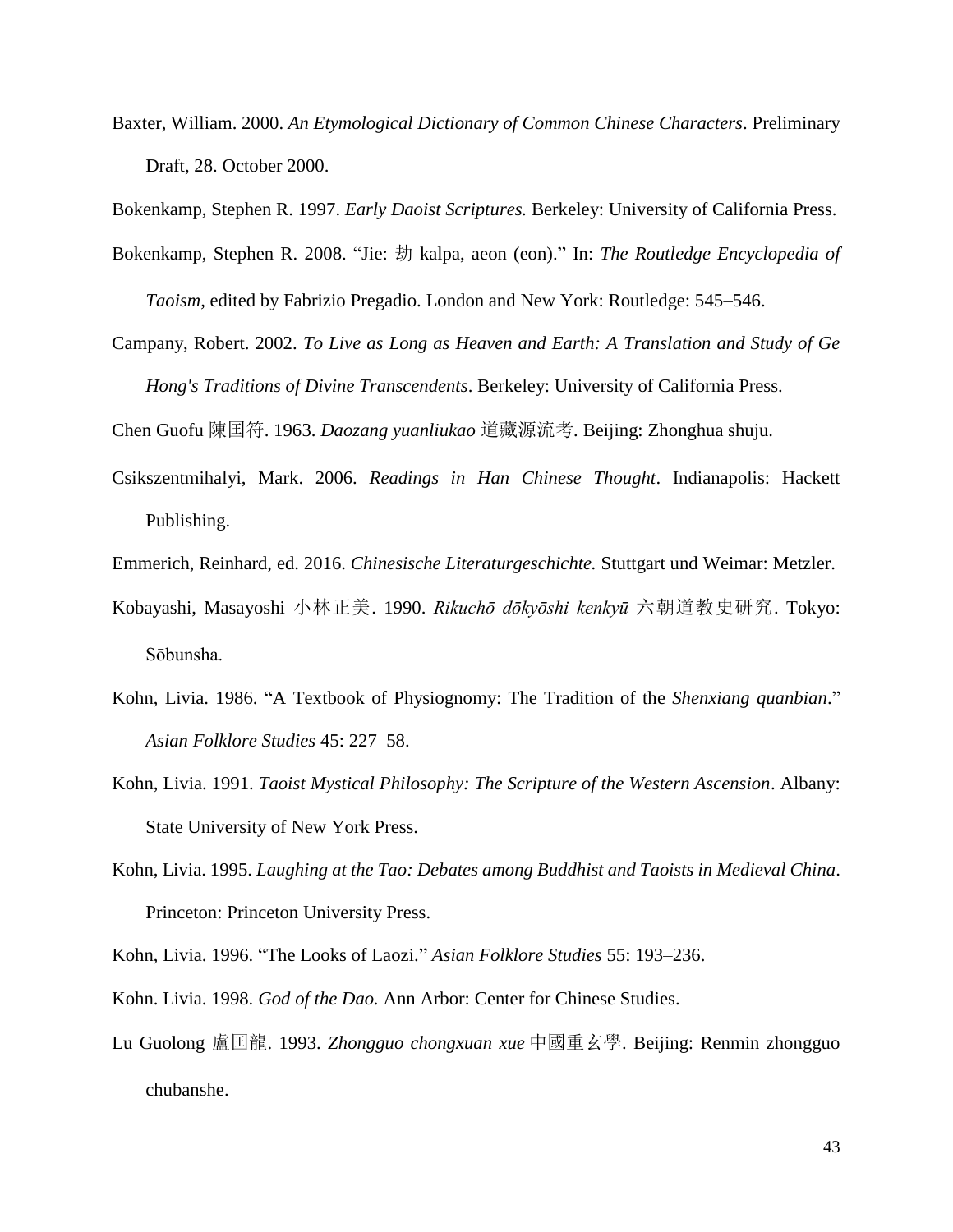- Lynn, Richard John. 1994. *The Classic of Changes: A New Translation of the I Ching as Interpreted by Wang Bi*. New York: Columbia University Press.
- Lynn, Richard John. 2014. "Wang Bi and Xuanxue." In: *Dao Companion to Daoist Philosophy,*  edited by Liu Xiaogan. Berlin: Springer, 369–395.
- Meng Wentong 蒙文通. 2001. *Daoshu jijiao shizhong* 道書輯校十种 (vol. 6 of Meng Wentong wenji 孟文通文集). Chengdu: Bashu shudian.
- Needham, Joseph, and Wang Ling. 1959. *Science and Civilization in China*, Vol. 3: *Mathematics and the Sciences of the Heavens and the Earth*. Cambridge: Cambridge University Press.
- Ōfuchi Ninji 大淵忍爾. 1979. *Tonkō dōkei: Zuroku hen* 敦煌道經: 圖錄篇. 2 vol. Tokyo: Fukutake shoten.
- Penny, Benjamin. 2008. "Gan Ji." In: *Encyclopedia of Taoism*, edited by Fabrizio Pregadio: 433– 434.
- Pregadio, Fabrizio, ed. 2008. *The Routledge Encyclopedia of Taoism*. London and New York: Routledge.
- Qing Xitai. 1988. *Zhongguo daojiaoshi*, vol. 1. Chengdu: Sichuan renmin chubanshe.
- Rao Zongyi 饒宗頤. 1956. *Laozi Xiang'er zhu jiaojian* 老子想爾注校箋. Hongkong: Tong Nam.
- Raz, Gil. 2012. *The Emergence of Daoism: Creation of Tradition.* London and New York: Routledge.
- Robinet, Isabelle. 1977. *Les commentaires du Tao tö king jusqu'au VIIe siècle*. Mémoires de l'institut des hautes études chinoises. Paris: Collège de France, Institut des hautes études chinoises.